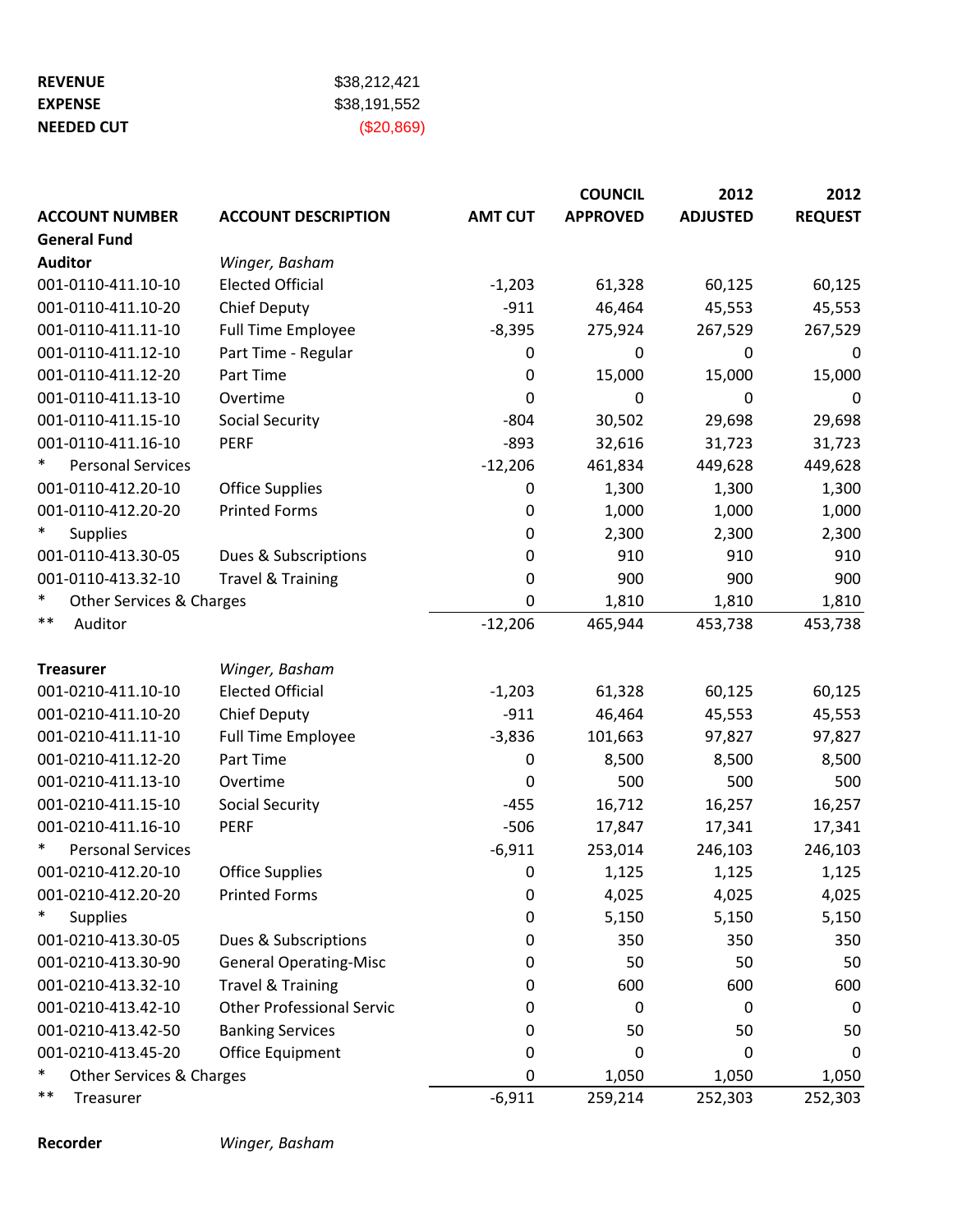|                                    |                              |                  | <b>COUNCIL</b>   | 2012            | 2012           |
|------------------------------------|------------------------------|------------------|------------------|-----------------|----------------|
| <b>ACCOUNT NUMBER</b>              | <b>ACCOUNT DESCRIPTION</b>   | <b>AMT CUT</b>   | <b>APPROVED</b>  | <b>ADJUSTED</b> | <b>REQUEST</b> |
| 001-0310-411.10-10                 | <b>Elected Official</b>      | $-1,203$         | 61,328           | 60,125          | 60,125         |
| 001-0310-411.10-20                 | <b>Chief Deputy</b>          | $-911$           | 46,464           | 45,553          | 45,553         |
| 001-0310-411.11-10                 | <b>Full Time Employee</b>    | 0                | $\boldsymbol{0}$ | 0               | 0              |
| 001-0310-411.15-10                 | <b>Social Security</b>       | $-162$           | 8,247            | 8,085           | 8,085          |
| 001-0310-411.16-10                 | <b>PERF</b>                  | $-180$           | 9,163            | 8,983           | 8,983          |
| $\ast$<br><b>Personal Services</b> |                              | $-2,456$         | 125,202          | 122,746         | 122,746        |
| $***$<br>Recorder                  |                              | $-2,456$         | 125,202          | 122,746         | 122,746        |
| Surveyor                           | Winger, Basham               |                  |                  |                 |                |
| 001-0410-411.10-10                 | <b>Elected Official</b>      | $-1,663$         | 29,243           | 27,580          | 27,580         |
| 001-0410-411.11-10                 | <b>Full Time Employee</b>    | $-589$           | 33,407           | 32,818          | 32,818         |
| 001-0410-411.12-20                 | Part Time                    | $\boldsymbol{0}$ | 2,500            | 2,500           | 2,500          |
| 001-0410-411.13-10                 | Overtime                     | $\mathbf 0$      | 750              | 750             | 750            |
| 001-0410-411.15-10                 | <b>Social Security</b>       | $-172$           | 5,042            | 4,870           | 4,870          |
| 001-0410-411.16-10                 | <b>PERF</b>                  | $-191$           | 5,389            | 5,198           | 5,198          |
| ∗<br><b>Personal Services</b>      |                              | $-2,615$         | 76,331           | 73,716          | 73,716         |
| 001-0410-412.20-10                 | <b>Office Supplies</b>       | $\mathbf 0$      | 1,000            | 1,000           | 1,000          |
| 001-0410-412.22-20                 | Gas Oil & Lube               | $\boldsymbol{0}$ | 2,500            | 2,500           | 2,500          |
| <b>Supplies</b>                    |                              | 0                | 3,500            | 3,500           | 3,500          |
| 001-0410-413.30-05                 | Dues & Subscriptions         | 0                | 600              | 600             | 600            |
| 001-0410-413.30-30                 | Blueprinting/Photo           | 0                | 300              | 300             | 300            |
| 001-0410-413.32-10                 | <b>Travel &amp; Training</b> | 0                | 1,000            | 1,000           | 1,000          |
| 001-0410-413.36-10                 | Maintenance & Repair         | $\bf{0}$         | 1,500            | 1,500           | 1,500          |
| *<br>Other Services & Charges      |                              | 0                | 3,400            | 3,400           | 3,400          |
| $***$<br>Surveyor                  |                              | $-2,615$         | 83,231           | 80,616          | 80,616         |
| <b>Drainage Board</b>              | Winger, Basham               |                  |                  |                 |                |
| 001-0430-411.11-10                 | <b>Full Time Employee</b>    | $-714$           | 23,992           | 23,278          | 23,278         |
| 001-0430-411.13-10                 | Overtime                     | $\boldsymbol{0}$ | 2,500            | 2,500           | 2,500          |
| 001-0430-411.15-10                 | <b>Social Security</b>       | $-54$            | 2,027            | 1,973           | 1,973          |
| 001-0430-411.16-10                 | PERF                         | $-60$            | 2,252            | 2,192           | 2,192          |
| $\ast$<br><b>Personal Services</b> |                              | $-828$           | 30,771           | 29,943          | 29,943         |
| 001-0430-412.20-10                 | <b>Office Supplies</b>       | $\boldsymbol{0}$ | 1,000            | 1,000           | 1,000          |
| 001-0430-412.22-20                 | Gas Oil & Lube               | $\boldsymbol{0}$ | 1,000            | 1,000           | 1,000          |
| $\ast$<br>Supplies                 |                              | $\mathbf 0$      | 2,000            | 2,000           | 2,000          |
| 001-0430-413.30-25                 | Advertising                  | 0                | 800              | 800             | 800            |
| 001-0430-413.43-20                 | <b>Legal Services</b>        | 0                | 5,000            | 5,000           | 5,000          |
| 001-0430-413.50-60                 | <b>Engineering Services</b>  | 0                | 500              | 500             | 500            |
| $\ast$<br>Other Services & Charges |                              | $\mathbf 0$      | 6,300            | 6,300           | 6,300          |
| **<br>Drainage Board               |                              | $-828$           | 39,071           | 38,243          | 38,243         |
| <b>County Assessor</b>             | Winger, Basham               |                  |                  |                 |                |
| 001-0510-411.10-10                 | <b>Elected Official</b>      | $-1,203$         | 61,328           | 60,125          | 60,125         |
| 001-0510-411.10-20                 | <b>Chief Deputy</b>          | $-911$           | 46,464           | 45,553          | 45,553         |
| 001-0510-411.11-10                 | <b>Full Time Employee</b>    | $-10,092$        | 394,947          | 384,855         | 387,468        |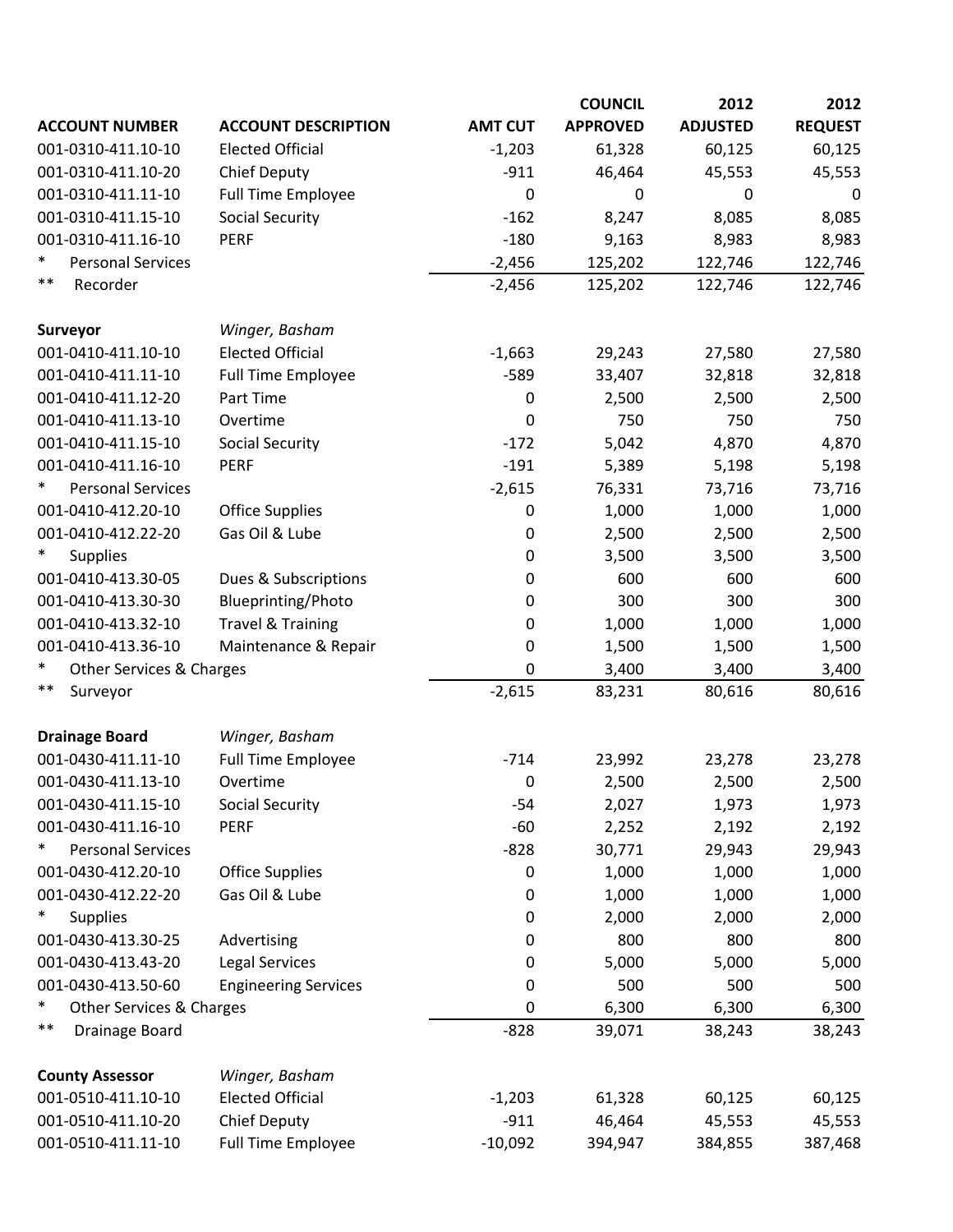|                                    |                              |                  | <b>COUNCIL</b>  | 2012            | 2012           |
|------------------------------------|------------------------------|------------------|-----------------|-----------------|----------------|
| <b>ACCOUNT NUMBER</b>              | <b>ACCOUNT DESCRIPTION</b>   | <b>AMT CUT</b>   | <b>APPROVED</b> | <b>ADJUSTED</b> | <b>REQUEST</b> |
| 001-0510-411.12-10                 | Part Time - Regular          | 29,614           | 24,934          | 54,548          | 54,548         |
| 001-0510-411.12-20                 | Part Time                    | 0                | 15,000          | 15,000          | 15,000         |
| 001-0510-411.13-10                 | Overtime                     | $\boldsymbol{0}$ | 0               | 0               | 0              |
| 001-0510-411.14-10                 | <b>Additional Pay</b>        | 0                | 10,500          | 10,500          | 10,500         |
| 001-0510-411.15-10                 | <b>Social Security</b>       | 1,332            | 42,318          | 43,650          | 43,850         |
| 001-0510-411.16-10                 | <b>PERF</b>                  | $-1,037$         | 42,733          | 41,696          | 42,810         |
| ∗<br><b>Personal Services</b>      |                              | 17,703           | 638,224         | 655,927         | 659,854        |
| 001-0510-412.20-10                 | <b>Office Supplies</b>       | 0                | 9,200           | 9,200           | 9,200          |
| 001-0510-412.20-20                 | <b>Printed Forms</b>         | 0                | 1,200           | 1,200           | 1,200          |
| $\ast$<br><b>Supplies</b>          |                              | 0                | 10,400          | 10,400          | 10,400         |
| 001-0510-413.30-05                 | Dues & Subscriptions         | 0                | 1,950           | 1,950           | 1,950          |
| 001-0510-413.30-20                 | Postage                      | 0                | 4,600           | 4,600           | 4,600          |
| 001-0510-413.30-25                 | Advertising                  | 0                | 0               | 0               | $\mathbf 0$    |
| 001-0510-413.30-60                 | Software                     | 0                | 4,000           | 4,000           | 4,000          |
| 001-0510-413.32-10                 | <b>Travel &amp; Training</b> | 0                | 3,000           | 3,000           | 3,000          |
| 001-0510-413.37-35                 | <b>Internet Access</b>       | 0                | 312             | 312             | 312            |
| 001-0510-413.45-75                 | Copier                       | 0                | 1,920           | 1,920           | 1,920          |
| $\ast$<br>Other Services & Charges |                              | 0                | 15,782          | 15,782          | 15,782         |
| $***$<br><b>County Assessor</b>    |                              | 17,703           | 664,406         | 682,109         | 686,036        |
| <b>County Council</b>              |                              |                  |                 |                 |                |
| 001-1010-411.10-10                 | <b>Elected Official</b>      | $\pmb{0}$        | 87,815          | 87,815          | 87,815         |
| 001-1010-411.15-10                 | <b>Social Security</b>       | 0                | 6,718           | 6,718           | 6,718          |
| <b>Personal Services</b>           |                              | 0                | 94,533          | 94,533          | 94,533         |
| 001-1010-413.30-05                 | Dues & Subscriptions         | 0                | 140             | 140             | 140            |
| 001-1010-413.32-10                 | <b>Travel &amp; Training</b> | 0                | 60              | 60              | 60             |
| 001-1010-413.42-86                 | <b>COIT Reserve</b>          | 0                | 0               | 0               | 0              |
| $\ast$<br>Other Services & Charges |                              | 0                | 200             | 200             | 200            |
| $***$<br><b>County Council</b>     |                              | $\mathbf 0$      | 94,733          | 94,733          | 94,733         |
| <b>County Commissioners</b>        | Gutwein, Kemper              |                  |                 |                 |                |
| 001-1110-411.10-10                 | <b>Elected Official</b>      | $-3,252$         | 167,382         | 164,130         | 164,130        |
| 001-1110-411.10-30                 | <b>Appointed Official</b>    | 0                | 57,133          | 57,133          | 57,133         |
| 001-1110-411.11-10                 | <b>Full Time Employee</b>    | $-1,028$         | 62,360          | 61,332          | 61,332         |
| 001-1110-411.12-10                 | Part Time - Regular          | 0                | 0               | 0               | 0              |
| 001-1110-411.12-20                 | Part Time                    | $\Omega$         | 0               | 0               | 0              |
| 001-1110-411.15-10                 | <b>Social Security</b>       | $-327$           | 21,946          | 21,619          | 21,619         |
| 001-1110-411.16-10                 | <b>PERF</b>                  | $-364$           | 24,385          | 24,021          | 24,021         |
| ∗<br><b>Personal Services</b>      |                              | $-4,971$         | 333,206         | 328,235         | 328,235        |
| 001-1110-412.20-10                 | <b>Office Supplies</b>       | 0                | 1,700           | 1,700           | 1,700          |
| 001-1110-412.20-20                 | <b>Printed Forms</b>         | 0                | 1,500           | 1,500           | 1,500          |
| 001-1110-412.25-65                 | Duplicating/Archive          | 0                | 40,000          | 40,000          | 40,000         |
| ∗<br><b>Supplies</b>               |                              | 0                | 43,200          | 43,200          | 43,200         |
| 001-1110-413.30-05                 | Dues & Subscriptions         | 0                | 10,500          | 10,500          | 10,500         |
| 001-1110-413.30-20                 | Postage                      | 0                | 260,000         | 260,000         | 260,000        |
|                                    |                              |                  |                 |                 |                |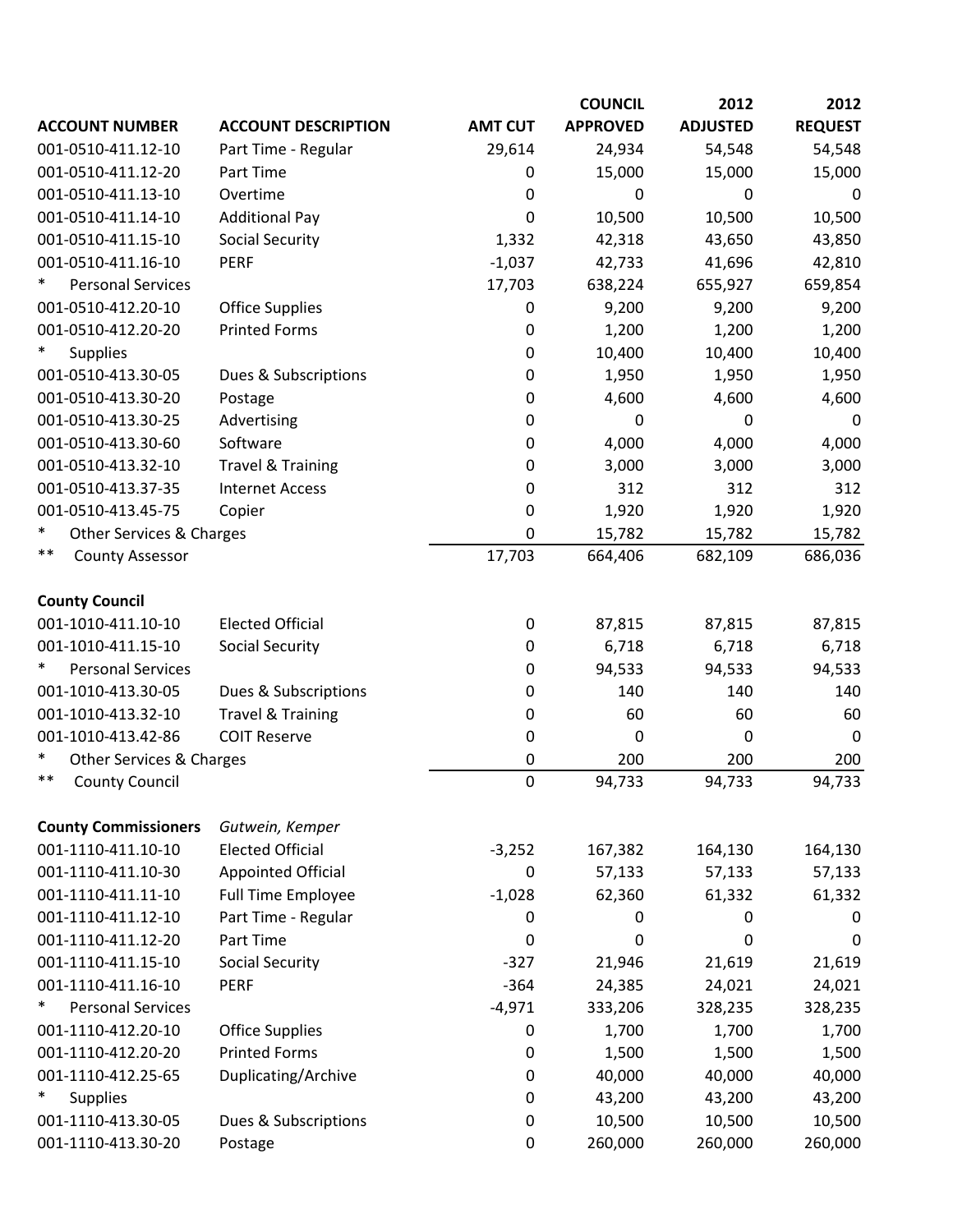|                                          |                                                        |                | <b>COUNCIL</b>    | 2012              | 2012              |
|------------------------------------------|--------------------------------------------------------|----------------|-------------------|-------------------|-------------------|
| <b>ACCOUNT NUMBER</b>                    | <b>ACCOUNT DESCRIPTION</b>                             | <b>AMT CUT</b> | <b>APPROVED</b>   | <b>ADJUSTED</b>   | <b>REQUEST</b>    |
| 001-1110-413.30-25                       | Advertising                                            | 0              | 25,000            | 25,000            | 25,000            |
| 001-1110-413.38-20                       | Insurance / Liability                                  | 0              | 83,625            | 83,625            | 83,625            |
| 001-1110-413.38-30                       | Insurance / Property                                   | 0              | 172,545           | 172,545           | 172,545           |
| 001-1110-413.38-40                       | Insurance / Vehicle                                    | 0              | 105,870           | 105,870           | 105,870           |
| 001-1110-413.38-50                       | Insurance / Self Insurance                             | 0              | 30,000            | 30,000            | 30,000            |
| 001-1110-413.38-54                       | Insurance / Sheriff                                    | 0              | 0                 | 0                 | 0                 |
| 001-1110-413.38-60                       | Insurance / Volunteer                                  | 0              | 2,909             | 2,909             | 2,909             |
| 001-1110-413.42-10                       | <b>Other Professional Services</b>                     | 0              | 72,500            | 72,500            | 72,500            |
| 001-1110-413.42-11                       | Legal Professional Serv                                | 10,000         | 140,000           | 150,000           | 150,000           |
| 001-1110-413.42-30                       | <b>Institutional Care</b>                              | 0              | 6,000             | 6,000             | 6,000             |
| 001-1110-413.42-40                       | <b>Bonds</b>                                           | 0              | 2,500             | 2,500             | 2,500             |
| 001-1110-413.46-70                       | Change of Venue                                        | 0              | 500               | 500               | 500               |
| 001-1110-413.58-10                       | 4-H Fair Premiums                                      | 0              | 5,000             | 5,000             | 5,000             |
| 001-1110-413.58-30                       | <b>Historical Association</b>                          | 0              | 5,000             | 5,000             | 5,000             |
| 001-1110-413.58-40                       | <b>Animal Sheltering</b>                               | 0              | 60,000            | 60,000            | 60,000            |
| 001-1110-413.59-10                       | <b>Mental Health</b>                                   | 0              | 914,453           | 914,453           | 914,453           |
| 001-1110-413.59-20                       | <b>Mental Retardation</b>                              | 0              | 617,876           | 617,876           | 617,876           |
| 001-1110-413.59-30                       | <b>Community Health Clinic</b>                         | 0              | 105,039           | 105,039           | 105,039           |
| $\ast$<br>Other Services & Charges       |                                                        | 10,000         | 2,619,317         | 2,629,317         | 2,629,317         |
| $***$<br><b>County Commissioners</b>     |                                                        | 5,029          | 2,995,723         | 3,000,752         | 3,000,752         |
| <b>Human Resources</b>                   | Gutwein, Vernon                                        |                |                   |                   |                   |
| 001-1120-411.10-30                       | <b>Appointed Official</b>                              | $-493$         | 50,751            | 50,258            | 50,258            |
| 001-1120-411.11-10                       | <b>Full Time Employee</b>                              | $-1,299$       | 34,438            | 33,139            | 33,139            |
| 001-1120-411.15-10                       | <b>Social Security</b>                                 | $-137$         | 6,517             | 6,380             | 6,380             |
| 001-1120-411.16-10                       | <b>PERF</b>                                            | $-153$         | 7,242             | 7,089             | 7,089             |
| $\ast$<br><b>Personal Services</b>       |                                                        | $-2,082$       | 98,948            | 96,866            | 96,866            |
| $***$<br><b>Human Resources</b>          |                                                        | $-2,082$       | 98,948            | 96,866            | 96,866            |
|                                          |                                                        |                |                   |                   |                   |
| <b>Maintenance</b><br>001-1130-411.10-30 | Gutwein, Kemper                                        | $-508$         |                   |                   |                   |
| 001-1130-411.11-10                       | <b>Appointed Official</b><br><b>Full Time Employee</b> | $-2,694$       | 52,274<br>402,731 | 51,766<br>400,037 | 51,766<br>400,037 |
| 001-1130-411.12-20                       | Part Time                                              | 0              | 0                 | $\mathbf 0$       | 0                 |
| 001-1130-411.13-10                       | Overtime                                               |                | 2,000             | 2,000             |                   |
| 001-1130-411.15-10                       | <b>Social Security</b>                                 | 0<br>$-245$    | 34,961            | 34,716            | 2,000<br>34,716   |
| 001-1130-411.16-10                       | PERF                                                   | $-272$         | 38,846            | 38,574            | 38,574            |
| $\ast$<br><b>Personal Services</b>       |                                                        | $-3,719$       | 530,812           | 527,093           | 527,093           |
| 001-1130-412.25-10                       | Uniforms & Clothing                                    | 0              | 2,500             | 2,500             | 2,500             |
| ∗<br><b>Supplies</b>                     |                                                        | 0              | 2,500             | 2,500             | 2,500             |
| 001-1130-413.32-10                       | <b>Travel &amp; Training</b>                           | 0              | 1,200             | 1,200             | 1,200             |
| 001-1130-413.37-10                       | Electric                                               | 0              | 315,000           | 315,000           | 315,000           |
| 001-1130-413.37-20                       | Telephone                                              | 0              | 50,000            | 50,000            | 50,000            |
| 001-1130-413.37-40                       | Water & Sewage                                         | 0              | 10,100            | 10,100            | 10,100            |
| 001-1130-413.37-50                       | <b>Heating Fuel</b>                                    | 0              | 145,000           | 145,000           | 145,000           |
| 001-1130-413.37-55                       | <b>Stormwater Fees</b>                                 | 0              | 16,500            | 16,500            | 16,500            |
|                                          |                                                        |                |                   |                   |                   |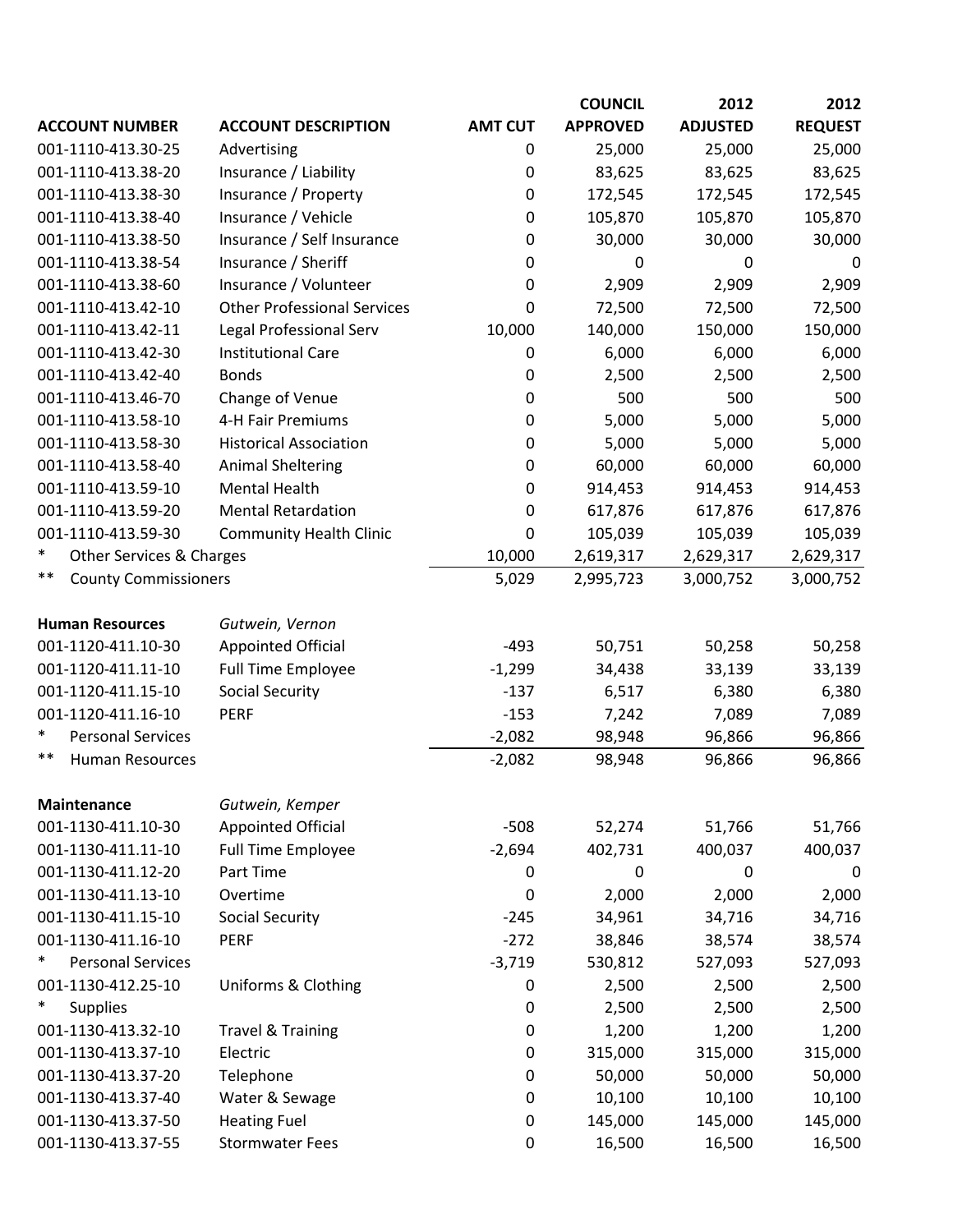|                                    |                              |                  | <b>COUNCIL</b>  | 2012            | 2012           |
|------------------------------------|------------------------------|------------------|-----------------|-----------------|----------------|
| <b>ACCOUNT NUMBER</b>              | <b>ACCOUNT DESCRIPTION</b>   | <b>AMT CUT</b>   | <b>APPROVED</b> | <b>ADJUSTED</b> | <b>REQUEST</b> |
| $\ast$<br>Other Services & Charges |                              | 0                | 537,800         | 537,800         | 537,800        |
| $***$<br>Maintenance               |                              | $-3,719$         | 1,071,112       | 1,067,393       | 1,067,393      |
|                                    |                              |                  |                 |                 |                |
| <b>Soil and Water</b>              | Gutwein, Kemper              |                  |                 |                 |                |
| 001-1140-411.11-10                 | <b>Full Time Employee</b>    | $-381$           | 83,893          | 83,512          | 83,512         |
| 001-1140-411.12-20                 | Part Time                    | $\pmb{0}$        | 12,500          | 12,500          | 12,500         |
| 001-1140-411.15-10                 | <b>Social Security</b>       | $-30$            | 7,375           | 7,345           | 7,345          |
| 001-1140-411.16-10                 | <b>PERF</b>                  | $-32$            | 7,131           | 7,099           | 7,099          |
| $\ast$<br><b>Personal Services</b> |                              | $-443$           | 110,899         | 110,456         | 110,456        |
| 001-1140-413.58-75                 | Soil & Water Conservation    | 0                | 15,000          | 15,000          | 15,000         |
| $\ast$<br>Other Services & Charges |                              | $\mathbf 0$      | 15,000          | 15,000          | 15,000         |
| $***$<br>Soil and Water            |                              | $-443$           | 125,899         | 125,456         | 125,456        |
| *** Total County Comissioners      |                              | $-1,215$         | 4,291,682       | 4,290,467       | 4,290,467      |
| <b>MITS</b>                        | Gutwein, Winger              |                  |                 |                 |                |
| 001-1410-411.10-30                 | <b>Appointed Official</b>    | 0                | 35,452          | 35,452          | 35,452         |
| 001-1410-411.11-10                 | <b>Full Time Employee</b>    | $-405$           | 208,522         | 208,117         | 208,117        |
| 001-1410-411.12-20                 | Part Time                    | $\mathbf 0$      | 25,000          | 25,000          | 25,000         |
| 001-1410-411.13-10                 | Overtime                     | 0                | 0               | 0               | 0              |
| 001-1410-411.15-10                 | <b>Social Security</b>       | $-31$            | 20,577          | 20,546          | 20,546         |
| 001-1410-411.16-10                 | <b>PERF</b>                  | $-34$            | 20,738          | 20,704          | 20,704         |
| $\ast$<br><b>Personal Services</b> |                              | $-470$           | 310,289         | 309,819         | 309,819        |
| 001-1410-412.20-10                 | <b>Office Supplies</b>       | 0                | 1,000           | 1,000           | 1,000          |
| 001-1410-412.20-40                 | <b>Printing Supplies</b>     | $\mathbf 0$      | 20,000          | 20,000          | 20,000         |
| $\ast$<br><b>Supplies</b>          |                              | $\boldsymbol{0}$ | 21,000          | 21,000          | 21,000         |
| 001-1410-413.30-05                 | Dues & Subscriptions         | 0                | 500             | 500             | 500            |
| 001-1410-413.32-10                 | <b>Travel &amp; Training</b> | 2,500            | 7,500           | 10,000          | 10,000         |
| $\ast$<br>Other Services & Charges |                              | 2,500            | 8,000           | 10,500          | 10,500         |
| $***$<br><b>MITS</b>               |                              | 2,030            | 339,289         | 341,319         | 341,319        |
|                                    |                              |                  |                 |                 |                |
| <b>Voter Registration</b>          | Kemper, Underwood            |                  |                 |                 |                |
| 001-2010-411.10-30                 | <b>Appointed Official</b>    | 0                | 71,516          | 71,516          | 71,516         |
| 001-2010-411.12-20                 | Part Time                    | 5,000            | 33,800          | 38,800          | 38,800         |
| 001-2010-411.12-40                 | <b>Election Workers</b>      | 0                | 0               | 0               | 0              |
| 001-2010-411.12-50                 | <b>Board Members</b>         | 0                | 19,200          | 19,200          | 19,200         |
| 001-2010-411.13-10                 | Overtime                     | $\Omega$         | 5,000           | 5,000           | 5,000          |
| 001-2010-411.15-10                 | <b>Social Security</b>       | 383              | 9,908           | 10,291          | 10,290         |
| 001-2010-411.16-10                 | <b>PERF</b>                  | 0                | 6,504           | 6,504           | 5,621          |
| $\ast$<br><b>Personal Services</b> |                              | 5,383            | 145,928         | 151,311         | 150,427        |
| 001-2010-412.20-10                 | <b>Office Supplies</b>       | 0                | 2,180           | 2,180           | 2,180          |
| 001-2010-412.20-20                 | <b>Printed Forms</b>         | 0                | 3,300           | 3,300           | 3,300          |
| 001-2010-412.25-70                 | Election                     | $\mathbf 0$      | 7,012           | 7,012           | 7,012          |
| ∗<br><b>Supplies</b>               |                              | 0                | 12,492          | 12,492          | 12,492         |
| 001-2010-413.30-20                 | Postage                      | 5,000            | 50,000          | 55,000          | 55,000         |
| 001-2010-413.30-25                 | Advertising                  | 0                | 3,000           | 3,000           | 3,000          |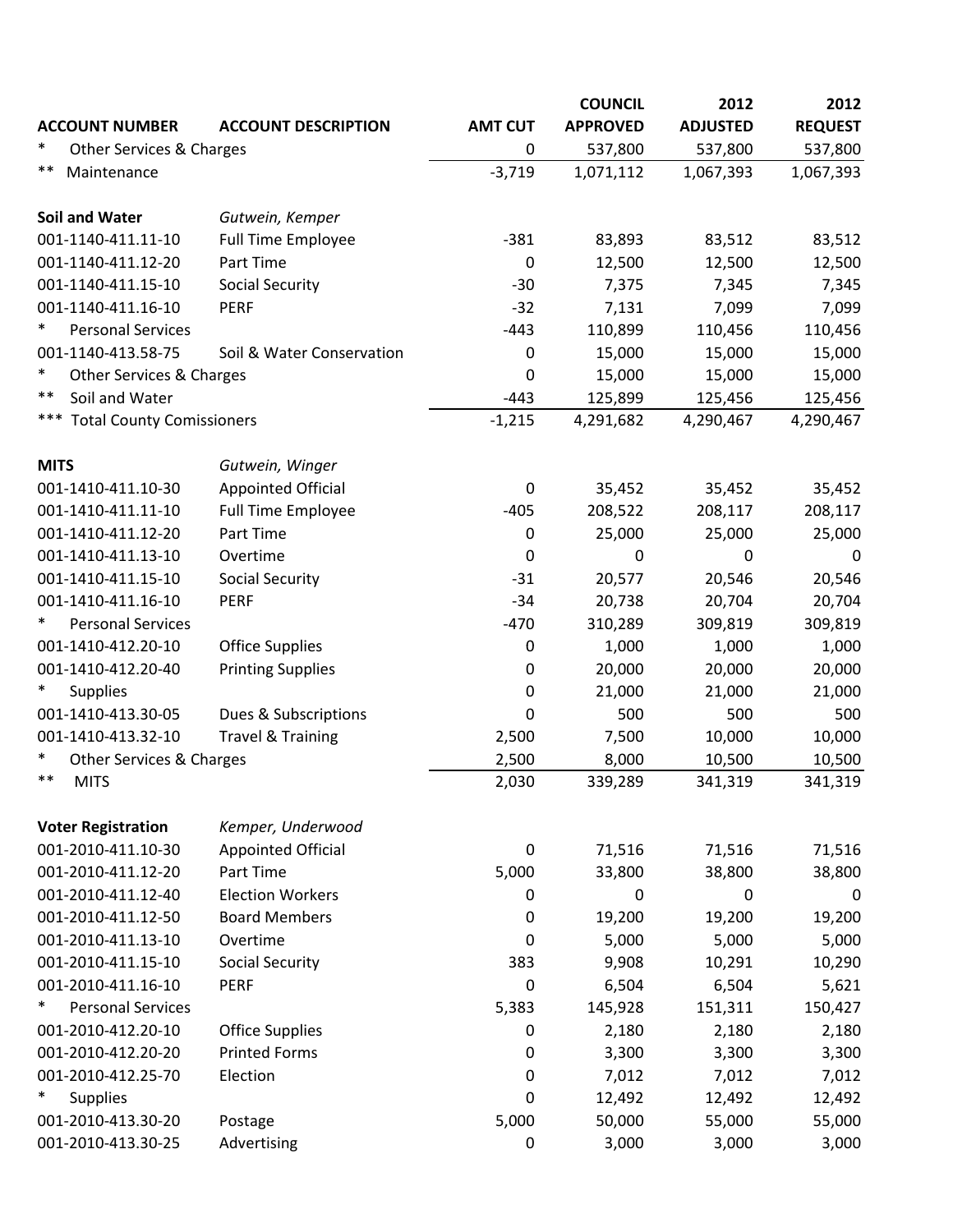|                                    |                              |                  | <b>COUNCIL</b>   | 2012            | 2012           |
|------------------------------------|------------------------------|------------------|------------------|-----------------|----------------|
| <b>ACCOUNT NUMBER</b>              | <b>ACCOUNT DESCRIPTION</b>   | <b>AMT CUT</b>   | <b>APPROVED</b>  | <b>ADJUSTED</b> | <b>REQUEST</b> |
| 001-2010-413.32-10                 | <b>Travel &amp; Training</b> | 7,000            | 4,120            | 11,120          | 11,120         |
| 001-2010-413.43-15                 | Election                     | 3,000            | 82,295           | 85,295          | 85,295         |
| 001-2010-413.43-55                 | Hardware Maintenance         | 0                | 14,000           | 14,000          | 14,000         |
| 001-2010-413.53-20                 | Meals                        | 0                | 6,055            | 6,055           | 6,055          |
| 001-2010-413.53-40                 | Rentals                      | 0                | 2,350            | 2,350           | 2,350          |
| 001-2010-413.53-80                 | <b>Equip Transportation</b>  | 0                | 1,496            | 1,496           | 1,496          |
| 001-2010-413.53-85                 | Services & Support           | 0                | 1,700            | 1,700           | 1,700          |
| ∗<br>Other Services & Charges      |                              | 15,000           | 165,016          | 180,016         | 180,016        |
| 001-2010-414.62-25                 | Data Processing-Hardware     | 0                | $\boldsymbol{0}$ | 0               | 0              |
| $\ast$<br>Capital Outlay           |                              | 0                | 0                | 0               | $\mathbf 0$    |
| $***$<br><b>Voter Registration</b> |                              | 20,383           | 323,436          | 343,819         | 342,935        |
| <b>Area Plan</b>                   | Winger, Basham               |                  |                  |                 |                |
| 001-2510-411.10-30                 | <b>Appointed Official</b>    | 0                | 78,020           | 78,020          | 78,020         |
| 001-2510-411.11-10                 | <b>Full Time Employee</b>    | $-4,314$         | 624,625          | 620,311         | 620,311        |
| 001-2510-411.12-20                 | Part Time                    | 0                | 2,000            | 2,000           | 2,000          |
| 001-2510-411.15-10                 | <b>Social Security</b>       | $-330$           | 53,906           | 53,576          | 53,576         |
| 001-2510-411.16-10                 | <b>PERF</b>                  | $-366$           | 59,725           | 59,359          | 59,359         |
| <b>Personal Services</b>           |                              | $-5,010$         | 818,276          | 813,266         | 813,266        |
| 001-2510-412.20-10                 | <b>Office Supplies</b>       | 0                | 4,000            | 4,000           | 4,000          |
| 001-2510-412.20-45                 | Computer                     | 0                | 1,000            | 1,000           | 1,000          |
| 001-2510-412.25-40                 | Signage                      | 0                | 2,000            | 2,000           | 2,000          |
| 001-2510-412.25-46                 | Equipment Repair/Mainten.    | 0                | 1,100            | 1,100           | 1,100          |
| <b>Supplies</b>                    |                              | 0                | 8,100            | 8,100           | 8,100          |
| 001-2510-413.30-05                 | Dues & Subscriptions         | 0                | 4,750            | 4,750           | 4,750          |
| 001-2510-413.30-25                 | Advertising                  | 0                | 750              | 750             | 750            |
| 001-2510-413.30-30                 | Blueprinting/Photo           | 0                | 1,500            | 1,500           | 1,500          |
| 001-2510-413.32-10                 | <b>Travel &amp; Training</b> | 0                | 8,000            | 8,000           | 8,000          |
| 001-2510-413.35-10                 | <b>Building Lease</b>        | 0                | 50               | 50              | 50             |
| 001-2510-413.43-20                 | <b>Legal Services</b>        | 0                | 30,000           | 30,000          | 30,000         |
| $\ast$<br>Other Services & Charges |                              | 0                | 45,050           | 45,050          | 45,050         |
| $***$<br>Area Plan                 |                              | $-5,010$         | 871,426          | 866,416         | 866,416        |
| <b>Building Permits</b>            | Winger, Basham               |                  |                  |                 |                |
| 001-2610-411.10-30                 | <b>Appointed Official</b>    | 6,383            | 50,750           | 57,133          | 57,133         |
| 001-2610-411.11-10                 | <b>Full Time Employee</b>    | $-2,077$         | 196,835          | 194,758         | 194,758        |
| 001-2610-411.15-10                 | <b>Social Security</b>       | 329              | 18,941           | 19,270          | 19,270         |
| 001-2610-411.16-10                 | <b>PERF</b>                  | 366              | 21,045           | 21,411          | 21,411         |
| ∗<br><b>Personal Services</b>      |                              | 5,001            | 287,571          | 292,572         | 292,572        |
| 001-2610-412.20-10                 | <b>Office Supplies</b>       | $\boldsymbol{0}$ | 3,000            | 3,000           | 3,000          |
| $\ast$<br><b>Supplies</b>          |                              | 0                | 3,000            | 3,000           | 3,000          |
| 001-2610-413.30-05                 | Dues & Subscriptions         | 0                | 1,500            | 1,500           | 1,500          |
| 001-2610-413.30-10                 | Mileage Reimbursement        | 0                | 20,000           | 20,000          | 20,000         |
| 001-2610-413.30-30                 | Blueprinting/Photo           | 0                | 500              | 500             | 500            |
| 001-2610-413.32-10                 | <b>Travel &amp; Training</b> | 0                | 1,000            | 1,000           | 1,000          |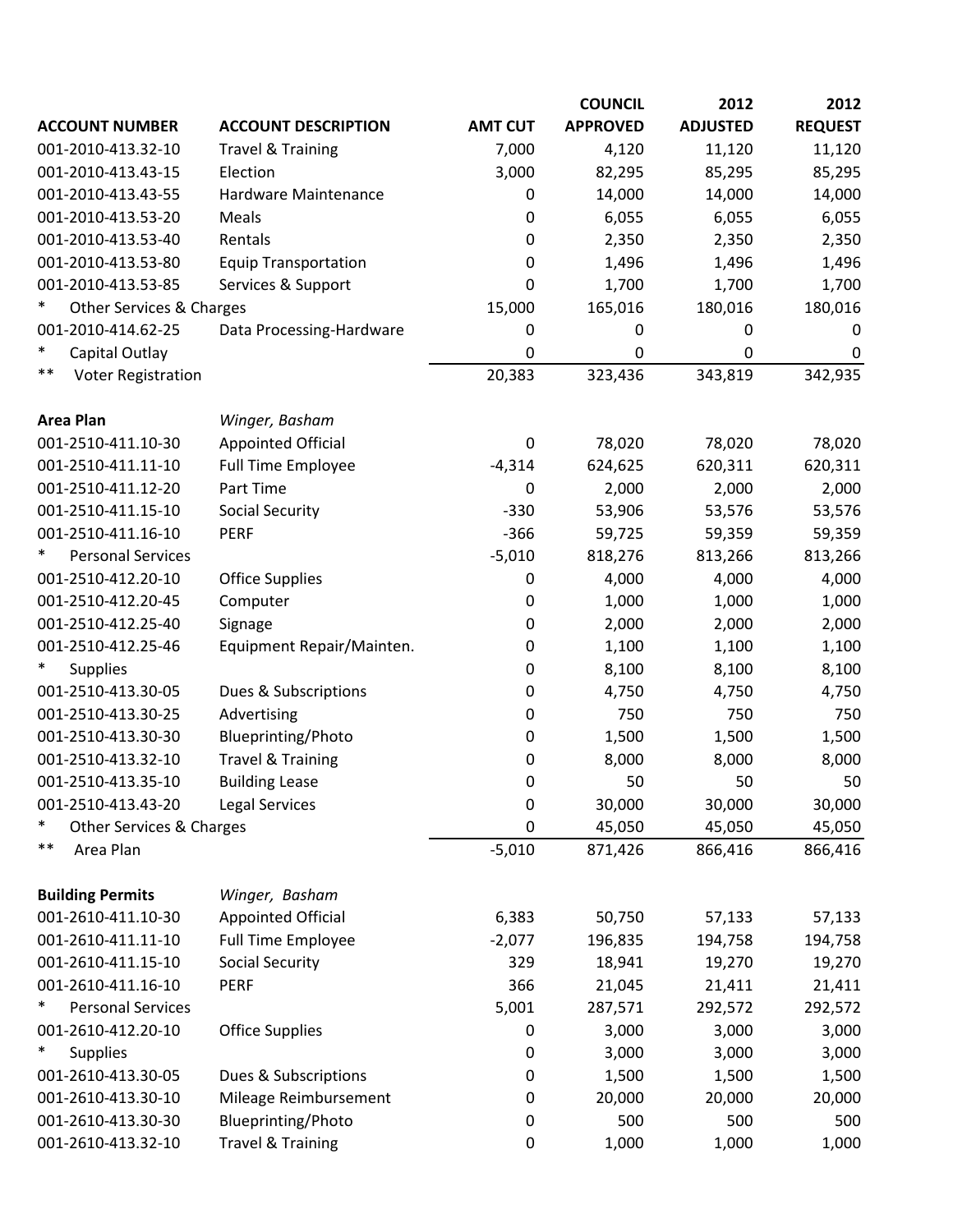|                                       |                              |                  | <b>COUNCIL</b>  | 2012            | 2012             |
|---------------------------------------|------------------------------|------------------|-----------------|-----------------|------------------|
| <b>ACCOUNT NUMBER</b>                 | <b>ACCOUNT DESCRIPTION</b>   | <b>AMT CUT</b>   | <b>APPROVED</b> | <b>ADJUSTED</b> | <b>REQUEST</b>   |
| 001-2610-413.37-30                    | Cellular Telephone           | 0                | 1,500           | 1,500           | 1,500            |
| $\ast$<br>Other Services & Charges    |                              | 0                | 24,500          | 24,500          | 24,500           |
| $***$<br><b>Building Permits</b>      |                              | 5,001            | 315,071         | 320,072         | 320,072          |
| <b>Veteran Services</b>               | Gutwein, Basham              |                  |                 |                 |                  |
| 001-2810-411.10-30                    | <b>Appointed Official</b>    | 0                | 43,320          | 43,320          | 43,320           |
| 001-2810-411.11-10                    | <b>Full Time Employee</b>    | $-1,272$         | 33,703          | 32,431          | 32,431           |
| 001-2810-411.15-10                    | <b>Social Security</b>       | $-98$            | 5,893           | 5,795           | 5,795            |
| 001-2810-411.16-10                    | <b>PERF</b>                  | $-108$           | 6,547           | 6,439           | 6,439            |
| <b>Personal Services</b>              |                              | $-1,478$         | 89,463          | 87,985          | 87,985           |
| 001-2810-412.20-10                    | <b>Office Supplies</b>       | 0                | 500             | 500             | 500              |
| 001-2810-412.25-45                    | Flags                        | 0                | 2,000           | 2,000           | 2,000            |
| $\ast$<br><b>Supplies</b>             |                              | 0                | 2,500           | 2,500           | 2,500            |
| 001-2810-413.32-10                    | <b>Travel &amp; Training</b> | 0                | 800             | 800             | 800              |
| 001-2810-413.43-90                    | Miscellaneous                | 0                | 10,000          | 10,000          | 10,000           |
| 001-2810-413.56-45                    | <b>Burial Allowance</b>      | 0                | 20,000          | 20,000          | 20,000           |
| $\ast$<br>Other Services & Charges    |                              | 0                | 30,800          | 30,800          | 30,800           |
| **<br><b>Veteran Services</b>         |                              | $-1,478$         | 122,763         | 121,285         | 121,285          |
| Weights & Measurement Gutwein, Basham |                              |                  |                 |                 |                  |
| 001-2910-411.10-30                    | <b>Appointed Official</b>    | $-405$           | 41,706          | 41,301          | 41,301           |
| 001-2910-411.15-10                    | <b>Social Security</b>       | $-31$            | 3,191           | 3,160           | 3,160            |
| 001-2910-411.16-10                    | <b>PERF</b>                  | $-35$            | 3,546           | 3,511           | 3,511            |
| <b>Personal Services</b>              |                              | $-471$           | 48,443          | 47,972          | 47,972           |
| 001-2910-412.20-10                    | <b>Office Supplies</b>       | 0                | 700             | 700             | 700              |
| 001-2910-412.22-20                    | Gas Oil & Lube               | 0                | 0               | $\mathbf 0$     | $\mathbf 0$      |
| $\ast$<br><b>Supplies</b>             |                              | 0                | 700             | 700             | 700              |
| 001-2910-413.30-05                    | Dues & Subscriptions         | 0                | 200             | 200             | 200              |
| 001-2910-413.32-10                    | <b>Travel &amp; Training</b> | 0                | 750             | 750             | 750              |
| 001-2910-413.36-10                    | Maintenance & Repair         | 0                | 1,500           | 1,500           | 1,500            |
| $\ast$<br>Other Services & Charges    |                              | 0                | 2,450           | 2,450           | 2,450            |
| $***$<br>Weights & Measurements       |                              | $-471$           | 51,593          | 51,122          | 51,122           |
| <b>Villa</b>                          | Gutwein, Basham              |                  |                 |                 |                  |
| 001-3510-411.10-30                    | <b>Appointed Official</b>    | 0                | 61,169          | 61,169          | 61,169           |
| 001-3510-411.11-10                    | <b>Full Time Employee</b>    | $-8,671$         | 577,075         | 568,404         | 568,404          |
| 001-3510-411.12-20                    | Part Time                    | 0                | 30,000          | 30,000          | 30,000           |
| 001-3510-411.13-10                    | Overtime                     | 0                | 8,500           | 8,500           | 8,500            |
| 001-3510-411.15-10                    | <b>Social Security</b>       | $-663$           | 51,771          | 51,108          | 51,108           |
| 001-3510-411.16-10                    | <b>PERF</b>                  | $-737$           | 54,974          | 54,237          | 54,237           |
| $\ast$<br><b>Personal Services</b>    |                              | $-10,071$        | 783,489         | 773,418         | 773,418          |
| 001-3510-412.20-10                    | <b>Office Supplies</b>       | $\boldsymbol{0}$ | 900             | 900             | 900              |
| 001-3510-412.20-60                    | Operating                    | 0                | 42,000          | 42,000          | 42,000           |
| 001-3510-412.22-10                    | Maintenance                  | $\boldsymbol{0}$ | 0               | $\mathbf 0$     | $\boldsymbol{0}$ |
| 001-3510-412.25-05                    | Food                         | 0                | 102,000         | 102,000         | 102,000          |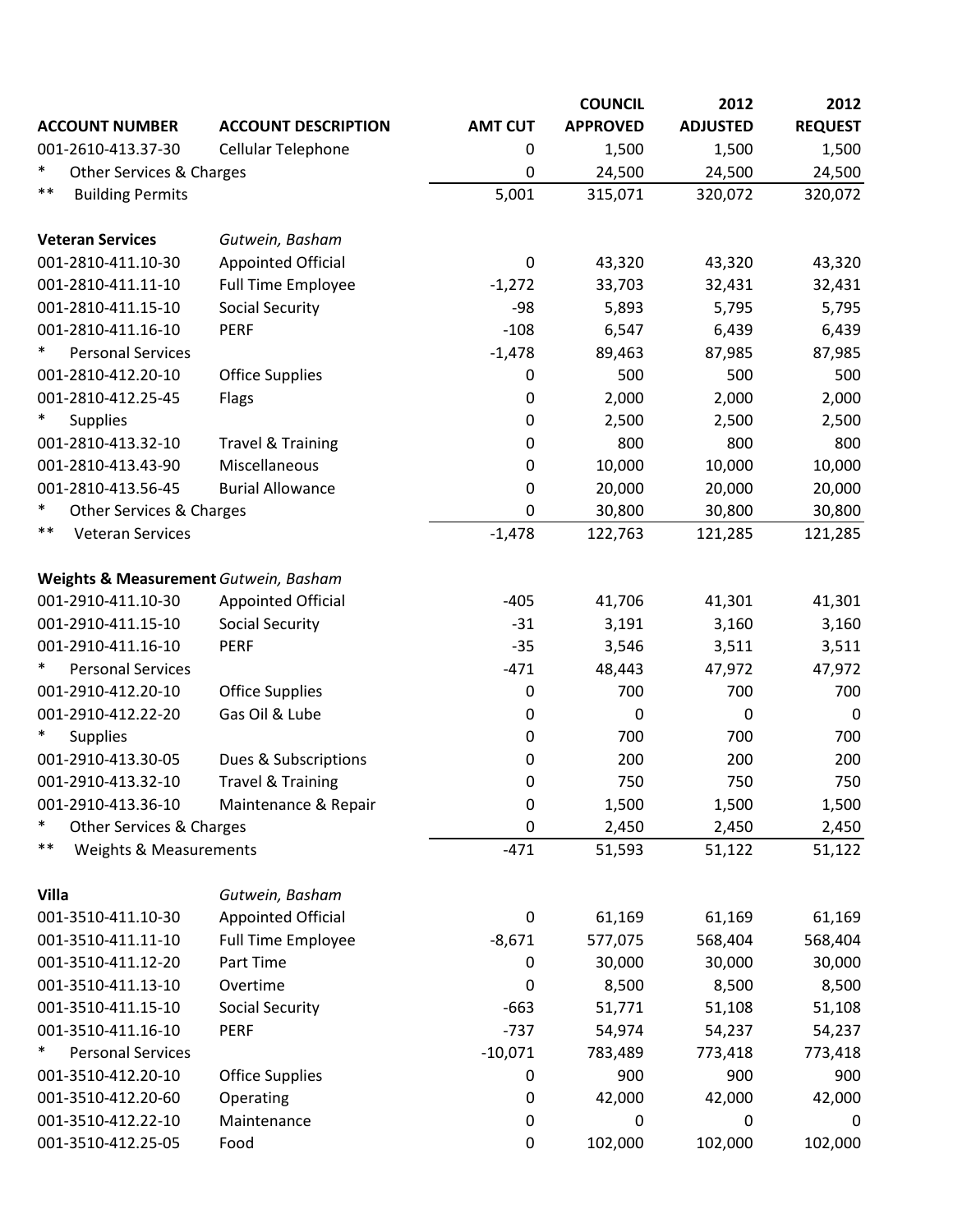|                                    |                                  |                  | <b>COUNCIL</b>  | 2012            | 2012           |
|------------------------------------|----------------------------------|------------------|-----------------|-----------------|----------------|
| <b>ACCOUNT NUMBER</b>              | <b>ACCOUNT DESCRIPTION</b>       | <b>AMT CUT</b>   | <b>APPROVED</b> | <b>ADJUSTED</b> | <b>REQUEST</b> |
| 001-3510-412.25-15                 | <b>Recreation &amp; Crafts</b>   | 0                | 600             | 600             | 600            |
| 001-3510-412.25-20                 | Farm                             | 0                | 9,097           | 9,097           | 9,097          |
| $\ast$<br><b>Supplies</b>          |                                  | 0                | 154,597         | 154,597         | 154,597        |
| 001-3510-413.25-25                 | Medical                          | 0                | 8,000           | 8,000           | 8,000          |
| 001-3510-413.30-10                 | Mileage Reimbursement            | 0                | 300             | 300             | 300            |
| 001-3510-413.32-20                 | Training/Certifications          | 0                | 300             | 300             | 300            |
| 001-3510-413.35-05                 | <b>Structures</b>                | 0                | 0               | 0               | 0              |
| 001-3510-413.35-20                 | Maintenance & Repair             | 0                | 4,500           | 4,500           | 4,500          |
| 001-3510-413.36-10                 | Maintenance & Repair             | 0                | 10,000          | 10,000          | 10,000         |
| 001-3510-413.37-10                 | Electric                         | $\boldsymbol{0}$ | 38,500          | 38,500          | 38,500         |
| 001-3510-413.37-20                 | Telephone                        | 0                | 150             | 150             | 150            |
| 001-3510-413.37-40                 | Water & Sewage                   | 0                | 30,000          | 30,000          | 30,000         |
| 001-3510-413.37-50                 | <b>Heating Fuel</b>              | 0                | 38,000          | 38,000          | 38,000         |
| 001-3510-413.40-05                 | Maintenance                      | 0                | 5,500           | 5,500           | 5,500          |
| 001-3510-413.42-10                 | <b>Other Professional Servic</b> | 0                | 15,000          | 15,000          | 15,000         |
| 001-3510-413.42-15                 | <b>Legal Notices</b>             | 0                | 100             | 100             | 100            |
| 001-3510-413.43-50                 | Repair & Maintenance             | 0                | 0               | 0               | 0              |
| 001-3510-413.43-90                 | Contracts/Miscellaneous          | 0                | 5,695           | 5,695           | 5,695          |
| 001-3510-413.56-70                 | Furniture Repair                 | 0                | 1,000           | 1,000           | 1,000          |
| $\ast$<br>Other Services & Charges |                                  | $\mathbf 0$      | 157,045         | 157,045         | 157,045        |
| $***$<br>Villa                     |                                  | $-10,071$        | 1,095,131       | 1,085,060       | 1,085,060      |
|                                    |                                  |                  |                 |                 |                |
| <b>Cary Home</b>                   | Vernon, Williams                 |                  |                 |                 |                |
| 001-3610-411.10-30                 | <b>Appointed Official</b>        | $\mathbf 0$      | 78,020          | 78,020          | 78,020         |
| 001-3610-411.11-10                 | <b>Full Time Employee</b>        | $-7,594$         | 894,197         | 886,603         | 886,603        |
| 001-3610-411.12-10                 | Part Time - Regular              | $-192$           | 19,776          | 19,584          | 19,584         |
| 001-3610-411.12-20                 | Part Time                        | 40,000           | 120,000         | 160,000         | 160,000        |
| 001-3610-411.13-10                 | Overtime                         | 0                | 36,000          | 36,000          | 36,000         |
| 001-3610-411.15-10                 | <b>Social Security</b>           | 2,464            | 87,822          | 90,286          | 87,226         |
| 001-3610-411.16-10                 | <b>PERF</b>                      | $-646$           | 85,699          | 85,053          | 85,053         |
| $\ast$<br><b>Personal Services</b> |                                  | 34,032           | 1,321,514       | 1,355,546       | 1,352,486      |
| 001-3610-412.20-10                 | <b>Office Supplies</b>           | 0                | 7,000           | 7,000           | 7,000          |
| 001-3610-412.20-60                 | Operating                        | $\mathbf 0$      | 0               | 0               | 0              |
| 001-3610-412.22-10                 | Maintenance                      | 0                | 7,500           | 7,500           | 7,500          |
| 001-3610-412.23-10                 | <b>Cleaning Supplies</b>         | 0                | 5,500           | 5,500           | 5,500          |
| 001-3610-412.25-05                 | Food                             | $\pmb{0}$        | 60,000          | 60,000          | 60,000         |
| 001-3610-412.25-10                 | Uniforms & Clothing              | 0                | 0               | 0               | 0              |
| 001-3610-412.25-25                 | Medical                          | $\mathbf 0$      | 6,000           | 6,000           | 6,000          |
| ∗<br><b>Supplies</b>               |                                  | 0                | 86,000          | 86,000          | 86,000         |
| 001-3610-413.30-05                 | Dues & Subscriptions             | 0                | 3,000           | 3,000           | 3,000          |
| 001-3610-413.32-10                 | <b>Travel &amp; Training</b>     | 0                | 3,500           | 3,500           | 3,500          |
| 001-3610-413.35-20                 | Maintenance & Repair             | 0                | 9,000           | 9,000           | 9,000          |
| 001-3610-413.36-10                 | Maintenance & Repair             | 0                | 6,000           | 6,000           | 6,000          |
| 001-3610-413.37-90                 | Miscellaneous                    | 0                | 50,000          | 50,000          | 50,000         |
| 001-3610-413.42-10                 | <b>Other Professional Servic</b> | 0                | 67,000          | 67,000          | 67,000         |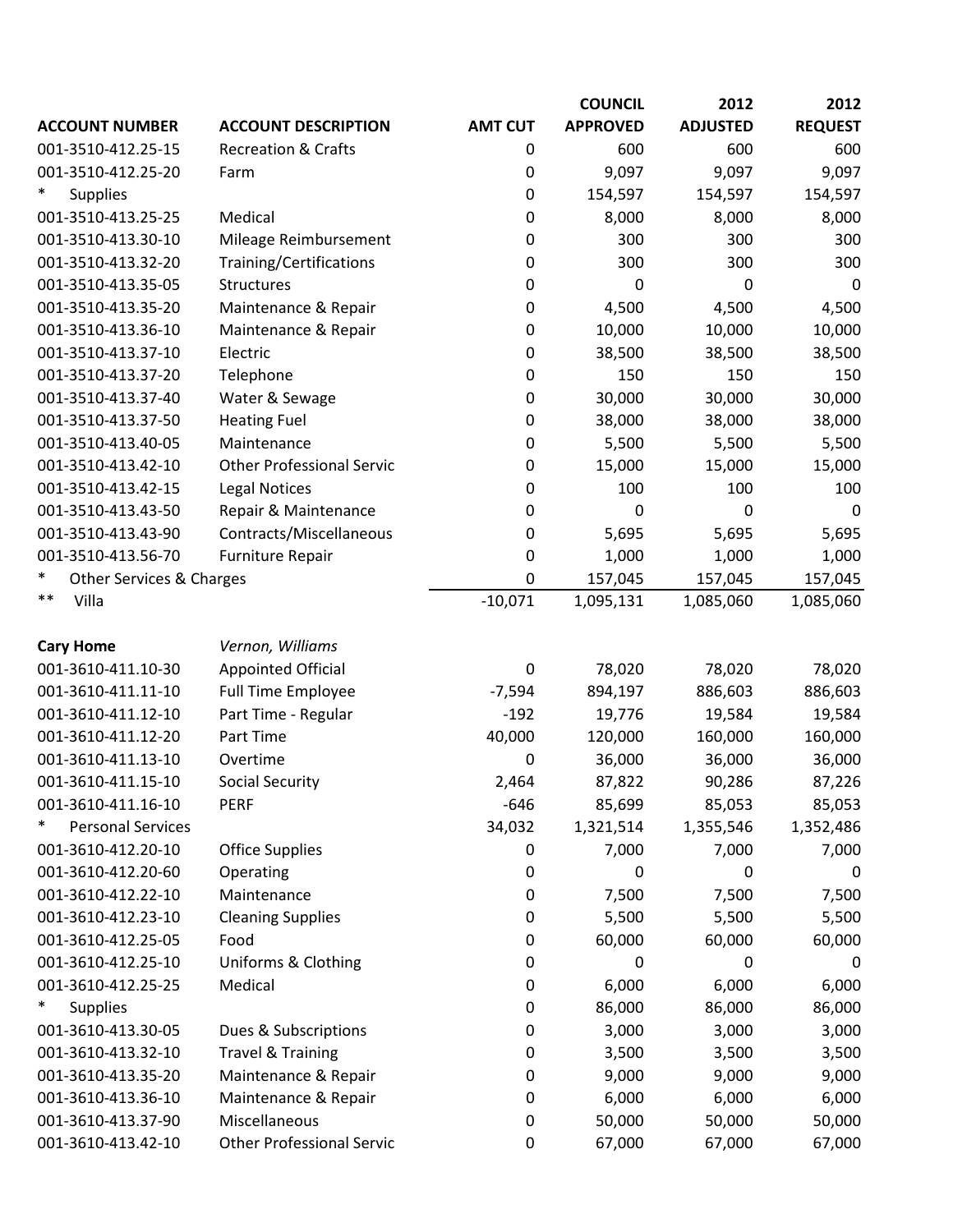| <b>APPROVED</b><br><b>ADJUSTED</b><br><b>REQUEST</b><br><b>ACCOUNT NUMBER</b><br><b>AMT CUT</b><br><b>ACCOUNT DESCRIPTION</b><br>∗<br><b>Other Services &amp; Charges</b><br>138,500<br>138,500<br>138,500<br>0<br>001-3610-414.62-25<br>Data Processing-Hardware<br>0<br>0<br>0<br>0<br>001-3610-414.62-70<br>Vehicles (Plated)<br>0<br>0<br>0<br>0<br>$\ast$<br>Capital Outlay<br>0<br>0<br>0<br>0<br>$***$<br>Cary Home<br>34,032<br>1,580,046<br>1,576,986<br>1,546,014<br><b>Juvenile Alternatives</b><br>Vernon, Williams<br>001-3710-411.11-10<br><b>Full Time Employee</b><br>$-393$<br>40,491<br>40,098<br>40,098<br>001-3710-411.12-20<br>Part Time<br>0<br>10,800<br>10,800<br>10,800<br>001-3710-411.15-10<br><b>Social Security</b><br>$-30$<br>3,924<br>3,894<br>3,894<br>001-3710-411.16-10<br>$-33$<br>3,409<br><b>PERF</b><br>3,442<br>3,409<br>∗<br><b>Personal Services</b><br>58,657<br>58,201<br>$-456$<br>58,201<br>001-3710-412.20-10<br><b>Office Supplies</b><br>0<br>0<br>0<br>0<br>001-3710-412.25-05<br>Food<br>0<br>0<br>0<br>0<br>001-3710-412.25-90<br>Miscellaneous<br>0<br>0<br>0<br>0<br>$\ast$<br><b>Supplies</b><br>0<br>0<br>0<br>0<br>$***$<br>Juvenile Alternatives<br>58,201<br>58,201<br>$-456$<br>58,657<br><b>Parks &amp; Recreation</b><br>Gutwein, Vernon<br><b>Appointed Official</b><br>61,169<br>001-4310-461.10-30<br>0<br>61,169<br>61,169<br>001-4310-461.11-10<br><b>Full Time Employee</b><br>$-1,166$<br>424,750<br>423,584<br>423,584<br>001-4310-461.12-20<br>Part Time<br>0<br>39,000<br>39,000<br>39,000<br><b>Board Members</b><br>001-4310-461.12-50<br>0<br>0<br>0<br>0<br>Overtime<br>001-4310-461.13-10<br>0<br>0<br>0<br>0<br><b>Social Security</b><br>40,157<br>001-4310-461.15-10<br>-89<br>40,068<br>40,068<br>001-4310-461.16-10<br><b>PERF</b><br>41,304<br>41,205<br>-99<br>41,205<br>001-4310-461.17-50<br>10,500<br><b>Workers Compensation</b><br>0<br>10,500<br>10,500<br>∗<br><b>Personal Services</b><br>616,880<br>$-1,354$<br>615,526<br>615,526<br>001-4310-462.20-10<br><b>Office Supplies</b><br>0<br>2,750<br>2,750<br>2,750<br>001-4310-462.22-20<br>Gas & Oil<br>0<br>26,500<br>26,500<br>26,500<br>001-4310-462.23-10<br><b>Cleaning Supplies</b><br>0<br>0<br>0<br>0<br><b>Grounds Maintenance</b><br>4,800<br>4,800<br>001-4310-462.23-30<br>300<br>4,500<br>001-4310-462.23-40<br>10,250<br>10,250<br>10,250<br>Parts<br>0<br>001-4310-462.25-10<br>Uniforms & Clothing<br>100<br>0<br>100<br>100<br>$\ast$<br>300<br><b>Supplies</b><br>44,100<br>44,400<br>44,400<br>001-4310-463.30-05<br>Dues & Subscriptions<br>150<br>150<br>150<br>0<br>001-4310-463.30-20<br>350<br>350<br>350<br>Postage<br>0<br>001-4310-463.32-10<br><b>Travel &amp; Training</b><br>1,000<br>1,000<br>0<br>1,000<br>001-4310-463.35-20<br>Repair & Maintenance<br>0<br>0<br>$\mathbf 0$<br>0<br>Maintenance & Repair<br>001-4310-463.36-10<br>1,500<br>103,000<br>104,500<br>104,500<br>001-4310-463.37-90<br>Utilities/Miscellaneous<br>107,500<br>107,500<br>107,500<br>0<br>25,000<br>001-4310-463.38-10<br><b>Building</b><br>0<br>25,000<br>25,000<br><b>Professional Services</b><br>6,000<br>6,000<br>001-4310-463.42-10<br>6,000<br>0<br><b>Board Members</b><br>001-4310-463.42-25<br>0<br>2,100<br>2,100<br>2,100<br><b>Recording Fees</b><br>001-4310-463.42-55<br>100<br>100<br>0<br>100 |  | <b>COUNCIL</b> | 2012 | 2012 |
|---------------------------------------------------------------------------------------------------------------------------------------------------------------------------------------------------------------------------------------------------------------------------------------------------------------------------------------------------------------------------------------------------------------------------------------------------------------------------------------------------------------------------------------------------------------------------------------------------------------------------------------------------------------------------------------------------------------------------------------------------------------------------------------------------------------------------------------------------------------------------------------------------------------------------------------------------------------------------------------------------------------------------------------------------------------------------------------------------------------------------------------------------------------------------------------------------------------------------------------------------------------------------------------------------------------------------------------------------------------------------------------------------------------------------------------------------------------------------------------------------------------------------------------------------------------------------------------------------------------------------------------------------------------------------------------------------------------------------------------------------------------------------------------------------------------------------------------------------------------------------------------------------------------------------------------------------------------------------------------------------------------------------------------------------------------------------------------------------------------------------------------------------------------------------------------------------------------------------------------------------------------------------------------------------------------------------------------------------------------------------------------------------------------------------------------------------------------------------------------------------------------------------------------------------------------------------------------------------------------------------------------------------------------------------------------------------------------------------------------------------------------------------------------------------------------------------------------------------------------------------------------------------------------------------------------------------------------------------------------------------------------------------------------------------------------------------------------------------------------------------------------------------------------------------------------------------------------------------------------------------------------------------------------------------------------------------------------------------------------------------|--|----------------|------|------|
|                                                                                                                                                                                                                                                                                                                                                                                                                                                                                                                                                                                                                                                                                                                                                                                                                                                                                                                                                                                                                                                                                                                                                                                                                                                                                                                                                                                                                                                                                                                                                                                                                                                                                                                                                                                                                                                                                                                                                                                                                                                                                                                                                                                                                                                                                                                                                                                                                                                                                                                                                                                                                                                                                                                                                                                                                                                                                                                                                                                                                                                                                                                                                                                                                                                                                                                                                                           |  |                |      |      |
|                                                                                                                                                                                                                                                                                                                                                                                                                                                                                                                                                                                                                                                                                                                                                                                                                                                                                                                                                                                                                                                                                                                                                                                                                                                                                                                                                                                                                                                                                                                                                                                                                                                                                                                                                                                                                                                                                                                                                                                                                                                                                                                                                                                                                                                                                                                                                                                                                                                                                                                                                                                                                                                                                                                                                                                                                                                                                                                                                                                                                                                                                                                                                                                                                                                                                                                                                                           |  |                |      |      |
|                                                                                                                                                                                                                                                                                                                                                                                                                                                                                                                                                                                                                                                                                                                                                                                                                                                                                                                                                                                                                                                                                                                                                                                                                                                                                                                                                                                                                                                                                                                                                                                                                                                                                                                                                                                                                                                                                                                                                                                                                                                                                                                                                                                                                                                                                                                                                                                                                                                                                                                                                                                                                                                                                                                                                                                                                                                                                                                                                                                                                                                                                                                                                                                                                                                                                                                                                                           |  |                |      |      |
|                                                                                                                                                                                                                                                                                                                                                                                                                                                                                                                                                                                                                                                                                                                                                                                                                                                                                                                                                                                                                                                                                                                                                                                                                                                                                                                                                                                                                                                                                                                                                                                                                                                                                                                                                                                                                                                                                                                                                                                                                                                                                                                                                                                                                                                                                                                                                                                                                                                                                                                                                                                                                                                                                                                                                                                                                                                                                                                                                                                                                                                                                                                                                                                                                                                                                                                                                                           |  |                |      |      |
|                                                                                                                                                                                                                                                                                                                                                                                                                                                                                                                                                                                                                                                                                                                                                                                                                                                                                                                                                                                                                                                                                                                                                                                                                                                                                                                                                                                                                                                                                                                                                                                                                                                                                                                                                                                                                                                                                                                                                                                                                                                                                                                                                                                                                                                                                                                                                                                                                                                                                                                                                                                                                                                                                                                                                                                                                                                                                                                                                                                                                                                                                                                                                                                                                                                                                                                                                                           |  |                |      |      |
|                                                                                                                                                                                                                                                                                                                                                                                                                                                                                                                                                                                                                                                                                                                                                                                                                                                                                                                                                                                                                                                                                                                                                                                                                                                                                                                                                                                                                                                                                                                                                                                                                                                                                                                                                                                                                                                                                                                                                                                                                                                                                                                                                                                                                                                                                                                                                                                                                                                                                                                                                                                                                                                                                                                                                                                                                                                                                                                                                                                                                                                                                                                                                                                                                                                                                                                                                                           |  |                |      |      |
|                                                                                                                                                                                                                                                                                                                                                                                                                                                                                                                                                                                                                                                                                                                                                                                                                                                                                                                                                                                                                                                                                                                                                                                                                                                                                                                                                                                                                                                                                                                                                                                                                                                                                                                                                                                                                                                                                                                                                                                                                                                                                                                                                                                                                                                                                                                                                                                                                                                                                                                                                                                                                                                                                                                                                                                                                                                                                                                                                                                                                                                                                                                                                                                                                                                                                                                                                                           |  |                |      |      |
|                                                                                                                                                                                                                                                                                                                                                                                                                                                                                                                                                                                                                                                                                                                                                                                                                                                                                                                                                                                                                                                                                                                                                                                                                                                                                                                                                                                                                                                                                                                                                                                                                                                                                                                                                                                                                                                                                                                                                                                                                                                                                                                                                                                                                                                                                                                                                                                                                                                                                                                                                                                                                                                                                                                                                                                                                                                                                                                                                                                                                                                                                                                                                                                                                                                                                                                                                                           |  |                |      |      |
|                                                                                                                                                                                                                                                                                                                                                                                                                                                                                                                                                                                                                                                                                                                                                                                                                                                                                                                                                                                                                                                                                                                                                                                                                                                                                                                                                                                                                                                                                                                                                                                                                                                                                                                                                                                                                                                                                                                                                                                                                                                                                                                                                                                                                                                                                                                                                                                                                                                                                                                                                                                                                                                                                                                                                                                                                                                                                                                                                                                                                                                                                                                                                                                                                                                                                                                                                                           |  |                |      |      |
|                                                                                                                                                                                                                                                                                                                                                                                                                                                                                                                                                                                                                                                                                                                                                                                                                                                                                                                                                                                                                                                                                                                                                                                                                                                                                                                                                                                                                                                                                                                                                                                                                                                                                                                                                                                                                                                                                                                                                                                                                                                                                                                                                                                                                                                                                                                                                                                                                                                                                                                                                                                                                                                                                                                                                                                                                                                                                                                                                                                                                                                                                                                                                                                                                                                                                                                                                                           |  |                |      |      |
|                                                                                                                                                                                                                                                                                                                                                                                                                                                                                                                                                                                                                                                                                                                                                                                                                                                                                                                                                                                                                                                                                                                                                                                                                                                                                                                                                                                                                                                                                                                                                                                                                                                                                                                                                                                                                                                                                                                                                                                                                                                                                                                                                                                                                                                                                                                                                                                                                                                                                                                                                                                                                                                                                                                                                                                                                                                                                                                                                                                                                                                                                                                                                                                                                                                                                                                                                                           |  |                |      |      |
|                                                                                                                                                                                                                                                                                                                                                                                                                                                                                                                                                                                                                                                                                                                                                                                                                                                                                                                                                                                                                                                                                                                                                                                                                                                                                                                                                                                                                                                                                                                                                                                                                                                                                                                                                                                                                                                                                                                                                                                                                                                                                                                                                                                                                                                                                                                                                                                                                                                                                                                                                                                                                                                                                                                                                                                                                                                                                                                                                                                                                                                                                                                                                                                                                                                                                                                                                                           |  |                |      |      |
|                                                                                                                                                                                                                                                                                                                                                                                                                                                                                                                                                                                                                                                                                                                                                                                                                                                                                                                                                                                                                                                                                                                                                                                                                                                                                                                                                                                                                                                                                                                                                                                                                                                                                                                                                                                                                                                                                                                                                                                                                                                                                                                                                                                                                                                                                                                                                                                                                                                                                                                                                                                                                                                                                                                                                                                                                                                                                                                                                                                                                                                                                                                                                                                                                                                                                                                                                                           |  |                |      |      |
|                                                                                                                                                                                                                                                                                                                                                                                                                                                                                                                                                                                                                                                                                                                                                                                                                                                                                                                                                                                                                                                                                                                                                                                                                                                                                                                                                                                                                                                                                                                                                                                                                                                                                                                                                                                                                                                                                                                                                                                                                                                                                                                                                                                                                                                                                                                                                                                                                                                                                                                                                                                                                                                                                                                                                                                                                                                                                                                                                                                                                                                                                                                                                                                                                                                                                                                                                                           |  |                |      |      |
|                                                                                                                                                                                                                                                                                                                                                                                                                                                                                                                                                                                                                                                                                                                                                                                                                                                                                                                                                                                                                                                                                                                                                                                                                                                                                                                                                                                                                                                                                                                                                                                                                                                                                                                                                                                                                                                                                                                                                                                                                                                                                                                                                                                                                                                                                                                                                                                                                                                                                                                                                                                                                                                                                                                                                                                                                                                                                                                                                                                                                                                                                                                                                                                                                                                                                                                                                                           |  |                |      |      |
|                                                                                                                                                                                                                                                                                                                                                                                                                                                                                                                                                                                                                                                                                                                                                                                                                                                                                                                                                                                                                                                                                                                                                                                                                                                                                                                                                                                                                                                                                                                                                                                                                                                                                                                                                                                                                                                                                                                                                                                                                                                                                                                                                                                                                                                                                                                                                                                                                                                                                                                                                                                                                                                                                                                                                                                                                                                                                                                                                                                                                                                                                                                                                                                                                                                                                                                                                                           |  |                |      |      |
|                                                                                                                                                                                                                                                                                                                                                                                                                                                                                                                                                                                                                                                                                                                                                                                                                                                                                                                                                                                                                                                                                                                                                                                                                                                                                                                                                                                                                                                                                                                                                                                                                                                                                                                                                                                                                                                                                                                                                                                                                                                                                                                                                                                                                                                                                                                                                                                                                                                                                                                                                                                                                                                                                                                                                                                                                                                                                                                                                                                                                                                                                                                                                                                                                                                                                                                                                                           |  |                |      |      |
|                                                                                                                                                                                                                                                                                                                                                                                                                                                                                                                                                                                                                                                                                                                                                                                                                                                                                                                                                                                                                                                                                                                                                                                                                                                                                                                                                                                                                                                                                                                                                                                                                                                                                                                                                                                                                                                                                                                                                                                                                                                                                                                                                                                                                                                                                                                                                                                                                                                                                                                                                                                                                                                                                                                                                                                                                                                                                                                                                                                                                                                                                                                                                                                                                                                                                                                                                                           |  |                |      |      |
|                                                                                                                                                                                                                                                                                                                                                                                                                                                                                                                                                                                                                                                                                                                                                                                                                                                                                                                                                                                                                                                                                                                                                                                                                                                                                                                                                                                                                                                                                                                                                                                                                                                                                                                                                                                                                                                                                                                                                                                                                                                                                                                                                                                                                                                                                                                                                                                                                                                                                                                                                                                                                                                                                                                                                                                                                                                                                                                                                                                                                                                                                                                                                                                                                                                                                                                                                                           |  |                |      |      |
|                                                                                                                                                                                                                                                                                                                                                                                                                                                                                                                                                                                                                                                                                                                                                                                                                                                                                                                                                                                                                                                                                                                                                                                                                                                                                                                                                                                                                                                                                                                                                                                                                                                                                                                                                                                                                                                                                                                                                                                                                                                                                                                                                                                                                                                                                                                                                                                                                                                                                                                                                                                                                                                                                                                                                                                                                                                                                                                                                                                                                                                                                                                                                                                                                                                                                                                                                                           |  |                |      |      |
|                                                                                                                                                                                                                                                                                                                                                                                                                                                                                                                                                                                                                                                                                                                                                                                                                                                                                                                                                                                                                                                                                                                                                                                                                                                                                                                                                                                                                                                                                                                                                                                                                                                                                                                                                                                                                                                                                                                                                                                                                                                                                                                                                                                                                                                                                                                                                                                                                                                                                                                                                                                                                                                                                                                                                                                                                                                                                                                                                                                                                                                                                                                                                                                                                                                                                                                                                                           |  |                |      |      |
|                                                                                                                                                                                                                                                                                                                                                                                                                                                                                                                                                                                                                                                                                                                                                                                                                                                                                                                                                                                                                                                                                                                                                                                                                                                                                                                                                                                                                                                                                                                                                                                                                                                                                                                                                                                                                                                                                                                                                                                                                                                                                                                                                                                                                                                                                                                                                                                                                                                                                                                                                                                                                                                                                                                                                                                                                                                                                                                                                                                                                                                                                                                                                                                                                                                                                                                                                                           |  |                |      |      |
|                                                                                                                                                                                                                                                                                                                                                                                                                                                                                                                                                                                                                                                                                                                                                                                                                                                                                                                                                                                                                                                                                                                                                                                                                                                                                                                                                                                                                                                                                                                                                                                                                                                                                                                                                                                                                                                                                                                                                                                                                                                                                                                                                                                                                                                                                                                                                                                                                                                                                                                                                                                                                                                                                                                                                                                                                                                                                                                                                                                                                                                                                                                                                                                                                                                                                                                                                                           |  |                |      |      |
|                                                                                                                                                                                                                                                                                                                                                                                                                                                                                                                                                                                                                                                                                                                                                                                                                                                                                                                                                                                                                                                                                                                                                                                                                                                                                                                                                                                                                                                                                                                                                                                                                                                                                                                                                                                                                                                                                                                                                                                                                                                                                                                                                                                                                                                                                                                                                                                                                                                                                                                                                                                                                                                                                                                                                                                                                                                                                                                                                                                                                                                                                                                                                                                                                                                                                                                                                                           |  |                |      |      |
|                                                                                                                                                                                                                                                                                                                                                                                                                                                                                                                                                                                                                                                                                                                                                                                                                                                                                                                                                                                                                                                                                                                                                                                                                                                                                                                                                                                                                                                                                                                                                                                                                                                                                                                                                                                                                                                                                                                                                                                                                                                                                                                                                                                                                                                                                                                                                                                                                                                                                                                                                                                                                                                                                                                                                                                                                                                                                                                                                                                                                                                                                                                                                                                                                                                                                                                                                                           |  |                |      |      |
|                                                                                                                                                                                                                                                                                                                                                                                                                                                                                                                                                                                                                                                                                                                                                                                                                                                                                                                                                                                                                                                                                                                                                                                                                                                                                                                                                                                                                                                                                                                                                                                                                                                                                                                                                                                                                                                                                                                                                                                                                                                                                                                                                                                                                                                                                                                                                                                                                                                                                                                                                                                                                                                                                                                                                                                                                                                                                                                                                                                                                                                                                                                                                                                                                                                                                                                                                                           |  |                |      |      |
|                                                                                                                                                                                                                                                                                                                                                                                                                                                                                                                                                                                                                                                                                                                                                                                                                                                                                                                                                                                                                                                                                                                                                                                                                                                                                                                                                                                                                                                                                                                                                                                                                                                                                                                                                                                                                                                                                                                                                                                                                                                                                                                                                                                                                                                                                                                                                                                                                                                                                                                                                                                                                                                                                                                                                                                                                                                                                                                                                                                                                                                                                                                                                                                                                                                                                                                                                                           |  |                |      |      |
|                                                                                                                                                                                                                                                                                                                                                                                                                                                                                                                                                                                                                                                                                                                                                                                                                                                                                                                                                                                                                                                                                                                                                                                                                                                                                                                                                                                                                                                                                                                                                                                                                                                                                                                                                                                                                                                                                                                                                                                                                                                                                                                                                                                                                                                                                                                                                                                                                                                                                                                                                                                                                                                                                                                                                                                                                                                                                                                                                                                                                                                                                                                                                                                                                                                                                                                                                                           |  |                |      |      |
|                                                                                                                                                                                                                                                                                                                                                                                                                                                                                                                                                                                                                                                                                                                                                                                                                                                                                                                                                                                                                                                                                                                                                                                                                                                                                                                                                                                                                                                                                                                                                                                                                                                                                                                                                                                                                                                                                                                                                                                                                                                                                                                                                                                                                                                                                                                                                                                                                                                                                                                                                                                                                                                                                                                                                                                                                                                                                                                                                                                                                                                                                                                                                                                                                                                                                                                                                                           |  |                |      |      |
|                                                                                                                                                                                                                                                                                                                                                                                                                                                                                                                                                                                                                                                                                                                                                                                                                                                                                                                                                                                                                                                                                                                                                                                                                                                                                                                                                                                                                                                                                                                                                                                                                                                                                                                                                                                                                                                                                                                                                                                                                                                                                                                                                                                                                                                                                                                                                                                                                                                                                                                                                                                                                                                                                                                                                                                                                                                                                                                                                                                                                                                                                                                                                                                                                                                                                                                                                                           |  |                |      |      |
|                                                                                                                                                                                                                                                                                                                                                                                                                                                                                                                                                                                                                                                                                                                                                                                                                                                                                                                                                                                                                                                                                                                                                                                                                                                                                                                                                                                                                                                                                                                                                                                                                                                                                                                                                                                                                                                                                                                                                                                                                                                                                                                                                                                                                                                                                                                                                                                                                                                                                                                                                                                                                                                                                                                                                                                                                                                                                                                                                                                                                                                                                                                                                                                                                                                                                                                                                                           |  |                |      |      |
|                                                                                                                                                                                                                                                                                                                                                                                                                                                                                                                                                                                                                                                                                                                                                                                                                                                                                                                                                                                                                                                                                                                                                                                                                                                                                                                                                                                                                                                                                                                                                                                                                                                                                                                                                                                                                                                                                                                                                                                                                                                                                                                                                                                                                                                                                                                                                                                                                                                                                                                                                                                                                                                                                                                                                                                                                                                                                                                                                                                                                                                                                                                                                                                                                                                                                                                                                                           |  |                |      |      |
|                                                                                                                                                                                                                                                                                                                                                                                                                                                                                                                                                                                                                                                                                                                                                                                                                                                                                                                                                                                                                                                                                                                                                                                                                                                                                                                                                                                                                                                                                                                                                                                                                                                                                                                                                                                                                                                                                                                                                                                                                                                                                                                                                                                                                                                                                                                                                                                                                                                                                                                                                                                                                                                                                                                                                                                                                                                                                                                                                                                                                                                                                                                                                                                                                                                                                                                                                                           |  |                |      |      |
|                                                                                                                                                                                                                                                                                                                                                                                                                                                                                                                                                                                                                                                                                                                                                                                                                                                                                                                                                                                                                                                                                                                                                                                                                                                                                                                                                                                                                                                                                                                                                                                                                                                                                                                                                                                                                                                                                                                                                                                                                                                                                                                                                                                                                                                                                                                                                                                                                                                                                                                                                                                                                                                                                                                                                                                                                                                                                                                                                                                                                                                                                                                                                                                                                                                                                                                                                                           |  |                |      |      |
|                                                                                                                                                                                                                                                                                                                                                                                                                                                                                                                                                                                                                                                                                                                                                                                                                                                                                                                                                                                                                                                                                                                                                                                                                                                                                                                                                                                                                                                                                                                                                                                                                                                                                                                                                                                                                                                                                                                                                                                                                                                                                                                                                                                                                                                                                                                                                                                                                                                                                                                                                                                                                                                                                                                                                                                                                                                                                                                                                                                                                                                                                                                                                                                                                                                                                                                                                                           |  |                |      |      |
|                                                                                                                                                                                                                                                                                                                                                                                                                                                                                                                                                                                                                                                                                                                                                                                                                                                                                                                                                                                                                                                                                                                                                                                                                                                                                                                                                                                                                                                                                                                                                                                                                                                                                                                                                                                                                                                                                                                                                                                                                                                                                                                                                                                                                                                                                                                                                                                                                                                                                                                                                                                                                                                                                                                                                                                                                                                                                                                                                                                                                                                                                                                                                                                                                                                                                                                                                                           |  |                |      |      |
|                                                                                                                                                                                                                                                                                                                                                                                                                                                                                                                                                                                                                                                                                                                                                                                                                                                                                                                                                                                                                                                                                                                                                                                                                                                                                                                                                                                                                                                                                                                                                                                                                                                                                                                                                                                                                                                                                                                                                                                                                                                                                                                                                                                                                                                                                                                                                                                                                                                                                                                                                                                                                                                                                                                                                                                                                                                                                                                                                                                                                                                                                                                                                                                                                                                                                                                                                                           |  |                |      |      |
|                                                                                                                                                                                                                                                                                                                                                                                                                                                                                                                                                                                                                                                                                                                                                                                                                                                                                                                                                                                                                                                                                                                                                                                                                                                                                                                                                                                                                                                                                                                                                                                                                                                                                                                                                                                                                                                                                                                                                                                                                                                                                                                                                                                                                                                                                                                                                                                                                                                                                                                                                                                                                                                                                                                                                                                                                                                                                                                                                                                                                                                                                                                                                                                                                                                                                                                                                                           |  |                |      |      |
|                                                                                                                                                                                                                                                                                                                                                                                                                                                                                                                                                                                                                                                                                                                                                                                                                                                                                                                                                                                                                                                                                                                                                                                                                                                                                                                                                                                                                                                                                                                                                                                                                                                                                                                                                                                                                                                                                                                                                                                                                                                                                                                                                                                                                                                                                                                                                                                                                                                                                                                                                                                                                                                                                                                                                                                                                                                                                                                                                                                                                                                                                                                                                                                                                                                                                                                                                                           |  |                |      |      |
|                                                                                                                                                                                                                                                                                                                                                                                                                                                                                                                                                                                                                                                                                                                                                                                                                                                                                                                                                                                                                                                                                                                                                                                                                                                                                                                                                                                                                                                                                                                                                                                                                                                                                                                                                                                                                                                                                                                                                                                                                                                                                                                                                                                                                                                                                                                                                                                                                                                                                                                                                                                                                                                                                                                                                                                                                                                                                                                                                                                                                                                                                                                                                                                                                                                                                                                                                                           |  |                |      |      |
|                                                                                                                                                                                                                                                                                                                                                                                                                                                                                                                                                                                                                                                                                                                                                                                                                                                                                                                                                                                                                                                                                                                                                                                                                                                                                                                                                                                                                                                                                                                                                                                                                                                                                                                                                                                                                                                                                                                                                                                                                                                                                                                                                                                                                                                                                                                                                                                                                                                                                                                                                                                                                                                                                                                                                                                                                                                                                                                                                                                                                                                                                                                                                                                                                                                                                                                                                                           |  |                |      |      |
|                                                                                                                                                                                                                                                                                                                                                                                                                                                                                                                                                                                                                                                                                                                                                                                                                                                                                                                                                                                                                                                                                                                                                                                                                                                                                                                                                                                                                                                                                                                                                                                                                                                                                                                                                                                                                                                                                                                                                                                                                                                                                                                                                                                                                                                                                                                                                                                                                                                                                                                                                                                                                                                                                                                                                                                                                                                                                                                                                                                                                                                                                                                                                                                                                                                                                                                                                                           |  |                |      |      |
|                                                                                                                                                                                                                                                                                                                                                                                                                                                                                                                                                                                                                                                                                                                                                                                                                                                                                                                                                                                                                                                                                                                                                                                                                                                                                                                                                                                                                                                                                                                                                                                                                                                                                                                                                                                                                                                                                                                                                                                                                                                                                                                                                                                                                                                                                                                                                                                                                                                                                                                                                                                                                                                                                                                                                                                                                                                                                                                                                                                                                                                                                                                                                                                                                                                                                                                                                                           |  |                |      |      |
|                                                                                                                                                                                                                                                                                                                                                                                                                                                                                                                                                                                                                                                                                                                                                                                                                                                                                                                                                                                                                                                                                                                                                                                                                                                                                                                                                                                                                                                                                                                                                                                                                                                                                                                                                                                                                                                                                                                                                                                                                                                                                                                                                                                                                                                                                                                                                                                                                                                                                                                                                                                                                                                                                                                                                                                                                                                                                                                                                                                                                                                                                                                                                                                                                                                                                                                                                                           |  |                |      |      |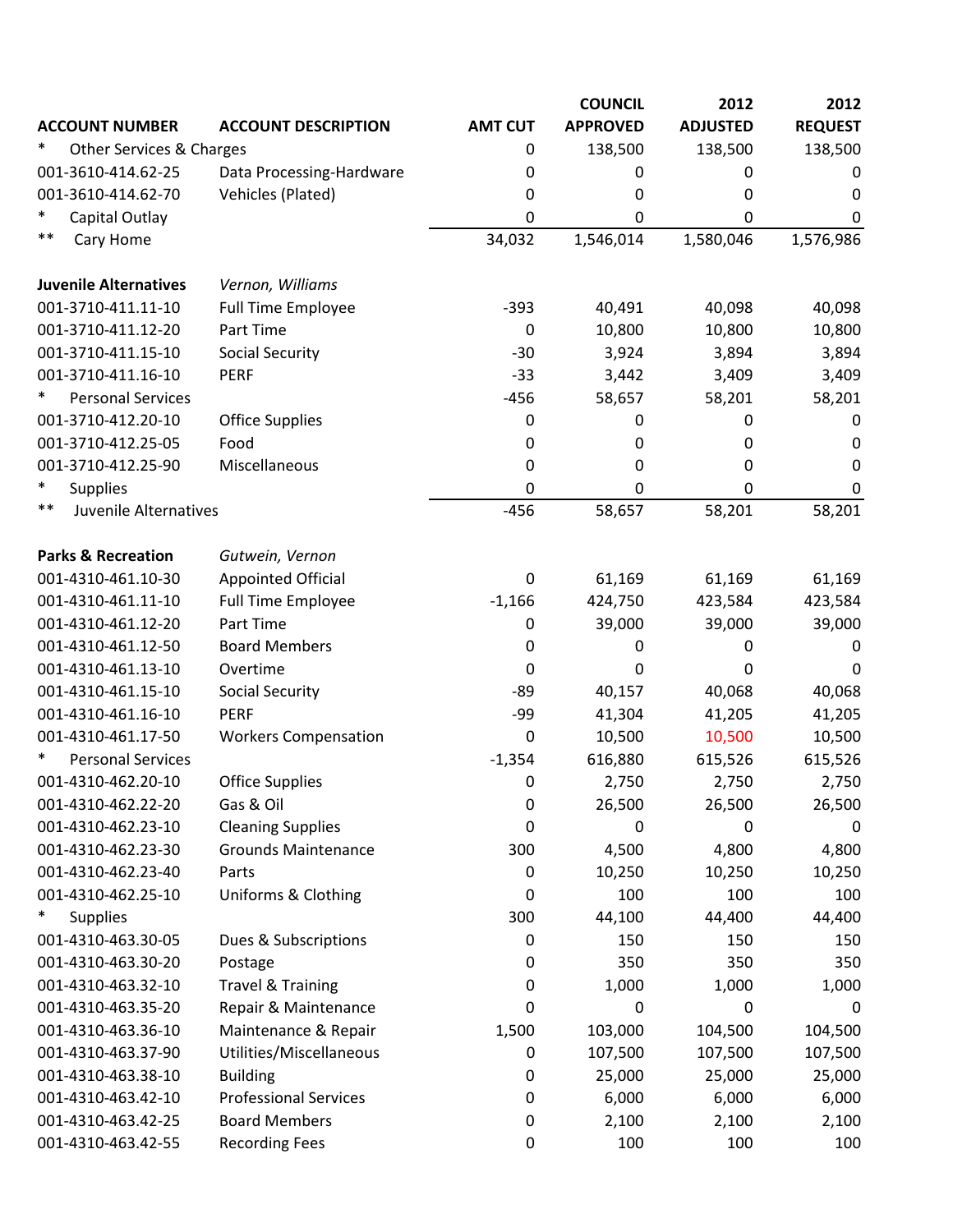|                                    |                                |                  | <b>COUNCIL</b>  | 2012            | 2012           |
|------------------------------------|--------------------------------|------------------|-----------------|-----------------|----------------|
| <b>ACCOUNT NUMBER</b>              | <b>ACCOUNT DESCRIPTION</b>     | <b>AMT CUT</b>   | <b>APPROVED</b> | <b>ADJUSTED</b> | <b>REQUEST</b> |
| 001-4310-463.42-60                 | Property/Drainage Tax          | 0                | 100             | 100             | 100            |
| $\ast$<br>Other Services & Charges |                                | 1,500            | 245,300         | 246,800         | 246,800        |
| $***$<br>Parks & Recreation        |                                | 446              | 906,280         | 906,726         | 906,726        |
| <b>County Extension</b>            | Gutwein, Underwood             |                  |                 |                 |                |
| 001-4410-411.11-10                 | <b>Full Time Employee</b>      | $-2,985$         | 95,085          | 92,100          | 92,100         |
| 001-4410-411.12-20                 | Part Time                      | $\boldsymbol{0}$ | 9,180           | 9,180           | 9,180          |
| 001-4410-411.13-10                 | Overtime                       | 0                | 5,610           | 5,610           | 5,610          |
| 001-4410-411.15-10                 | <b>Social Security</b>         | $-228$           | 8,406           | 8,178           | 8,177          |
| 001-4410-411.16-10                 | <b>PERF</b>                    | $-254$           | 8,560           | 8,306           | 8,306          |
| $\ast$<br><b>Personal Services</b> |                                | $-3,467$         | 126,841         | 123,374         | 123,373        |
| 001-4410-412.20-10                 | <b>Office Supplies</b>         | $\boldsymbol{0}$ | 12,500          | 12,500          | 12,500         |
| 001-4410-412.23-10                 | <b>Cleaning Supplies</b>       | 0                | 2,000           | 2,000           | 2,000          |
| 001-4410-412.23-30                 | Grounds                        | 0                | 1,200           | 1,200           | 1,200          |
| <b>Supplies</b>                    |                                | 0                | 15,700          | 15,700          | 15,700         |
| 001-4410-413.30-05                 | Dues & Subscriptions           | 0                | 1,000           | 1,000           | 1,000          |
| 001-4410-413.30-10                 | Mileage Reimbursement          | 1,000            | 5,000           | 6,000           | 6,000          |
| 001-4410-413.30-20                 | Postage                        | 0                | 13,000          | 13,000          | 13,000         |
| 001-4410-413.30-65                 | <b>Computer Lease</b>          | 0                | 8,300           | 8,300           | 8,300          |
| 001-4410-413.32-10                 | <b>Travel &amp; Training</b>   | 0                | 2,500           | 2,500           | 2,500          |
| 001-4410-413.35-20                 | Maintenance & Repair           | 0                | 4,000           | 4,000           | 4,000          |
| 001-4410-413.36-40                 | Office Equipment & Parts       | 0                | 1,000           | 1,000           | 1,000          |
| 001-4410-413.37-20                 | Telephone                      | 0                | 3,000           | 3,000           | 3,000          |
| 001-4410-413.37-90                 | Utilities/Miscellaneous        | 1,000            | 14,000          | 15,000          | 15,000         |
| 001-4410-413.43-10                 | <b>Contractual Services</b>    | 400              | 5,649           | 6,049           | 6,049          |
| 001-4410-413.43-40                 | Snow Removal                   | 0                | 1,500           | 1,500           | 1,500          |
| 001-4410-413.43-45                 | Cleaning                       | 0                | 151             | 151             | 151            |
| 001-4410-413.43-60                 | Contracts-Educator             | 0                | 188,910         | 188,910         | 188,910        |
| $\ast$<br>Other Services & Charges |                                | 2,400            | 248,010         | 250,410         | 250,410        |
| $***$<br><b>County Extension</b>   |                                | $-1,067$         | 390,551         | 389,484         | 389,483        |
| <b>Fairgrounds</b>                 | Gutwein, Underwood             |                  |                 |                 |                |
| 001-4510-411.10-30                 | <b>Appointed Official</b>      | 6,000            | 32,477          | 38,477          | 38,477         |
| 001-4510-411.12-10                 | Part Time - Regular            | $-226$           | 23,190          | 22,964          | 22,964         |
| 001-4510-411.13-10                 | Overtime                       | 0                | 1,600           | 1,600           | 1,600          |
| 001-4510-411.15-10                 | <b>Social Security</b>         | 442              | 4,381           | 4,823           | 4,823          |
| 001-4510-411.16-10                 | <b>PERF</b>                    | 510              | 2,897           | 3,407           | 3,407          |
| ∗<br><b>Personal Services</b>      |                                | 6,726            | 64,545          | 71,271          | 71,271         |
| 001-4510-412.20-10                 | <b>Office Supplies</b>         | $\boldsymbol{0}$ | 500             | 500             | 500            |
| 001-4510-412.22-10                 | Maintenance                    | 0                | 6,000           | 6,000           | 6,000          |
| 001-4510-412.23-10                 | <b>Cleaning Supplies</b>       | 0                | 5,000           | 5,000           | 5,000          |
| 001-4510-412.23-30                 | Grounds                        | 0                | 5,000           | 5,000           | 5,000          |
| 001-4510-412.23-90                 | Miscellaneous                  | 0                | 2,000           | 2,000           | 2,000          |
| 001-4510-412.25-10                 | <b>Uniforms &amp; Clothing</b> | 0                | 0               | 0               | 0              |
| <b>Supplies</b>                    |                                | 0                | 18,500          | 18,500          | 18,500         |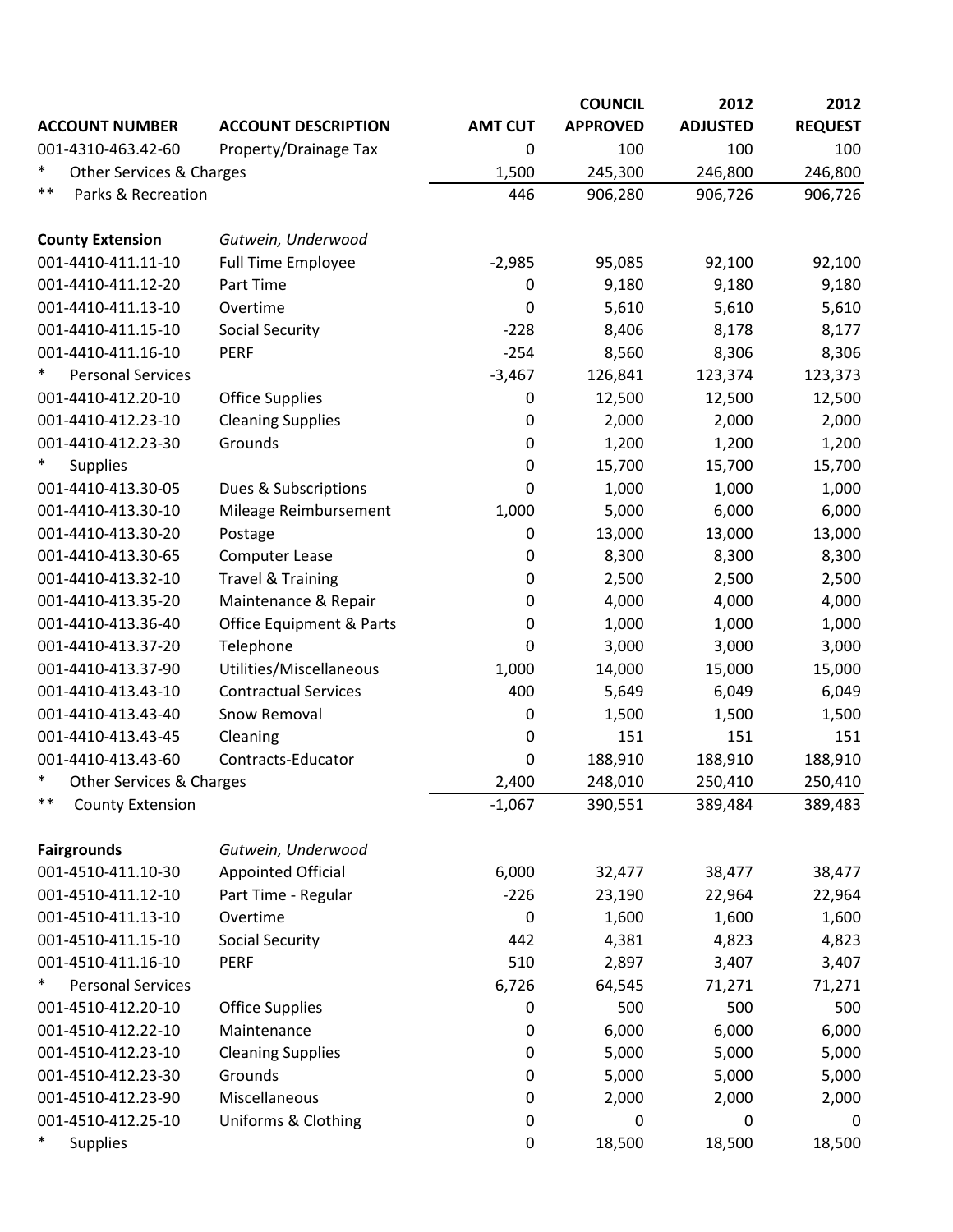|                                              |                               |                | <b>COUNCIL</b>  | 2012            | 2012           |
|----------------------------------------------|-------------------------------|----------------|-----------------|-----------------|----------------|
| <b>ACCOUNT NUMBER</b>                        | <b>ACCOUNT DESCRIPTION</b>    | <b>AMT CUT</b> | <b>APPROVED</b> | <b>ADJUSTED</b> | <b>REQUEST</b> |
| 001-4510-413.30-70                           | <b>Machinery Repair</b>       | 0              | 5,000           | 5,000           | 5,000          |
| 001-4510-413.32-10                           | <b>Travel &amp; Training</b>  | 0              | 750             | 750             | 750            |
| 001-4510-413.35-20                           | Maintenance & Repair          | 0              | 35,000          | 35,000          | 35,000         |
| 001-4510-413.37-70                           | Dumpster                      | 0              | 3,500           | 3,500           | 3,500          |
| 001-4510-413.37-90                           | Utilities/Miscellaneous       | 0              | 60,000          | 60,000          | 60,000         |
| $\ast$<br>Other Services & Charges           |                               | 0              | 104,250         | 104,250         | 104,250        |
| $***$<br>Fairgrounds                         |                               | 6,726          | 187,295         | 194,021         | 194,021        |
| Coroner                                      | Vernon, Williams              |                |                 |                 |                |
| 001-5010-411.10-10                           | <b>Elected Official</b>       | $-791$         | 40,331          | 39,540          | 39,540         |
| 001-5010-411.11-10                           | <b>Full Time Employee</b>     | $-514$         | 31,180          | 30,666          | 30,666         |
| 001-5010-411.12-20                           | Part Time                     | $\mathbf 0$    | 9,000           | 9,000           | 9,000          |
| 001-5010-411.12-90                           | Part Time - Misc              | 0              | 3,000           | 3,000           | 3,000          |
| 001-5010-411.15-10                           | <b>Social Security</b>        | $-100$         | 6,389           | 6,289           | 6,289          |
| 001-5010-411.16-10                           | <b>PERF</b>                   | $-111$         | 6,079           | 5,968           | 5,968          |
| $\ast$<br><b>Personal Services</b>           |                               | $-1,516$       | 95,979          | 94,463          | 94,463         |
| 001-5010-412.20-10                           | <b>Office Supplies</b>        | $\mathbf 0$    | 1,000           | 1,000           | 1,000          |
| 001-5010-412.25-25                           | Medical                       | 0              | 12,000          | 12,000          | 12,000         |
| $\ast$<br><b>Supplies</b>                    |                               | 0              | 13,000          | 13,000          | 13,000         |
| 001-5010-413.30-05                           | Dues & Subscriptions          | 0              | 1,000           | 1,000           | 1,000          |
| 001-5010-413.32-10                           | <b>Travel &amp; Training</b>  | 0              | 7,000           | 7,000           | 7,000          |
| 001-5010-413.37-20                           | Telephone                     | 0              | 500             | 500             | 500            |
| 001-5010-413.40-20                           | <b>Supplies</b>               | 0              | 1,000           | 1,000           | 1,000          |
| 001-5010-413.56-15                           | <b>Medical Service</b>        | 0              | 8,000           | 8,000           | 8,000          |
| 001-5010-413.56-20                           | Autopsies                     | 10,000         | 70,000          | 80,000          | 80,000         |
| 001-5010-413.56-25                           | <b>Body Transfer Services</b> | 7,000          | 23,000          | 30,000          | 30,000         |
| $\ast$<br>Other Services & Charges           |                               | 17,000         | 110,500         | 127,500         | 127,500        |
| $***$<br>Coroner                             |                               | 15,484         | 219,479         | 234,963         | 234,963        |
| <b>Emergency Management Vernon, Williams</b> |                               |                |                 |                 |                |
| 001-5210-421.10-30                           | <b>Appointed Official</b>     | $-508$         | 52,274          | 51,766          | 51,766         |
| 001-5210-421.11-10                           | <b>Full Time Employee</b>     | $-1,841$       | 93,554          | 91,713          | 91,713         |
| 001-5210-421.13-10                           | Overtime                      | 2,000          | 2,000           | 4,000           | 4,000          |
| 001-5210-421.15-10                           | <b>Social Security</b>        | $-26$          | 11,309          | 11,283          | 11,283         |
| 001-5210-421.16-10                           | <b>PERF</b>                   | $-30$          | 12,566          | 12,536          | 12,536         |
| ∗<br><b>Personal Services</b>                |                               | $-405$         | 171,703         | 171,298         | 171,298        |
| 001-5210-422.20-10                           | <b>Office Supplies</b>        | $\pmb{0}$      | 500             | 500             | 500            |
| 001-5210-422.22-10                           | Maintenance                   | $\mathbf 0$    | 25,600          | 25,600          | 25,600         |
| 001-5210-422.25-10                           | Uniforms & Clothing           | $\mathbf 0$    | 800             | 800             | 800            |
| $\ast$<br><b>Supplies</b>                    |                               | 0              | 26,900          | 26,900          | 26,900         |
| 001-5210-423.30-05                           | Dues & Subscriptions          | 1,000          | 5,500           | 6,500           | 6,500          |
| 001-5210-423.30-40                           | <b>Physical Examinations</b>  | 0              | 1,500           | 1,500           | 1,500          |
| 001-5210-423.32-10                           | <b>Travel &amp; Training</b>  | 0              | 800             | 800             | 800            |
| 001-5210-423.36-10                           | Maintenance & Repair          | $\mathbf 0$    | 3,000           | 3,000           | 3,000          |
| 001-5210-423.37-10                           | Electric                      | $\pmb{0}$      | 5,000           | 5,000           | 5,000          |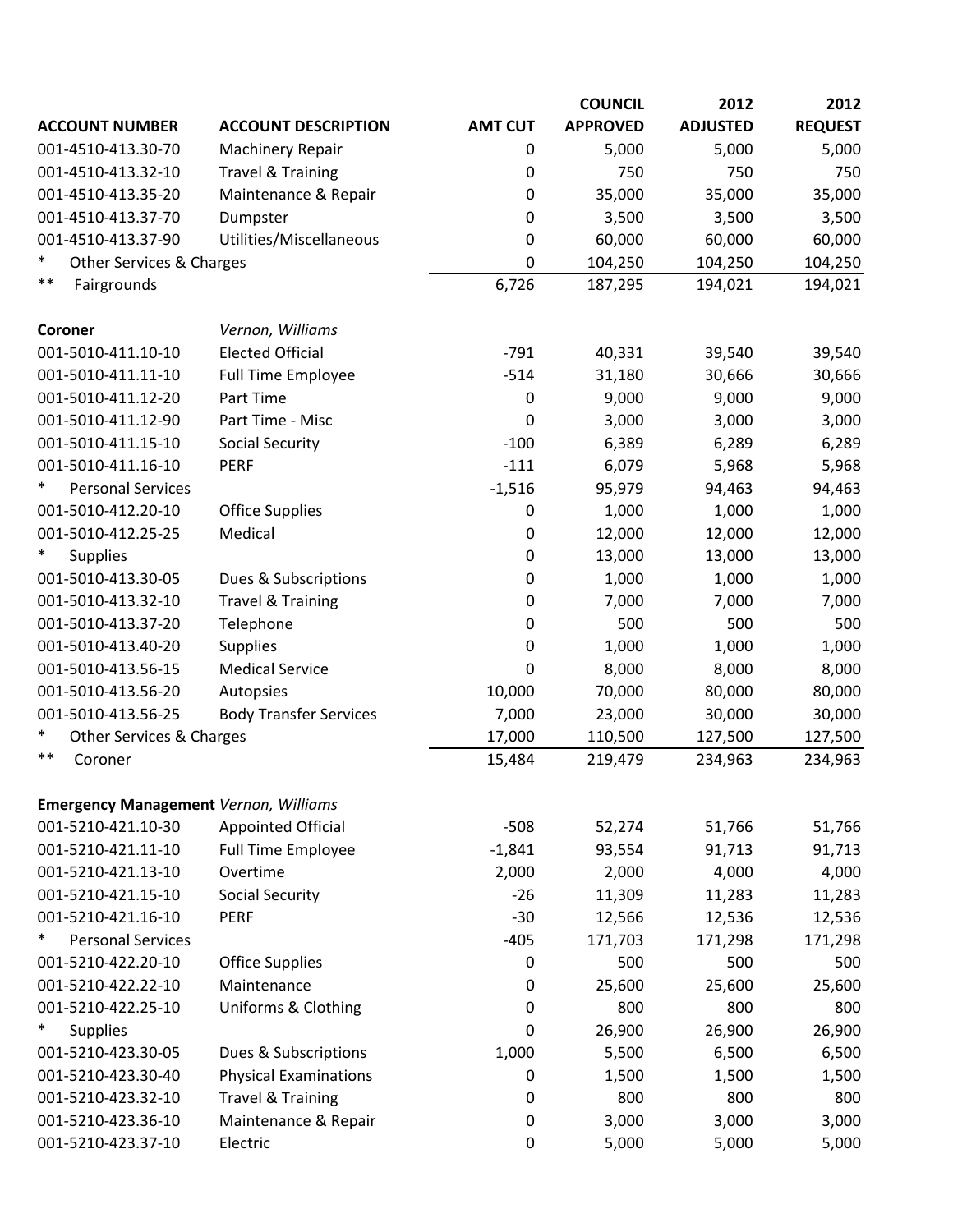|                                      |                                   |                  | <b>COUNCIL</b>  | 2012            | 2012           |
|--------------------------------------|-----------------------------------|------------------|-----------------|-----------------|----------------|
| <b>ACCOUNT NUMBER</b>                | <b>ACCOUNT DESCRIPTION</b>        | <b>AMT CUT</b>   | <b>APPROVED</b> | <b>ADJUSTED</b> | <b>REQUEST</b> |
| 001-5210-423.37-20                   | Telephone                         | 0                | 4,800           | 4,800           | 4,800          |
| $\ast$<br>Other Services & Charges   |                                   | 1,000            | 20,600          | 21,600          | 21,600         |
| $***$<br><b>Emergency Management</b> |                                   | 595              | 219,203         | 219,798         | 219,798        |
| <b>Sheriff</b>                       | Vernon, Williams                  |                  |                 |                 |                |
| 001-5410-421.10-10                   | <b>Elected Official</b>           | $-2,134$         | 108,810         | 106,676         | 106,676        |
| 001-5410-421.11-10                   | <b>Full Time Employee</b>         | $-95,763$        | 3,573,467       | 3,477,704       | 3,477,704      |
| 001-5410-421.11-15                   | <b>Sheriff Deputies</b>           | 46,826           | 2,340,557       | 2,387,383       | 2,506,809      |
| 001-5410-421.12-20                   | Part Time                         | 0                | 15,000          | 15,000          | 15,000         |
| 001-5410-421.12-50                   | <b>Board Members</b>              | 0                | 3,000           | 3,000           | 3,000          |
| 001-5410-421.13-10                   | Overtime                          | $\boldsymbol{0}$ | 180,000         | 180,000         | 180,000        |
| 001-5410-421.14-20                   | <b>Additional Pay (Specialty)</b> | 0                | 12,625          | 12,625          | 12,625         |
| 001-5410-421.15-10                   | <b>Social Security</b>            | $-3,907$         | 476,631         | 472,724         | 484,539        |
| 001-5410-421.16-10                   | <b>PERF</b>                       | $-8,321$         | 328,294         | 319,973         | 319,978        |
| 001-5410-421.16-20                   | <b>Sheriff Retirement</b>         | 92,912           | 552,072         | 644,984         | 644,984        |
| <b>Personal Services</b>             |                                   | 29,613           | 7,590,456       | 7,620,069       | 7,751,315      |
| 001-5410-422.20-10                   | <b>Office Supplies</b>            | $\boldsymbol{0}$ | 13,000          | 13,000          | 13,000         |
| 001-5410-422.22-10                   | Maintenance                       | 0                | 120,000         | 120,000         | 120,000        |
| 001-5410-422.25-05                   | Food                              | 0                | 450,000         | 450,000         | 450,000        |
| 001-5410-422.25-10                   | Uniforms & Clothing               | 0                | 21,000          | 21,000          | 21,000         |
| 001-5410-422.25-25                   | Medical                           | 0                | 150,000         | 150,000         | 150,000        |
| 001-5410-422.25-30                   | Cleaning & Laundry                | 0                | 5,000           | 5,000           | 5,000          |
| 001-5410-422.25-50                   | Ammunition                        | 0                | $\mathbf 0$     | $\bf{0}$        | 0              |
| 001-5410-422.25-80                   | Vehicle                           | 10,000           | 340,000         | 350,000         | 350,000        |
| $\ast$<br><b>Supplies</b>            |                                   | 10,000           | 1,099,000       | 1,109,000       | 1,109,000      |
| 001-5410-423.30-20                   | Postage                           | 0                | 2,000           | 2,000           | 2,000          |
| 001-5410-423.32-20                   | Training/Certificates             | 0                | 9,000           | 9,000           | 9,000          |
| 001-5410-423.37-20                   | Telephone                         | 0                | 6,250           | 6,250           | 6,250          |
| 001-5410-423.37-90                   | Utilities/Miscellaneous           | 0                | 0               | 0               | 0              |
| 001-5410-423.42-10                   | <b>Other Professional Servic</b>  | $\mathbf 0$      | 4,000           | 4,000           | 4,000          |
| 001-5410-423.42-30                   | <b>Institutional Care</b>         | 0                | 100,000         | 100,000         | 100,000        |
| 001-5410-423.46-30                   | Return of Fugitives               | 0                | 18,000          | 18,000          | 18,000         |
| $\ast$<br>Other Services & Charges   |                                   | 0                | 139,250         | 139,250         | 139,250        |
| $***$<br>Sheriff                     |                                   | 39,613           | 8,828,706       | 8,868,319       | 8,999,565      |
| Jail                                 | Vernon, Williams                  |                  |                 |                 |                |
| 001-5420-422.20-10                   | <b>Office Supplies</b>            | $\pmb{0}$        | 100,000         | 100,000         | 100,000        |
| 001-5420-422.25-10                   | Uniforms & Clothing               | 0                | 8,000           | 8,000           | 8,000          |
| $\ast$<br><b>Supplies</b>            |                                   | 0                | 108,000         | 108,000         | 108,000        |
| 001-5420-423.37-90                   | Utilities/Miscellaneous           | 0                | 360,000         | 360,000         | 360,000        |
| $\ast$<br>Other Services & Charges   |                                   | $\mathbf 0$      | 360,000         | 360,000         | 360,000        |
| $***$<br>Jail                        |                                   | $\pmb{0}$        | 468,000         | 468,000         | 468,000        |
| <b>Clerk</b>                         | Kemper, Underwood                 |                  |                 |                 |                |
| 001-5810-411.10-10                   | <b>Elected Official</b>           | $-1,203$         | 61,328          | 60,125          | 60,125         |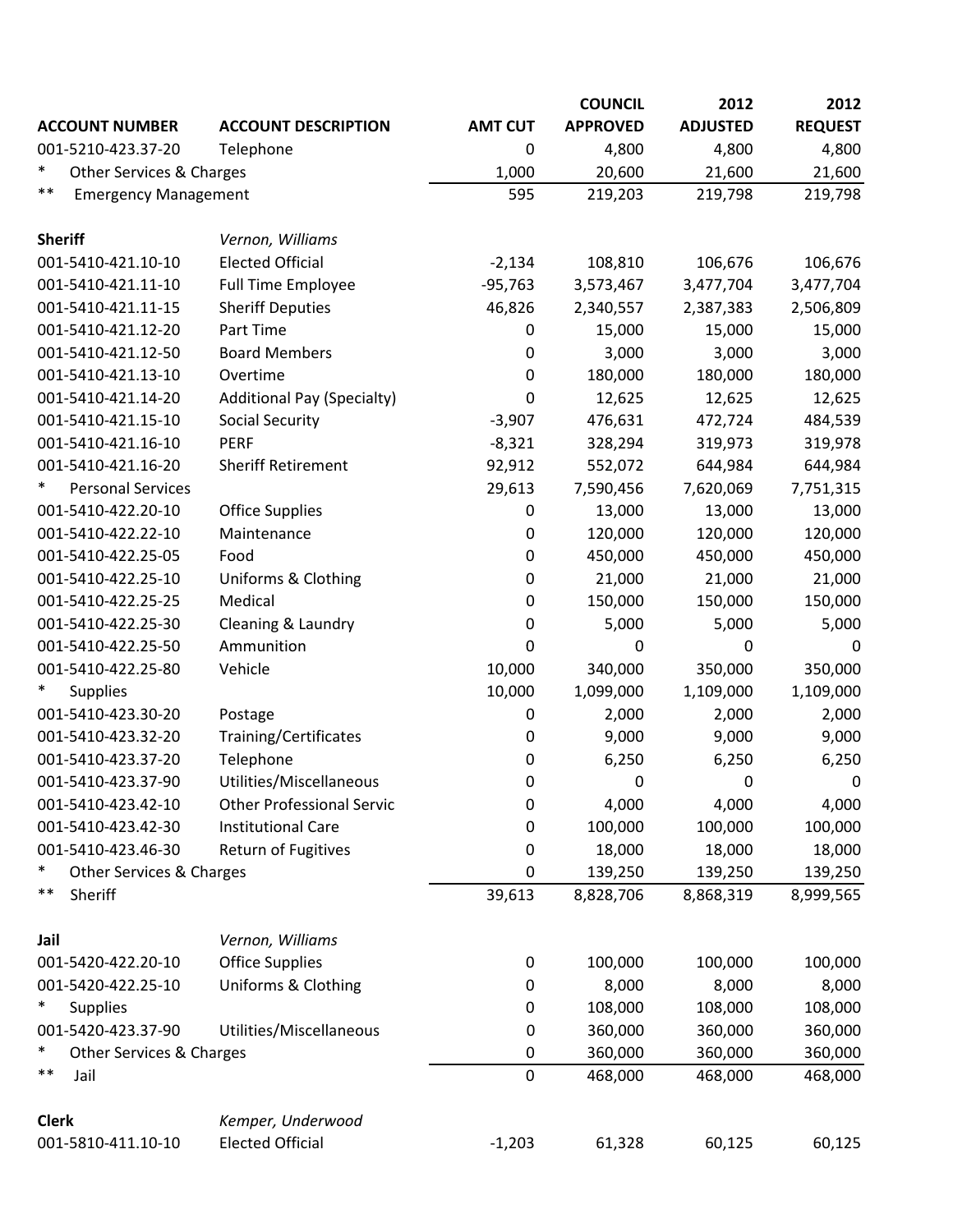|                                    |                                  |                  | <b>COUNCIL</b>  | 2012            | 2012           |
|------------------------------------|----------------------------------|------------------|-----------------|-----------------|----------------|
| <b>ACCOUNT NUMBER</b>              | <b>ACCOUNT DESCRIPTION</b>       | <b>AMT CUT</b>   | <b>APPROVED</b> | <b>ADJUSTED</b> | <b>REQUEST</b> |
| 001-5810-411.10-20                 | <b>Chief Deputy</b>              | $-911$           | 46,464          | 45,553          | 45,553         |
| 001-5810-411.11-10                 | <b>Full Time Employee</b>        | $-21,293$        | 819,446         | 798,153         | 903,831        |
| 001-5810-411.12-20                 | Part Time                        | 3,000            | 45,000          | 48,000          | 48,000         |
| 001-5810-411.15-10                 | <b>Social Security</b>           | $-1,561$         | 74,377          | 72,816          | 80,900         |
| 001-5810-411.16-10                 | <b>PERF</b>                      | $-1,990$         | 78,816          | 76,826          | 85,809         |
| $\ast$<br><b>Personal Services</b> |                                  | $-23,958$        | 1,125,431       | 1,101,473       | 1,224,218      |
| 001-5810-412.20-10                 | <b>Office Supplies</b>           | 0                | 20,200          | 20,200          | 20,200         |
| 001-5810-412.20-20                 | <b>Printed Forms</b>             | 0                | 12,500          | 12,500          | 12,500         |
| $\ast$<br><b>Supplies</b>          |                                  | 0                | 32,700          | 32,700          | 32,700         |
| 001-5810-413.25-46                 | Equip Repair/Maintenance         | 0                | 6,000           | 6,000           | 6,000          |
| 001-5810-413.30-05                 | Dues & Subscriptions             | 0                | 620             | 620             | 620            |
| 001-5810-413.30-18                 | PO Box                           | 0                | 175             | 175             | 175            |
| 001-5810-413.32-10                 | <b>Travel &amp; Training</b>     | 0                | 2,590           | 2,590           | 2,590          |
| 001-5810-413.42-10                 | <b>Other Professional Servic</b> | 0                | 600             | 600             | 600            |
| 001-5810-413.42-50                 | <b>Banking Services</b>          | 1,000            | 0               | 1,000           | 1,000          |
| $\ast$<br>Other Services & Charges |                                  | 1,000            | 9,985           | 10,985          | 10,985         |
| $***$<br>Clerk                     |                                  | $-22,958$        | 1,168,116       | 1,145,158       | 1,267,903      |
| <b>Prosecutor</b>                  | Kemper, Underwood                |                  |                 |                 |                |
| 001-5910-411.11-10                 | <b>Full Time Employee</b>        | $-17,011$        | 1,582,733       | 1,565,722       | 1,565,722      |
| 001-5910-411.12-20                 | Part Time                        | $\boldsymbol{0}$ | $\mathbf 0$     | $\mathbf 0$     | $\mathbf 0$    |
| 001-5910-411.13-10                 | Overtime                         | 0                | 0               | 0               | 0              |
| 001-5910-411.15-10                 | <b>Social Security</b>           | $-1,302$         | 121,080         | 119,778         | 120,772        |
| 001-5910-411.16-10                 | <b>PERF</b>                      | $-1,446$         | 134,533         | 133,087         | 133,087        |
| $\ast$<br><b>Personal Services</b> |                                  | $-19,759$        | 1,838,346       | 1,818,587       | 1,819,581      |
| $***$<br>Prosecutor                |                                  | $-19,759$        | 1,838,346       | 1,818,587       | 1,819,581      |
| <b>IV-D Prosecutor</b>             | Kemper, Underwood                |                  |                 |                 |                |
| 001-5920-411.11-10                 | <b>Full Time Employee</b>        | $-5,812$         | 609,800         | 603,988         | 603,988        |
| 001-5920-411.11-60                 | <b>Child Support Supervisor</b>  | 0                | 0               | 0               | 0              |
| 001-5920-411.12-20                 | Part Time                        | 0                | 0               | 0               | 0              |
| 001-5920-411.13-10                 | Overtime                         | 0                | 0               | 0               | 0              |
| 001-5920-411.15-10                 | <b>Social Security</b>           | $-444$           | 46,650          | 46,206          | 56,206         |
| 001-5920-411.16-10                 | <b>PERF</b>                      | 3,434            | 51,833          | 55,267          | 51,339         |
| <b>Personal Services</b><br>∗      |                                  | $-2,822$         | 708,283         | 705,461         | 711,533        |
| 001-5920-412.20-10                 | <b>Office Supplies</b>           | 0                | 0               | 0               | O              |
| $\ast$<br><b>Supplies</b>          |                                  | 0                | 0               | 0               | 0              |
| 001-5920-413.32-10                 | <b>Travel &amp; Training</b>     | 0                | 2,000           | 2,000           | 2,000          |
| ∗<br>Other Services & Charges      |                                  | 0                | 2,000           | 2,000           | 2,000          |
| $***$<br><b>IV-D Prosecutor</b>    |                                  | $-2,822$         | 710,283         | 707,461         | 713,533        |
| <b>Ancillary</b>                   | Kemper, Underwood                |                  |                 |                 |                |
| 001-6010-411.11-10                 | <b>Full Time Employee</b>        | $-380$           | 79,673          | 79,293          | 79,293         |
| 001-6010-411.12-10                 | Part Time - Regular              | 27,263           | 0               | 27,263          | 27,263         |
| 001-6010-411.12-20                 | Part Time                        | 0                | 22,000          | 22,000          | 22,000         |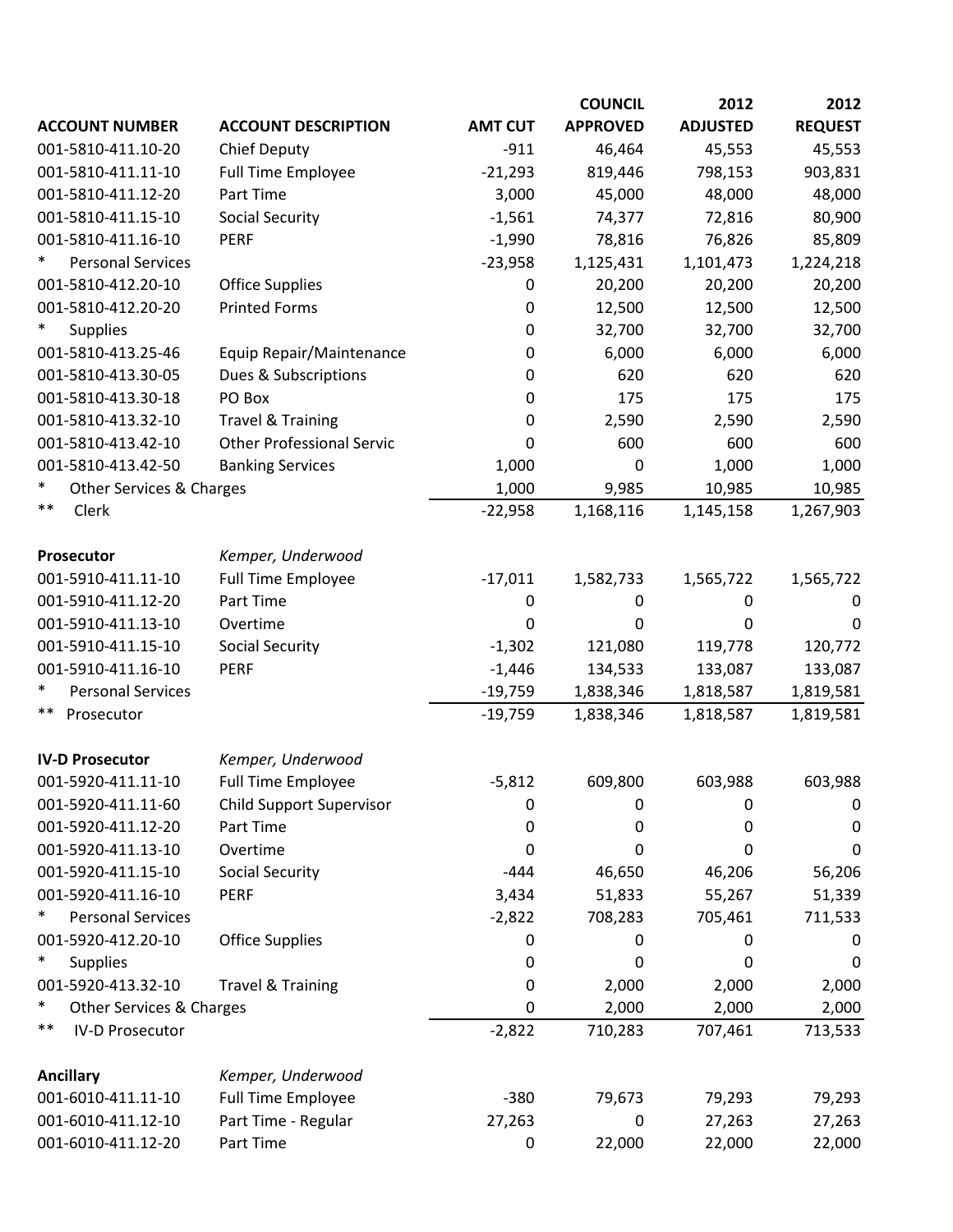|                                          |                                  |                | <b>COUNCIL</b>  | 2012            | 2012           |
|------------------------------------------|----------------------------------|----------------|-----------------|-----------------|----------------|
| <b>ACCOUNT NUMBER</b>                    | <b>ACCOUNT DESCRIPTION</b>       | <b>AMT CUT</b> | <b>APPROVED</b> | <b>ADJUSTED</b> | <b>REQUEST</b> |
| 001-6010-411.13-10                       | Overtime                         | 0              | 4,000           | 4,000           | 4,000          |
| 001-6010-411.15-10                       | <b>Social Security</b>           | 2,057          | 8,084           | 10,141          | 8,152          |
| 001-6010-411.16-10                       | <b>PERF</b>                      | $-33$          | 7,113           | 7,080           | 7,080          |
| ∗<br><b>Personal Services</b>            |                                  | 28,907         | 120,870         | 149,777         | 147,788        |
| 001-6010-412.20-10                       | <b>Office Supplies</b>           | 0              | 300             | 300             | 300            |
| ∗<br><b>Supplies</b>                     |                                  | 0              | 300             | 300             | 300            |
| 001-6010-413.46-25                       | Translator                       | 1,000          | 1,000           | 2,000           | 2,000          |
| 001-6010-413.46-50                       | <b>Pauper Transcripts</b>        | 0              | 60,000          | 60,000          | 60,000         |
| $\ast$<br>Other Services & Charges       |                                  | 1,000          | 61,000          | 62,000          | 62,000         |
| $***$<br>Ancillary                       |                                  | 29,907         | 182,170         | 212,077         | 210,088        |
| <b>Public Defender</b>                   | Kemper, Underwood                |                |                 |                 |                |
| 001-6310-411.10-30                       | <b>Appointed Official</b>        | 0              | 114,552         | 114,552         | 114,552        |
| 001-6310-411.10-40                       | <b>Chief Deputy</b>              | $-85,000$      | 85,000          |                 |                |
| 001-6310-411.11-10                       | <b>Full Time Employee</b>        | 54,680         | 196,176         | 250,856         | 250,856        |
| 001-6310-411.12-10                       | Part Time - Regular              | 0              | 712,962         | 712,962         | 712,962        |
| 001-6310-411.12-20                       | Part Time                        | 10,000         | 29,000          | 39,000          | 39,000         |
| 001-6310-411.13-10                       | Overtime                         | 0              | 10,000          | 10,000          | 10,000         |
| 001-6310-411.15-10                       | <b>Social Security</b>           | $-1,555$       | 87,799          | 86,244          | 86,244         |
| 001-6310-411.16-10                       | PERF                             | $-2,577$       | 34,487          | 31,910          | 31,910         |
| $\ast$<br><b>Personal Services</b>       |                                  | $-24,452$      | 1,269,976       | 1,245,524       | 1,245,524      |
| 001-6310-412.20-10                       | <b>Office Supplies</b>           | 0              | 5,000           | 5,000           | 5,000          |
| *<br><b>Supplies</b>                     |                                  | $\bf{0}$       | 5,000           | 5,000           | 5,000          |
| 001-6310-413.32-10                       | <b>Travel &amp; Training</b>     | 0              | 2,600           | 2,600           | 2,600          |
| 001-6310-413.42-10                       | <b>Other Professional Servic</b> | 20,000         | 120,000         | 140,000         | 140,000        |
| 001-6310-413.46-55                       | Law Book Subscriptions           | 0              | 11,600          | 11,600          | 11,600         |
| ∗<br><b>Other Services &amp; Charges</b> |                                  | 20,000         | 134,200         | 154,200         | 154,200        |
| 001-6310-414.20-15                       | Equipment                        | 0              | 0               | 0               | 0              |
| ∗<br>Capital Outlay                      |                                  | 0              | 0               | 0               | 0              |
| $***$<br>Public Defender                 |                                  | $-4,452$       | 1,409,176       | 1,404,724       | 1,404,724      |
| Probation                                | Kemper, Underwood                |                |                 |                 |                |
| 001-6410-421.10-30                       | <b>Appointed Official</b>        | 0              | 68,833          | 68,833          | 68,833         |
| 001-6410-421.11-10                       | <b>Full Time Employee</b>        | $-1,793$       | 1,014,463       | 1,012,670       | 1,012,670      |
| 001-6410-421.12-20                       | Part Time                        | 0              | 60,450          | 60,450          | 60,450         |
| 001-6410-421.13-10                       | Overtime                         | 0              | 0               | 0               | 0              |
| 001-6410-421.15-10                       | <b>Social Security</b>           | $-137$         | 87,497          | 87,360          | 87,360         |
| 001-6410-421.16-10                       | <b>PERF</b>                      | $-153$         | 92,081          | 91,928          | 91,928         |
| $\ast$<br><b>Personal Services</b>       |                                  | $-2,083$       | 1,323,324       | 1,321,241       | 1,321,241      |
| 001-6410-424.62-25                       | Data Processing-Hardware         | 0              | 0               | 0               | 0              |
| $\ast$<br>Capital Outlay                 |                                  | $\mathbf 0$    | $\mathbf 0$     | 0               | 0              |
| $***$<br>Probation                       |                                  | $-2,083$       | 1,323,324       | 1,321,241       | 1,321,241      |
| <b>Magistrate</b>                        | Kemper, Underwood                |                |                 |                 |                |
| 001-6510-411.11-10                       | <b>Full Time Employee</b>        | $\mathbf 0$    | 40,498          | 40,498          | 40,498         |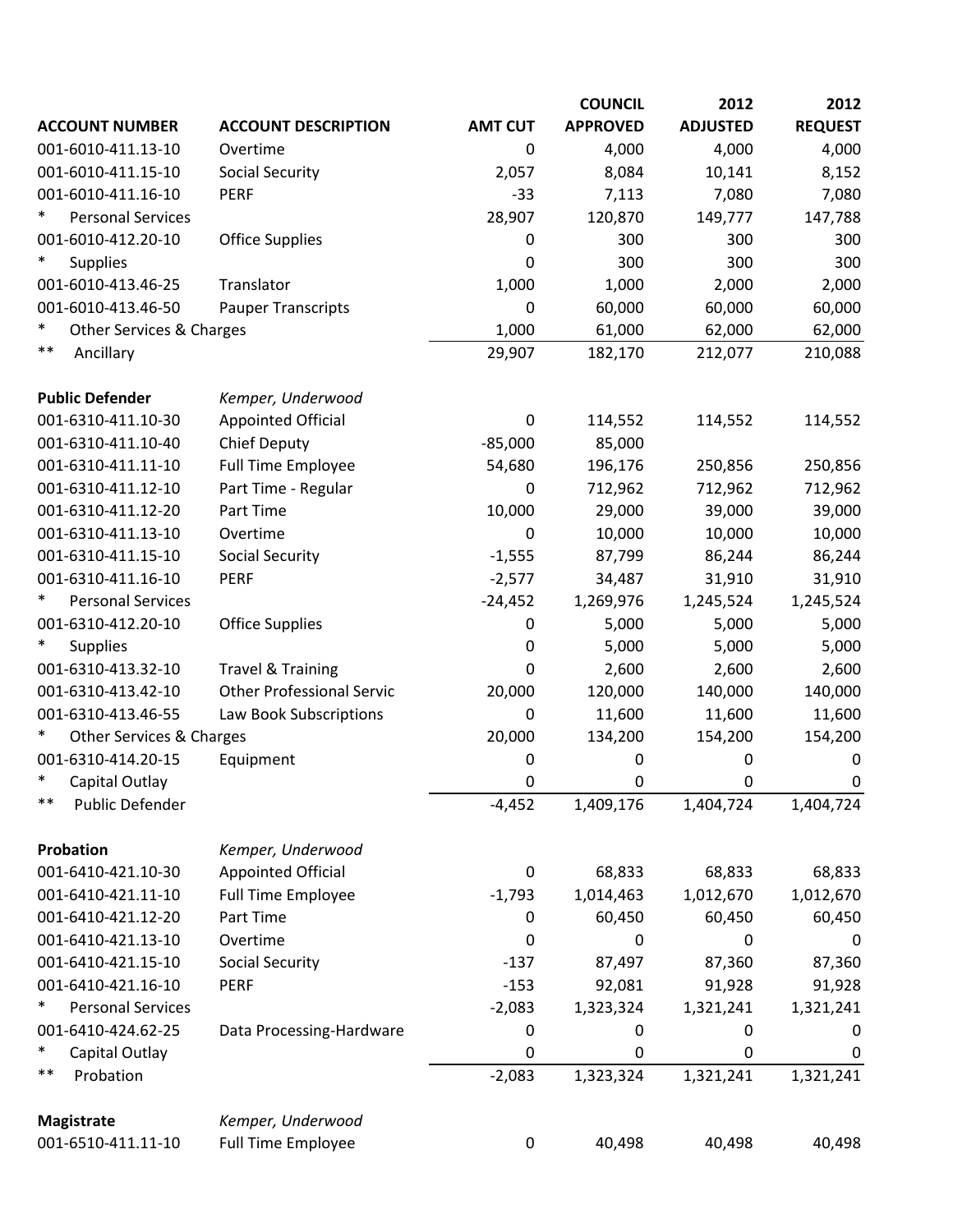|                                    |                                  |                  | <b>COUNCIL</b>  | 2012            | 2012           |
|------------------------------------|----------------------------------|------------------|-----------------|-----------------|----------------|
| <b>ACCOUNT NUMBER</b>              | <b>ACCOUNT DESCRIPTION</b>       | <b>AMT CUT</b>   | <b>APPROVED</b> | <b>ADJUSTED</b> | <b>REQUEST</b> |
| 001-6510-411.12-10                 | Part Time - Regular              | $-1,104$         | 29,236          | 28,132          | 28,132         |
| 001-6510-411.15-10                 | <b>Social Security</b>           | -84              | 5,335           | 5,251           | 5,251          |
| 001-6510-411.16-10                 | <b>PERF</b>                      | 0                | 3,443           | 3,443           | 3,443          |
| $\ast$<br><b>Personal Services</b> |                                  | $-1,188$         | 78,512          | 77,324          | 77,324         |
| 001-6510-412.20-10                 | <b>Office Supplies</b>           | 0                | 500             | 500             | 500            |
| $\ast$<br><b>Supplies</b>          |                                  | 0                | 500             | 500             | 500            |
| 001-6510-413.30-05                 | Dues & Subscriptions             | 0                | 200             | 200             | 200            |
| 001-6510-413.32-10                 | <b>Travel &amp; Training</b>     | 0                | 600             | 600             | 600            |
| 001-6510-413.46-55                 | Law Book Subscriptions           | 0                | 200             | 200             | 200            |
| $\ast$<br>Other Services & Charges |                                  | 0                | 1,000           | 1,000           | 1,000          |
| $***$<br>Magistrate                |                                  | $-1,188$         | 80,012          | 78,824          | 78,824         |
| <b>Magistrate IV-D</b>             | Vernon, Williams                 |                  |                 |                 |                |
| 001-6520-411.10-30                 | <b>Appointed Official</b>        | 0                | 41,393          | 41,393          | 41,393         |
| 001-6520-411.11-10                 | <b>Full Time Employee</b>        | $-1,380$         | 75,865          | 74,485          | 74,485         |
| 001-6520-411.12-20                 | Part Time                        | $\boldsymbol{0}$ | 0               | $\mathbf 0$     | $\mathbf 0$    |
| 001-6520-411.13-10                 | Overtime                         | 0                | 3,000           | 3,000           | 3,000          |
| 001-6520-411.15-10                 | <b>Social Security</b>           | $-105$           | 9,200           | 9,095           | 9,095          |
| 001-6520-411.16-10                 | <b>PERF</b>                      | $-117$           | 10,222          | 10,105          | 10,105         |
| *<br><b>Personal Services</b>      |                                  | $-1,602$         | 139,680         | 138,078         | 138,078        |
| 001-6520-412.20-10                 | <b>Office Supplies</b>           | 0                | 1,500           | 1,500           | 1,500          |
| ∗<br><b>Supplies</b>               |                                  | 0                | 1,500           | 1,500           | 1,500          |
| 001-6520-413.30-05                 | Dues & Subscriptions             | 0                | 500             | 500             | 500            |
| 001-6520-413.32-10                 | <b>Travel &amp; Training</b>     | 0                | 750             | 750             | 750            |
| 001-6520-413.37-35                 | <b>Internet Access</b>           | 0                | 550             | 550             | 550            |
| 001-6520-413.46-20                 | Pauper Attorney                  | 0                | 9,000           | 9,000           | 9,000          |
| 001-6520-413.46-45                 | Judge Pro-tem                    | 0                | 1,000           | 1,000           | 1,000          |
| 001-6520-413.46-55                 | Law Book Subscriptions           | 0                | 500             | 500             | 500            |
| 001-6520-413.62-27                 | Software                         | 0                | $\mathbf 0$     | 0               | 0              |
| $\ast$<br>Other Services & Charges |                                  | 0                | 12,300          | 12,300          | 12,300         |
| $***$<br>Magistrate                |                                  | $-1,602$         | 153,480         | 151,878         | 151,878        |
| <b>Circuit Court</b>               | Kemper, Underwood                |                  |                 |                 |                |
| 001-7010-411.11-10                 | <b>Full Time Employee</b>        | $-2,743$         | 121,009         | 118,266         | 118,266        |
| 001-7010-411.12-20                 | Part Time                        | 0                | 2,000           | 2,000           | 2,000          |
| 001-7010-411.15-10                 | <b>Social Security</b>           | $-210$           | 9,411           | 9,201           | 9,201          |
| 001-7010-411.16-10                 | PERF                             | $-233$           | 10,286          | 10,053          | 10,053         |
| $\ast$<br><b>Personal Services</b> |                                  | $-3,186$         | 142,706         | 139,520         | 139,520        |
| 001-7010-412.20-10                 | <b>Office Supplies</b>           | 0                | 800             | 800             | 800            |
| $\ast$<br>Supplies                 |                                  | 0                | 800             | 800             | 800            |
| 001-7010-413.30-05                 | Dues & Subscriptions             | 0                | 550             | 550             | 550            |
| 001-7010-413.32-10                 | <b>Travel &amp; Training</b>     | 0                | 250             | 250             | 250            |
| 001-7010-413.42-10                 | <b>Other Professional Servic</b> | 1,500            | 1,000           | 2,500           | 2,500          |
| 001-7010-413.46-05                 | Jury Expense                     | 5,000            | 5,000           | 10,000          | 10,000         |
| 001-7010-413.46-20                 | Pauper Attorney                  | $\boldsymbol{0}$ | 30,000          | 30,000          | 30,000         |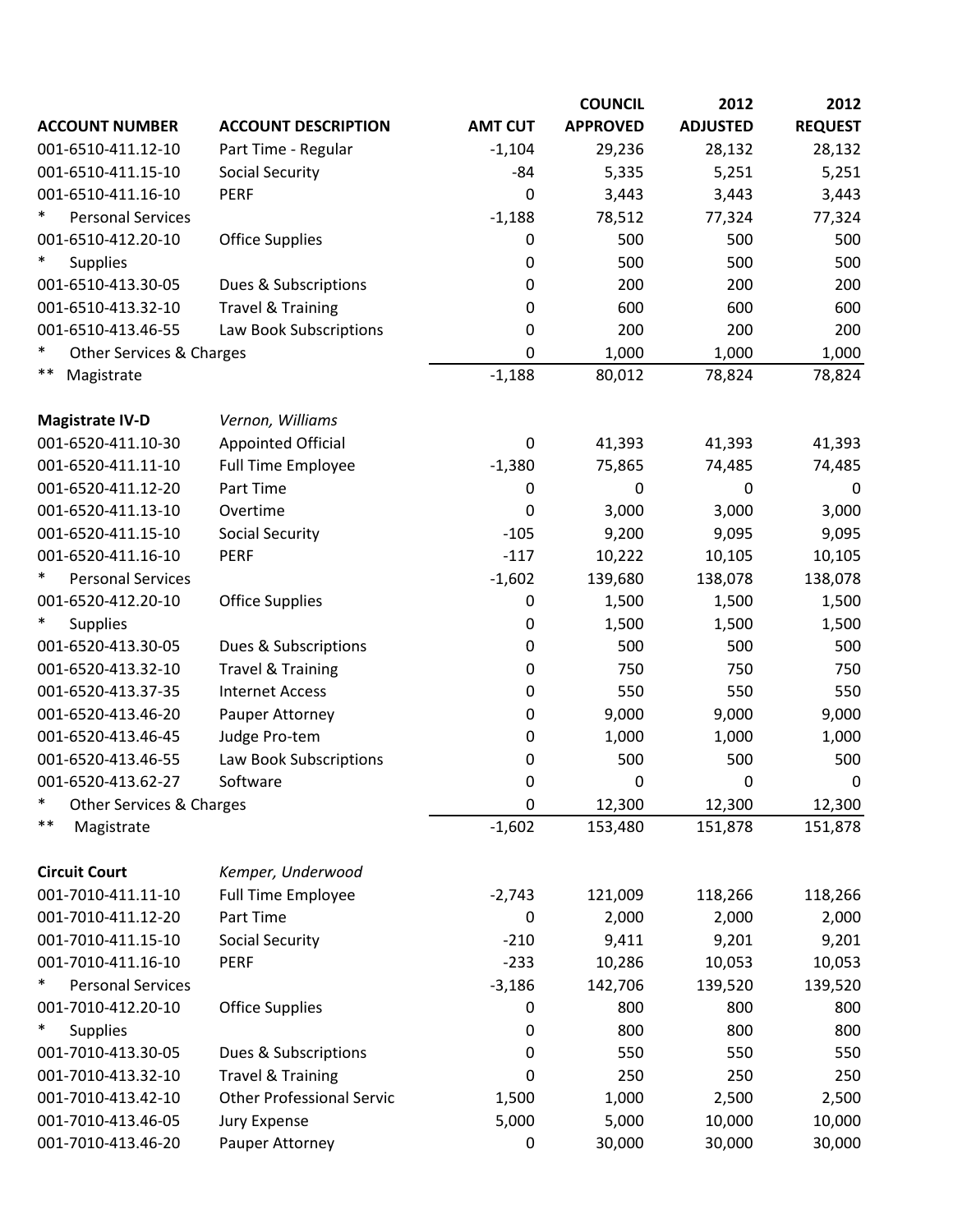|                                          |                              |                | <b>COUNCIL</b>  | 2012            | 2012           |
|------------------------------------------|------------------------------|----------------|-----------------|-----------------|----------------|
| <b>ACCOUNT NUMBER</b>                    | <b>ACCOUNT DESCRIPTION</b>   | <b>AMT CUT</b> | <b>APPROVED</b> | <b>ADJUSTED</b> | <b>REQUEST</b> |
| 001-7010-413.46-45                       | Judge Pro-tem                | 0              | 1,000           | 1,000           | 1,000          |
| 001-7010-413.46-55                       | Law Book Subscriptions       | 0              | 4,000           | 4,000           | 4,000          |
| 001-7010-413.46-85                       | <b>Guardian Ad Litem</b>     | 0              | 500             | 500             | 500            |
| ∗<br><b>Other Services &amp; Charges</b> |                              | 6,500          | 42,300          | 48,800          | 48,800         |
| $***$<br><b>Circuit Court</b>            |                              | 3,314          | 185,806         | 189,120         | 189,120        |
| <b>Superior Court I</b>                  | Kemper, Underwood            |                |                 |                 |                |
| 001-7101-411.11-10                       | <b>Full Time Employee</b>    | $-2,781$       | 73,686          | 70,905          | 70,905         |
| 001-7101-411.12-20                       | Part Time                    | 0              | 8,000           | 8,000           | 8,000          |
| 001-7101-411.13-10                       | Overtime                     | $\mathbf 0$    | 6,500           | 6,500           | 6,500          |
| 001-7101-411.15-10                       | <b>Social Security</b>       | $-213$         | 6,747           | 6,534           | 6,534          |
| 001-7101-411.16-10                       | <b>PERF</b>                  | $-236$         | 6,816           | 6,580           | 6,580          |
| ∗<br><b>Personal Services</b>            |                              | $-3,230$       | 101,749         | 98,519          | 98,519         |
| 001-7101-412.20-10                       | <b>Office Supplies</b>       | 0              | 2,000           | 2,000           | 2,000          |
| 001-7101-412.20-40                       | <b>Printing Supplies</b>     | 0              | 300             | 300             | 300            |
| $\ast$<br><b>Supplies</b>                |                              | 0              | 2,300           | 2,300           | 2,300          |
| 001-7101-413.32-10                       | <b>Travel &amp; Training</b> | 0              | 500             | 500             | 500            |
| 001-7101-413.46-05                       | Jury Expense                 | 15,000         | 10,000          | 25,000          | 25,000         |
| 001-7101-413.46-20                       | Pauper Attorney              | 0              | 50,000          | 50,000          | 50,000         |
| 001-7101-413.46-40                       | <b>Evaluation Services</b>   | 0              | 7,500           | 7,500           | 7,500          |
| 001-7101-413.46-45                       | Judge Pro-tem                | 0              | 500             | 500             | 500            |
| 001-7101-413.46-55                       | Law Book Subscriptions       | $\mathbf 0$    | 1,000           | 1,000           | 1,000          |
| ∗<br>Other Services & Charges            |                              | 15,000         | 69,500          | 84,500          | 84,500         |
| **<br>Superior Court I                   |                              | 11,770         | 173,549         | 185,319         | 185,319        |
| <b>Superior Court II</b>                 | Kemper, Underwood            |                |                 |                 |                |
| 001-7102-411.11-10                       | <b>Full Time Employee</b>    | $-593$         | 75,331          | 74,738          | 74,738         |
| 001-7102-411.12-20                       | Part Time                    | 0              | 8,000           | 8,000           | 8,000          |
| 001-7102-411.13-10                       | Overtime                     | 0              | 5,000           | 5,000           | 5,000          |
| 001-7102-411.15-10                       | <b>Social Security</b>       | $-46$          | 6,758           | 6,712           | 6,712          |
| 001-7102-411.16-10                       | PERF                         | $-51$          | 6,829           | 6,778           | 6,778          |
| ∗<br><b>Personal Services</b>            |                              | $-690$         | 101,918         | 101,228         | 101,228        |
| 001-7102-412.20-10                       | <b>Office Supplies</b>       | 0              | 1,500           | 1,500           | 1,500          |
| $\ast$<br><b>Supplies</b>                |                              | 0              | 1,500           | 1,500           | 1,500          |
| 001-7102-413.30-40                       | <b>Physical Examinations</b> | 0              | 2,000           | 2,000           | 2,000          |
| 001-7102-413.32-10                       | <b>Travel &amp; Training</b> | 0              | 300             | 300             | 300            |
| 001-7102-413.46-05                       | Jury Expense                 | 15,000         | 24,000          | 39,000          | 39,000         |
| 001-7102-413.46-20                       | Pauper Attorney              | 0              | 44,000          | 44,000          | 44,000         |
| 001-7102-413.46-45                       | Judge Pro-tem                | 0              | 700             | 700             | 700            |
| 001-7102-413.46-55                       | Law Book Subscriptions       | 0              | 2,500           | 2,500           | 2,500          |
| $\ast$<br>Other Services & Charges       |                              | 15,000         | 73,500          | 88,500          | 88,500         |
| **<br>Superior Court II                  |                              | 14,310         | 176,918         | 191,228         | 191,228        |
| <b>Superior Court IV</b>                 | Kemper, Underwood            |                |                 |                 |                |
| 001-7104-411.11-10                       | <b>Full Time Employee</b>    | $-2,537$       | 145,873         | 143,336         | 143,336        |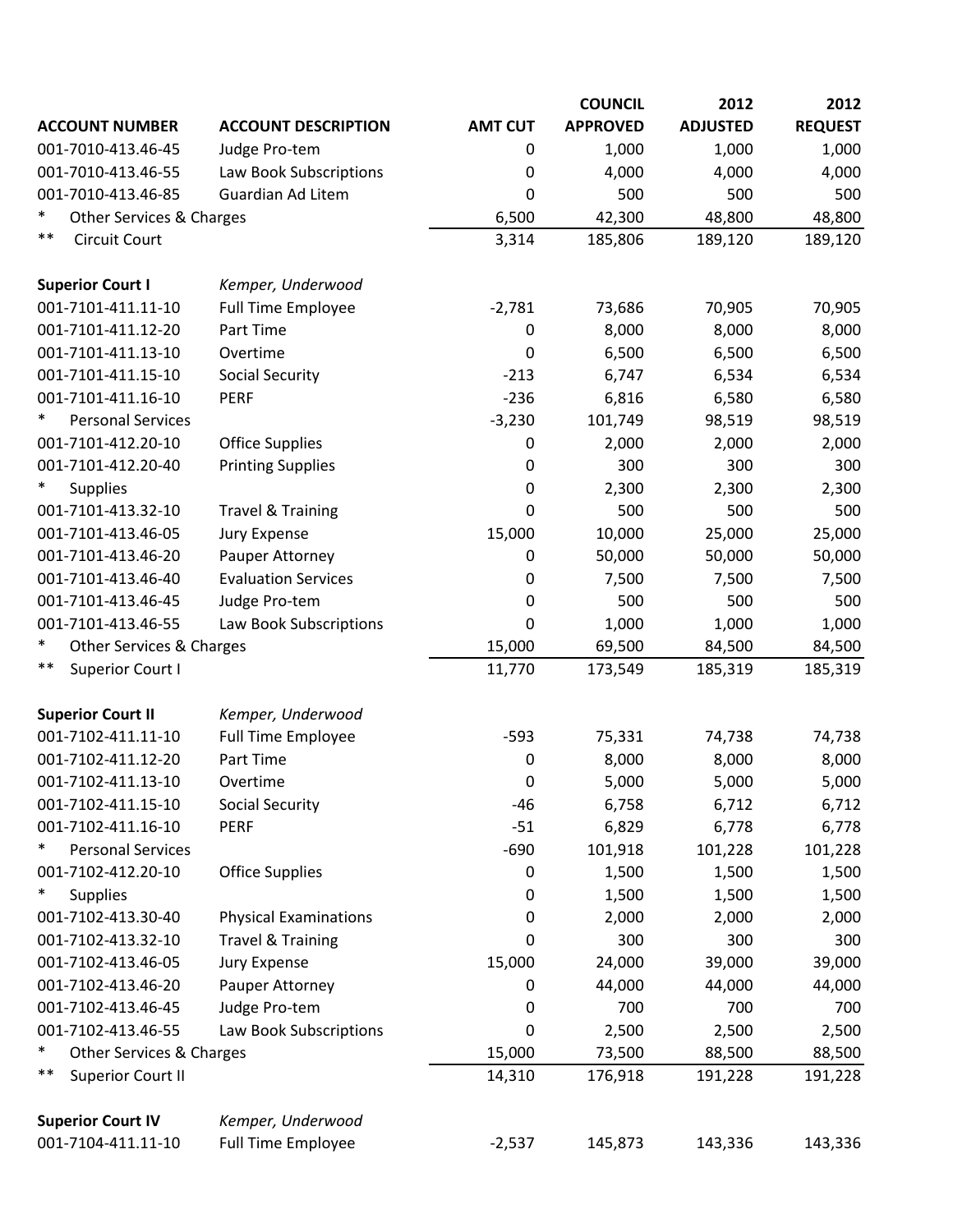|                                               |                              |                | <b>COUNCIL</b>  | 2012            | 2012           |
|-----------------------------------------------|------------------------------|----------------|-----------------|-----------------|----------------|
| <b>ACCOUNT NUMBER</b>                         | <b>ACCOUNT DESCRIPTION</b>   | <b>AMT CUT</b> | <b>APPROVED</b> | <b>ADJUSTED</b> | <b>REQUEST</b> |
| 001-7104-411.12-20                            | Part Time                    | 0              | 2,500           | 2,500           | 2,500          |
| 001-7104-411.13-10                            | Overtime                     | 0              | 500             | 500             | 500            |
| 001-7104-411.15-10                            | <b>Social Security</b>       | $-194$         | 11,389          | 11,195          | 11,195         |
| 001-7104-411.16-10                            | <b>PERF</b>                  | $-215$         | 12,442          | 12,227          | 12,227         |
| <b>Personal Services</b>                      |                              | $-2,946$       | 172,704         | 169,758         | 169,758        |
| 001-7104-412.20-10                            | <b>Office Supplies</b>       | 0              | 1,000           | 1,000           | 1,000          |
| $\ast$<br><b>Supplies</b>                     |                              | $\mathbf 0$    | 1,000           | 1,000           | 1,000          |
| 001-7104-413.30-05                            | Dues & Subscriptions         | 0              | 500             | 500             | 500            |
| 001-7104-413.32-10                            | <b>Travel &amp; Training</b> | 0              | 1,000           | 1,000           | 1,000          |
| 001-7104-413.46-05                            | <b>Jury Expense</b>          | 1,000          | 0               | 1,000           | 1,000          |
| 001-7104-413.46-20                            | Pauper Attorney              | 0              | 1,000           | 1,000           | 1,000          |
| 001-7104-413.46-45                            | Judge Pro-tem                | $\mathbf 0$    | 1,000           | 1,000           | 1,000          |
| 001-7104-413.46-55                            | Law Book Subscriptions       | 0              | 500             | 500             | 500            |
| $\ast$<br><b>Other Services &amp; Charges</b> |                              | 1,000          | 4,000           | 5,000           | 5,000          |
| $***$<br><b>Superior Court IV</b>             |                              | $-1,946$       | 177,704         | 175,758         | 175,758        |
| <b>Superior Court V</b>                       | Kemper, Underwood            |                |                 |                 |                |
| 001-7105-411.11-10                            | <b>Full Time Employee</b>    | $-4,681$       | 146,011         | 141,330         | 141,330        |
| 001-7105-411.12-20                            | Part Time                    | 500            | 2,000           | 2,500           | 2,500          |
| 001-7105-411.13-10                            | Overtime                     | 1,000          | 0               | 1,000           | 1,000          |
| 001-7105-411.15-10                            | <b>Social Security</b>       | $-243$         | 11,323          | 11,080          | 11,080         |
| 001-7105-411.16-10                            | <b>PERF</b>                  | $-312$         | 12,411          | 12,099          | 12,099         |
| ∗<br><b>Personal Services</b>                 |                              | $-3,736$       | 171,745         | 168,009         | 168,009        |
| 001-7105-412.20-10                            | <b>Office Supplies</b>       | 0              | 2,000           | 2,000           | 2,000          |
| <b>Supplies</b>                               |                              | $\mathbf 0$    | 2,000           | 2,000           | 2,000          |
| 001-7105-413.30-05                            | Dues & Subscriptions         | $\mathbf 0$    | 600             | 600             | 600            |
| 001-7105-413.32-10                            | <b>Travel &amp; Training</b> | 0              | 500             | 500             | 500            |
| 001-7105-413.46-05                            | <b>Jury Expense</b>          | 2,000          | 0               | 2,000           | 2,000          |
| 001-7105-413.46-20                            | Pauper Attorney              | 0              | 4,000           | 4,000           | 4,000          |
| 001-7105-413.46-40                            | <b>Evaluation Services</b>   | 0              | 1,000           | 1,000           | 1,000          |
| 001-7105-413.46-45                            | Judge Pro-tem                | 0              | 200             | 200             | 200            |
| 001-7105-413.46-60                            | Central Law Library          | 0              | 2,500           | 2,500           | 2,500          |
| $\ast$<br>Other Services & Charges            |                              | 2,000          | 8,800           | 10,800          | 10,800         |
| **<br>Superior Court V                        |                              | $-1,736$       | 182,545         | 180,809         | 180,809        |
| <b>Superior Court VI</b>                      | Kemper, Underwood            |                |                 |                 |                |
| 001-7106-411.11-10                            | <b>Full Time Employee</b>    | $-5,500$       | 145,757         | 140,257         | 140,257        |
| 001-7106-411.12-20                            | Part Time                    | 0              | 500             | 500             | 500            |
| 001-7106-411.13-10                            | Overtime                     | 0              | 500             | 500             | 500            |
| 001-7106-411.15-10                            | <b>Social Security</b>       | $-420$         | 11,227          | 10,807          | 10,807         |
| 001-7106-411.16-10                            | <b>PERF</b>                  | $-467$         | 12,432          | 11,965          | 11,965         |
| <b>Personal Services</b>                      |                              | $-6,387$       | 170,416         | 164,029         | 164,029        |
| 001-7106-412.20-10                            | <b>Office Supplies</b>       | 0              | 1,500           | 1,500           | 1,500          |
| $\ast$<br>Supplies                            |                              | 0              | 1,500           | 1,500           | 1,500          |
| 001-7106-413.30-05                            | Dues & Subscriptions         | 0              | 500             | 500             | 500            |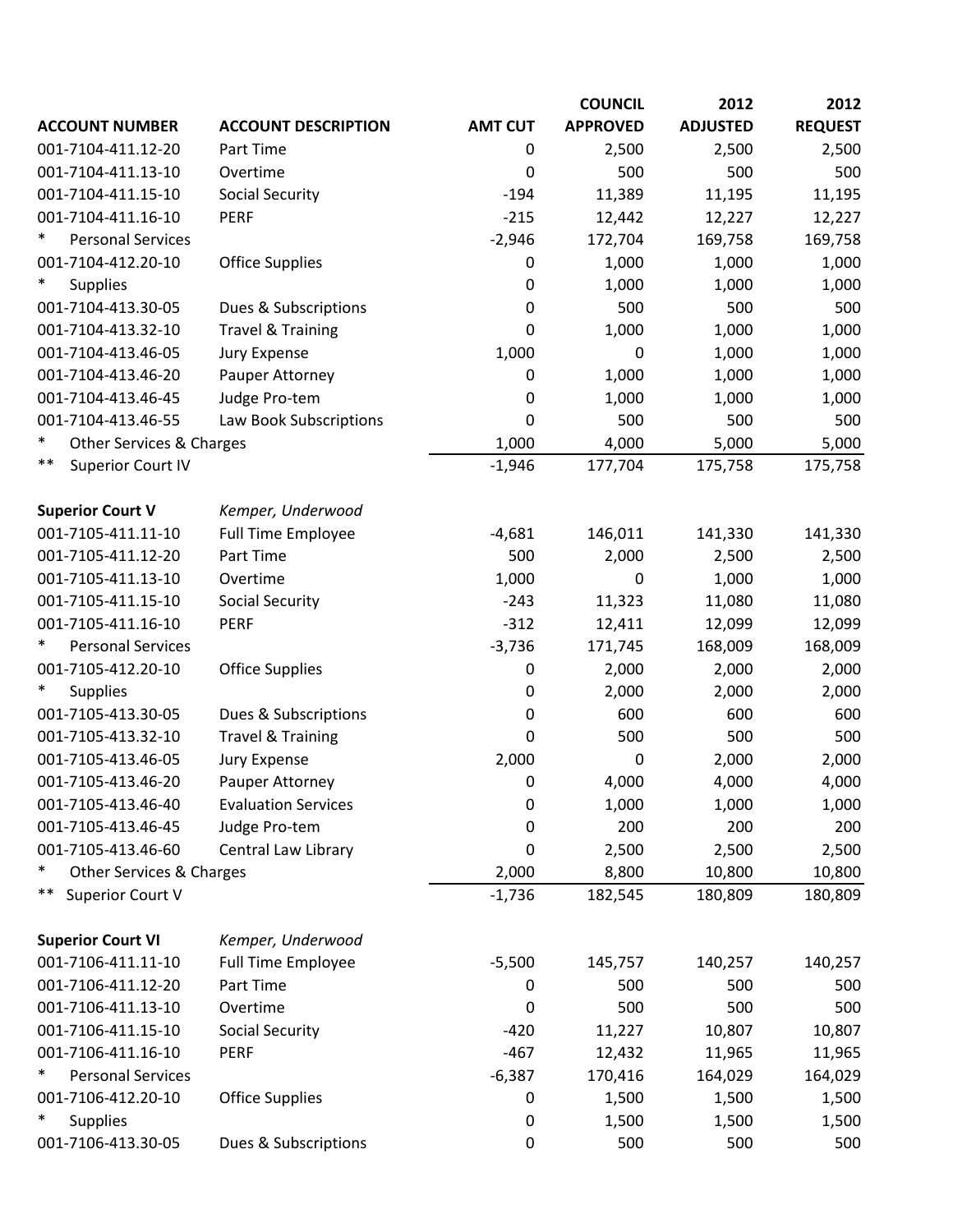|                                    |                               |                | <b>COUNCIL</b>  | 2012            | 2012           |
|------------------------------------|-------------------------------|----------------|-----------------|-----------------|----------------|
| <b>ACCOUNT NUMBER</b>              | <b>ACCOUNT DESCRIPTION</b>    | <b>AMT CUT</b> | <b>APPROVED</b> | <b>ADJUSTED</b> | <b>REQUEST</b> |
| 001-7106-413.32-10                 | <b>Travel &amp; Training</b>  | 0              | 500             | 500             | 500            |
| 001-7106-413.46-05                 | Jury Expense                  | 3,500          | 0               | 3,500           | 3,500          |
| 001-7106-413.46-20                 | Pauper Attorney               | 0              | 2,000           | 2,000           | 2,000          |
| 001-7106-413.46-25                 | Translator                    | 0              | 500             | 500             | 500            |
| 001-7106-413.46-45                 | Judge Pro-tem                 | 0              | 500             | 500             | 500            |
| 001-7106-413.46-55                 | Law Book Subscriptions        | 0              | 150             | 150             | 150            |
| $\ast$<br>Other Services & Charges |                               | 3,500          | 4,150           | 7,650           | 7,650          |
| $***$<br><b>Superior Court VI</b>  |                               | $-2,887$       | 176,066         | 173,179         | 173,179        |
| <b>Superior Court III</b>          | Vernon, Williams              |                |                 |                 |                |
| 001-7203-411.11-10                 | <b>Full Time Employee</b>     | $-3,249$       | 157,554         | 154,305         | 154,305        |
| 001-7203-411.12-20                 | Part Time                     | 0              | 21,000          | 21,000          | 21,000         |
| 001-7203-411.13-10                 | Overtime                      | 0              | 2,500           | 2,500           | 2,500          |
| 001-7203-411.15-10                 | <b>Social Security</b>        | $-248$         | 13,851          | 13,603          | 13,603         |
| 001-7203-411.16-10                 | <b>PERF</b>                   | $-276$         | 13,605          | 13,329          | 13,329         |
| $\ast$<br><b>Personal Services</b> |                               | $-3,773$       | 208,510         | 204,737         | 204,737        |
| 001-7203-412.20-10                 | <b>Office Supplies</b>        | 0              | 2,500           | 2,500           | 2,500          |
| $\ast$<br><b>Supplies</b>          |                               | 0              | 2,500           | 2,500           | 2,500          |
| 001-7203-413.30-05                 | Dues & Subscriptions          | 0              | 950             | 950             | 950            |
| 001-7203-413.30-66                 | Equipment Lease               | 0              | 48,000          | 48,000          | 48,000         |
| 001-7203-413.30-90                 | <b>General Operating-Misc</b> | 0              | $\mathbf 0$     | 0               | 0              |
| 001-7203-413.32-10                 | <b>Travel &amp; Training</b>  | 1,000          | 1,000           | 2,000           | 2,000          |
| 001-7203-413.42-30                 | <b>Institutional Care</b>     | 55,000         | 475,000         | 530,000         | 530,000        |
| 001-7203-413.42-31                 | <b>DOC</b>                    | 0              | 0               | 0               | 0              |
| 001-7203-413.42-32                 | Youth Center Operations       | 60,000         | 0               | 60,000          | 60,000         |
| 001-7203-413.43-26                 | Shredding                     | 0              | 0               | 0               | 0              |
| 001-7203-413.46-20                 | Pauper Attorney               | 0              | 168,000         | 168,000         | 168,000        |
| 001-7203-413.46-45                 | Judge Pro-tem                 | 0              | 900             | 900             | 900            |
| 001-7203-413.46-55                 | Law Book Subscriptions        | 0              | 250             | 250             | 250            |
| $\ast$<br>Other Services & Charges |                               | 116,000        | 694,100         | 810,100         | 810,100        |
| 001-7203-414.62-25                 | Data Processing-Hardware      | 0              | 0               | 0               | 0              |
| 001-7203-414.62-45                 | Office                        | 0              | 0               | 0               | 0              |
| $\ast$<br>Capital Outlay           |                               | 0              | 0               | 0               | 0              |
| $***$<br><b>Superior Court III</b> |                               | 112,227        | 905,110         | 1,017,337       | 1,017,337      |
| <b>CASA</b>                        | Vernon, Williams              |                |                 |                 |                |
| 001-7310-411.11-10                 | <b>Full Time Employee</b>     | $-2,207$       | 130,131         | 127,924         | 127,924        |
| 001-7310-411.12-10                 | Part Time - Regular           | $-887$         | 23,492          | 22,605          | 22,605         |
| 001-7310-411.15-10                 | <b>Social Security</b>        | $-237$         | 11,753          | 11,516          | 11,516         |
| 001-7310-411.16-10                 | <b>PERF</b>                   | $-188$         | 11,062          | 10,874          | 10,874         |
| ∗<br><b>Personal Services</b>      |                               | $-3,519$       | 176,438         | 172,919         | 172,919        |
| 001-7310-413.46-20                 | Pauper Attorney               | 0              | 16,500          | 16,500          | 16,500         |
| $\ast$<br>Other Services & Charges |                               | 0              | 16,500          | 16,500          | 16,500         |
| $***$<br>CASA                      |                               | $-3,519$       | 192,938         | 189,419         | 189,419        |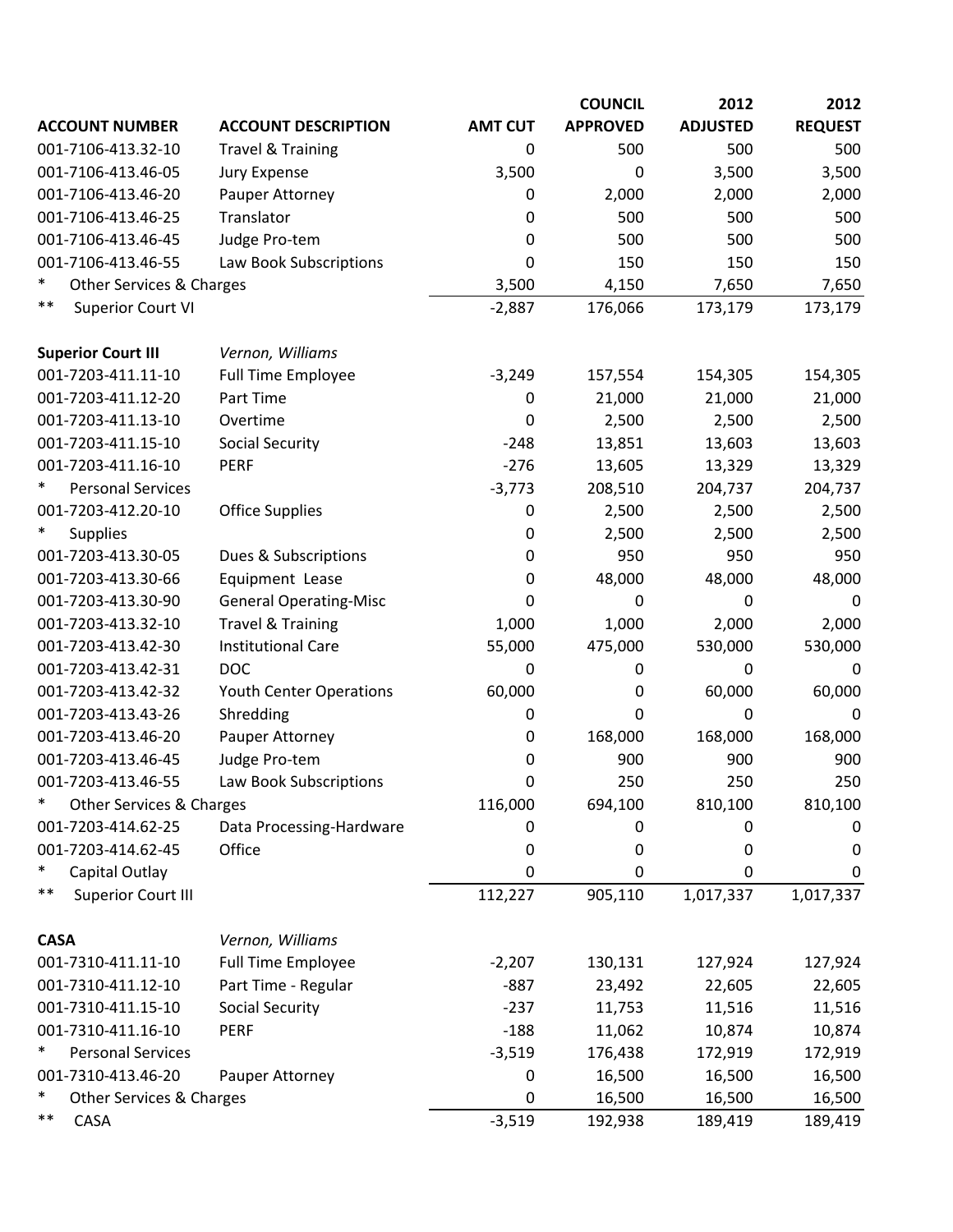|                                    |                               |                  | <b>COUNCIL</b>  | 2012             | 2012           |
|------------------------------------|-------------------------------|------------------|-----------------|------------------|----------------|
| <b>ACCOUNT NUMBER</b>              | <b>ACCOUNT DESCRIPTION</b>    | <b>AMT CUT</b>   | <b>APPROVED</b> | <b>ADJUSTED</b>  | <b>REQUEST</b> |
| <b>Health Department</b>           | Gutwein, Williams             |                  |                 |                  |                |
| 001-9010-451.10-30                 | <b>Appointed Official</b>     | $\mathbf 0$      | 48,661          | 48,661           | 48,661         |
| 001-9010-451.11-10                 | <b>Full Time Employee</b>     | $-4,573$         | 654,463         | 649,890          | 649,890        |
| 001-9010-451.12-50                 | <b>Board Members</b>          | $\boldsymbol{0}$ | $\mathbf 0$     | $\boldsymbol{0}$ | 2,100          |
| 001-9010-451.15-10                 | <b>Social Security</b>        | $-349$           | 53,789          | 53,440           | 53,440         |
| 001-9010-451.16-10                 | <b>PERF</b>                   | $-389$           | 59,766          | 59,377           | 59,377         |
| $\ast$<br><b>Personal Services</b> |                               | $-5,311$         | 816,679         | 811,368          | 813,468        |
| 001-9010-452.20-10                 | <b>Office Supplies</b>        | $\mathbf 0$      | 3,000           | 3,000            | 3,000          |
| 001-9010-452.20-20                 | <b>Printed Forms</b>          | $\mathbf 0$      | 3,500           | 3,500            | 3,500          |
| 001-9010-452.22-10                 | Maintenance                   | 0                | 1,500           | 1,500            | 1,500          |
| 001-9010-452.25-25                 | Medical                       | 1,000            | 4,000           | 5,000            | 5,000          |
| 001-9010-452.25-31                 | <b>Environmental Supplies</b> | 500              | 2,500           | 3,000            | 3,000          |
| <b>Supplies</b>                    |                               | 1,500            | 14,500          | 16,000           | 16,000         |
| 001-9010-453.30-05                 | Dues & Subscriptions          | $\mathbf 0$      | 1,000           | 1,000            | 1,000          |
| 001-9010-453.32-10                 | <b>Travel &amp; Training</b>  | 1,000            | 7,000           | 8,000            | 8,000          |
| 001-9010-453.36-10                 | Maintenance & Repair          | 0                | 200             | 200              | 200            |
| 001-9010-453.37-20                 | Telephone                     | 0                | 0               | 0                | 0              |
| 001-9010-453.37-30                 | Cellular Telephone            | $\mathbf 0$      | 3,700           | 3,700            | 3,700          |
| 001-9010-453.40-80                 | Vehicle Lease                 | 0                | 4,666           | 4,666            | 4,666          |
| 001-9010-453.42-10                 | <b>Professional Services</b>  | 100              | 400             | 500              | 500            |
| 001-9010-453.42-25                 | <b>Board Members</b>          | 0                | 2,100           | 2,100            | 2,100          |
| 001-9010-453.43-20                 | <b>Legal Services</b>         | 0                | 3,000           | 3,000            | 3,000          |
| ∗<br>Other Services & Charges      |                               | 1,100            | 22,066          | 23,166           | 23,166         |
| $***$<br><b>Health Department</b>  |                               | $-2,711$         | 853,245         | 850,534          | 852,634        |
| <b>Employee Insurance</b>          | (Commissioners/HR)            |                  |                 |                  |                |
| 001-9410-411.17-10                 | Health                        | 181,000          | 5,922,820       | 6,103,820        | 6,103,820      |
| 001-9410-411.17-20                 | Long Term Disability          | $\pmb{0}$        | 66,468          | 66,468           | 66,468         |
| 001-9410-411.17-30                 | Life                          | 0                | 45,874          | 45,874           | 45,874         |
| 001-9410-411.17-40                 | Unemployment                  | 0                | 55,000          | 55,000           | 55,000         |
| 001-9410-411.17-50                 | <b>Workers Compensation</b>   | 0                | 246,225         | 246,225          | 246,225        |
| ∗<br><b>Personal Services</b>      |                               | 181,000          | 6,336,387       | 6,517,387        | 6,517,387      |
| $***$<br>Employee Insurance        |                               | 181,000          | 6,336,387       | 6,517,387        | 6,517,387      |
| <b>Total General Fund</b>          |                               | 382,094          | 38,191,552      | 38,573,646       | 38,834,796     |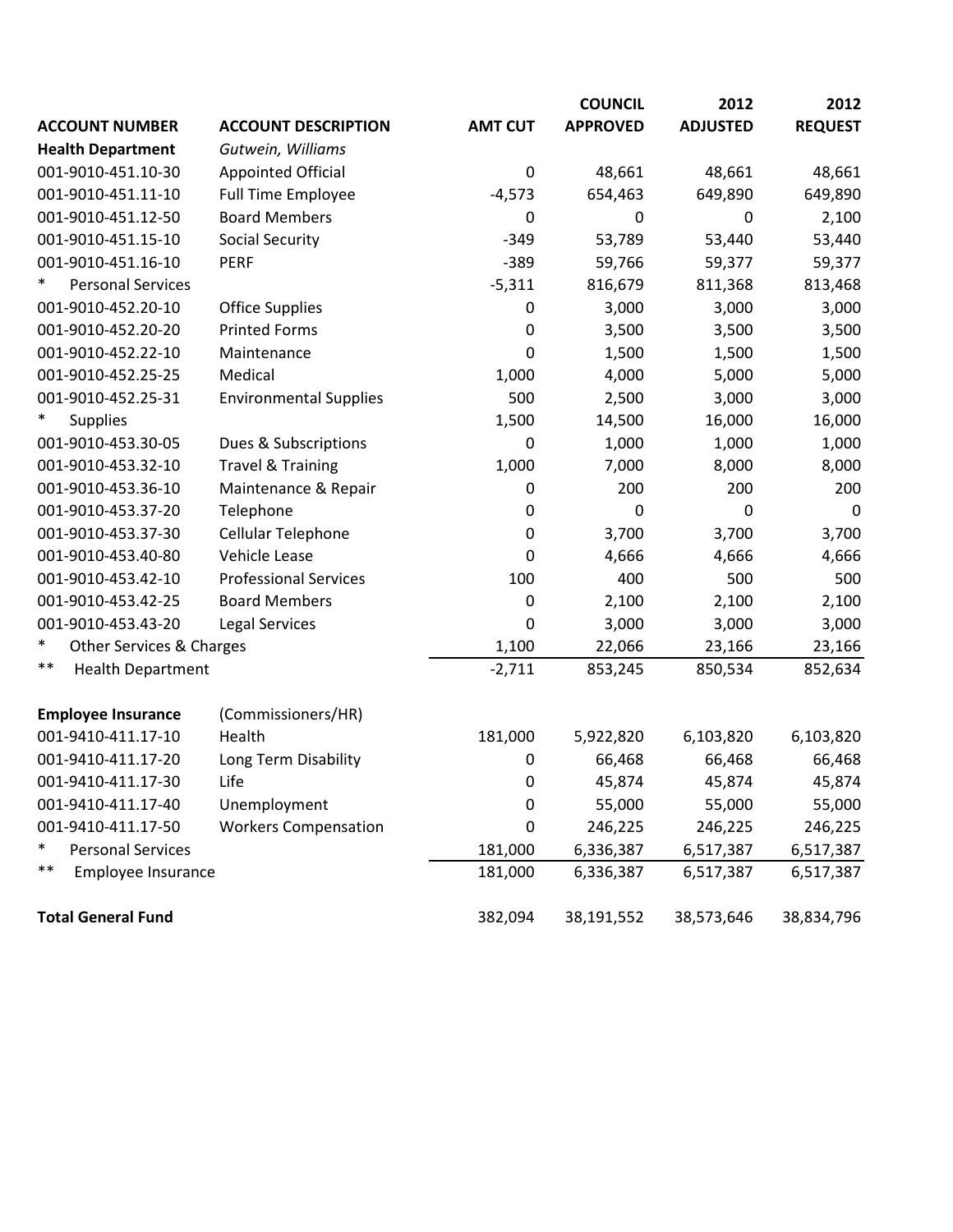|                                       |                              |                | <b>COUNCIL</b>  | 2012            | 2012           |
|---------------------------------------|------------------------------|----------------|-----------------|-----------------|----------------|
| <b>ACCOUNT NUMBER</b>                 | <b>ACCOUNT DESCRIPTION</b>   | <b>AMT CUT</b> | <b>APPROVED</b> | <b>ADJUSTED</b> | <b>REQUEST</b> |
| <b>Cumulative Capital Development</b> |                              |                |                 |                 |                |
| <b>County Commissioners</b>           | Gutwein, Kemper              |                |                 |                 |                |
| 010-1110-412.25-30                    | Cleaning & Laundry           | 0              | 47,250          | 47,250          | 47,250         |
| Supplies                              |                              | 0              | 47,250          | 47,250          | 47,250         |
| 010-1110-413.36-05                    | <b>Building Improvements</b> | 0              | 197,000         | 197,000         | 197,000        |
| 010-1110-413.36-10                    | Maintenance & Repair         | 0              | 85,000          | 85,000          | 85,000         |
| 010-1110-413.43-25                    | Copier                       | 0              | 130,000         | 130,000         | 130,000        |
| 010-1110-413.43-55                    | Hardware Maintenance         | 0              | 15,000          | 15,000          | 15,000         |
| 010-1110-413.44-85                    | <b>Grant Contingency</b>     | 0              | 10,000          | 10,000          | 10,000         |
| $\ast$<br>Other Services & Charges    |                              | 0              | 437,000         | 437,000         | 437,000        |
| 010-1110-414.35-20                    | Maintenance & Repair         | 0              | 67,490          | 67,490          | 67,490         |
| 010-1110-414.61-10                    | <b>Bldg-Event Structures</b> | 0              | 46,930          | 46,930          | 46,930         |
| 010-1110-414.61-20                    | Law Enforcement              | 0              | 21,300          | 21,300          | 21,300         |
| 010-1110-414.61-30                    | Office                       | 0              | 0               | 0               | 0              |
| 010-1110-414.61-50                    | <b>Residential Community</b> | 0              | 25,204          | 25,204          | 25,204         |
| 010-1110-414.61-60                    | Residential single family    | 0              | 0               | 0               | 0              |
| 010-1110-414.62-10                    | Appliances                   | 0              | 0               | 0               | 0              |
| 010-1110-414.62-15                    | Communications               | 0              | 0               | 0               | 0              |
| 010-1110-414.62-25                    | Data Processing-Hardware     | 0              | 0               | 0               | 0              |
| 010-1110-414.62-27                    | Data Processing-Software     | 0              | 0               | 0               | 0              |
| 010-1110-414.62-30                    | <b>Emergency Equipment</b>   | 0              | 0               | 0               | 0              |
| 010-1110-414.62-40                    | Maintenance                  | 0              | 16,478          | 16,478          | 16,478         |
| 010-1110-414.62-45                    | Office                       | 0              | 20,000          | 20,000          | 20,000         |
| 010-1110-414.62-50                    | Parks                        | 0              | 0               | 0               | 0              |
| 010-1110-414.62-55                    | Sheriff                      | 0              | 6,000           | 6,000           | 6,000          |
| 010-1110-414.62-70                    | Vehicles (Plated)            | 0              | 290,776         | 290,776         | 290,776        |
| 010-1110-414.62-90                    | Capital Outlay-Misc          | 0              | 13,000          | 13,000          | 13,000         |
| 010-1110-414.63-50                    | Parking Area                 | 0              | 55,000          | 55,000          | 55,000         |
| 010-1110-414.63-60                    | Impr/Retaining Wall          | 0              | 0               | 0               | 0              |
| 010-1110-414.63-70                    | Walks                        | 0              | 8,000           | 8,000           | 8,000          |
| $\ast$<br>Capital Outlay              |                              | 0              | 570,178         | 570,178         | 570,178        |
| 010-1130-411.12-20                    | Part Time                    | 0              | 10,000          | 10,000          | 10,000         |
| 010-1130-411.13-10                    | Overtime                     | 0              | 0               | 0               | 0              |
| 010-1130-411.15-10                    | <b>Social Security</b>       | 0              | 765             | 765             | 765            |
| 010-1130-411.16-10                    | PERF                         | 0              | 0               | 0               | 0              |
| ∗<br><b>Personal Services</b>         |                              | 0              | 10,765          | 10,765          | 10,765         |
| **<br><b>County Commissioners</b>     |                              | 0              | 1,065,193       | 1,065,193       | 1,065,193      |
| <b>MITS</b>                           | Gutwein, Kemper              |                |                 |                 |                |
| 010-1410-411.11-10                    | Full Time Employee           | (810)          | 130,237         | 129,427         | 129,427        |
| 010-1410-411.13-10                    | Overtime                     | 0              | 0               | 0               | 0              |
| 010-1410-411.15-10                    | Social Security              | (62)           | 9,964           | 9,902           | 9,902          |
| 010-1410-411.16-10                    | PERF                         | (69)           | 11,071          | 11,002          | 11,002         |
| $\ast$<br><b>Personal Services</b>    |                              | (941)          | 151,272         | 150,331         | 150,331        |
| 010-1410-413.30-60                    | Software                     | 0              | 0               | 0               | 0              |
| 010-1410-413.36-70                    | Telephone Equipment Maint    | 0              | 10,000          | 10,000          | 10,000         |
|                                       |                              |                |                 |                 |                |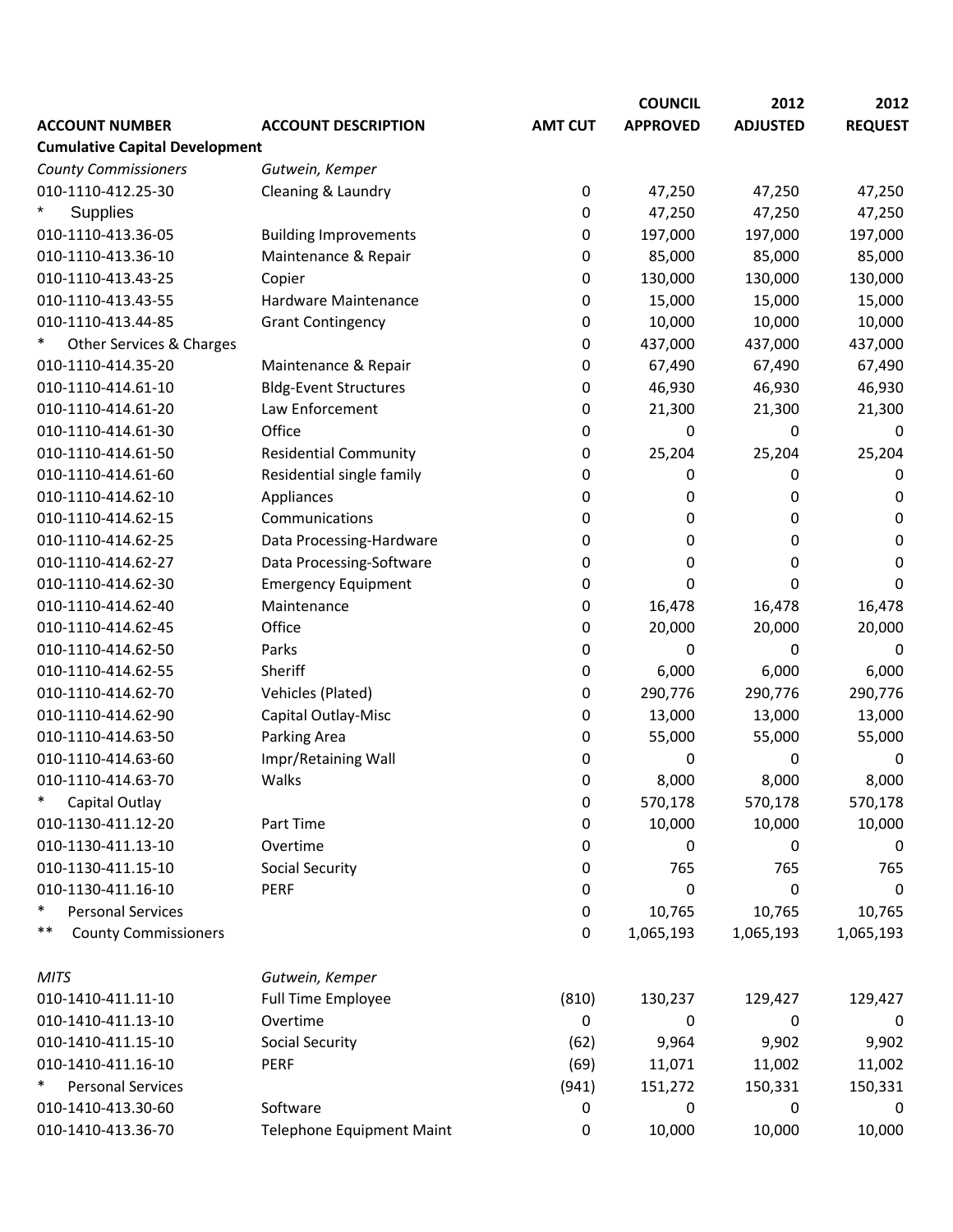|                                               |                            |                | <b>COUNCIL</b>  | 2012            | 2012           |
|-----------------------------------------------|----------------------------|----------------|-----------------|-----------------|----------------|
| <b>ACCOUNT NUMBER</b>                         | <b>ACCOUNT DESCRIPTION</b> | <b>AMT CUT</b> | <b>APPROVED</b> | <b>ADJUSTED</b> | <b>REQUEST</b> |
| 010-1410-413.37-35                            | <b>Internet Access</b>     | 0              | 12,800          | 12,800          | 12,800         |
| 010-1410-413.43-35                            | Consultant                 | 0              | 0               | 0               | 0              |
| 010-1410-413.43-55                            | Hardware Maintenance       | 0              | 0               | 0               | $\mathbf 0$    |
| Other Services & Charges                      |                            | 0              | 22,800          | 22,800          | 22,800         |
| 010-1410-414.62-15                            | Communications             | 0              | 0               | 0               | 0              |
| 010-1410-414.62-25                            | Data Processing-Hardware   | 0              | 0               | 0               | 0              |
| 010-1410-414.62-27                            | Data Processing-Software   | 0              | 0               | 0               | 0              |
| 010-1410-414.62-90                            | Capital Outlay-Misc        | 0              | 0               | 0               | 0              |
| Capital Outlay                                |                            | 0              | 0               | 0               | 0              |
| **<br><b>MITS</b>                             |                            | (941)          | 174,072         | 173,131         | 173,131        |
| 010-9410-411.17-10                            | Health                     | 1,001          | 32,747          | 33,748          | 0              |
| 010-9410-411.17-20                            | Long Term Disability       | 0              | 396             | 396             | 0              |
| 010-9410-411.17-30                            | Life                       | 0              | 274             | 274             | 0              |
| <b>Personal Services</b>                      |                            | 1,001          | 33,417          | 34,418          | 0              |
| ****<br><b>Cumulative Capital Development</b> |                            | 60             | 1,272,682       | 1,272,742       | 1,238,324      |
| <b>Cumulative Bridge</b>                      | Winger, Basham             |                |                 |                 |                |
| Maintenance - Garage                          |                            |                |                 |                 |                |
| 011-8058-431.11-10                            | <b>Full Time Employee</b>  | (1,806)        | 186,092         | 184,286         | 184,286        |
| 011-8058-431.13-10                            | Overtime                   | 0              | 18,663          | 18,663          | 18,663         |
| 011-8058-431.15-10                            | <b>Social Security</b>     | (138)          | 15,664          | 15,526          | 15,526         |
| 011-8058-431.16-10                            | <b>PERF</b>                | (154)          | 17,405          | 17,251          | 17,251         |
| <b>Personal Services</b>                      |                            | (2,098)        | 237,824         | 235,726         | 235,726        |
| Maintenance and Repair                        |                            |                |                 |                 |                |
| 011-8161-431.11-10                            | <b>Full Time Employee</b>  | (446)          | 190,975         | 190,529         | 190,529        |
| 011-8161-431.12-10                            | Part Time - Regular        | 0              | 35,694          | 35,694          | 35,694         |
| 011-8161-431.12-20                            | Part Time - Other          | 0              | 31,002          | 31,002          | 31,002         |
| 011-8161-431.13-10                            | Overtime                   | 0              | 11,685          | 11,685          | 11,685         |
| 011-8161-431.15-10                            | <b>Social Security</b>     | (34)           | 24,049          | 24,015          | 24,014         |
| 011-8161-431.16-10                            | <b>PERF</b>                | (38)           | 20,843          | 20,805          | 20,805         |
| 011-8161-431.19-20                            | <b>Highway Time</b>        | 0              | 45,000          | 45,000          | 45,000         |
| ∗<br><b>Personal Services</b>                 |                            | (518)          | 359,248         | 358,730         | 358,729        |
| 011-8161-432.20-10                            | <b>Office Supplies</b>     | 0              | 3,000           | 3,000           | 3,000          |
| 011-8161-432.20-60                            | Operating                  | 0              | 1,500           | 1,500           | 1,500          |
| 011-8161-432.20-70                            | Repair & Maintenance       | 0              | 1,000           | 1,000           | 1,000          |
| 011-8161-432.20-90                            | Miscellaneous              | 0              | 1,500           | 1,500           | 1,500          |
| 011-8161-432.24-55                            | Materials-Other            | 0              | 0               | 0               | 0              |
| 011-8161-432.24-56                            | Materials/Pipes/Culvert    | 0              | 50,000          | 50,000          | 50,000         |
| 011-8161-432.25-10                            | Uniforms & Clothing        | 0              | 1,200           | 1,200           | 1,200          |
| <b>Supplies</b>                               |                            | 0              | 58,200          | 58,200          | 58,200         |
| 011-8161-433.30-05                            | Dues & Subscriptions       | 0              | 100             | 100             | 100            |
| 011-8161-433.30-10                            | Mileage Reimbursement      | 0              | 100             | 100             | 100            |
| 011-8161-433.30-20                            | Postage                    | 0              | 100             | 100             | 100            |
| 011-8161-433.30-25                            | Advertising                | 0              | 500             | 500             | 500            |
| 011-8161-433.30-30                            | Blueprinting/Photo         | 0              | 200             | 200             | 200            |
| 011-8161-433.30-80                            | <b>Current Charges</b>     | 0              | 130,000         | 130,000         | 130,000        |
|                                               |                            |                |                 |                 |                |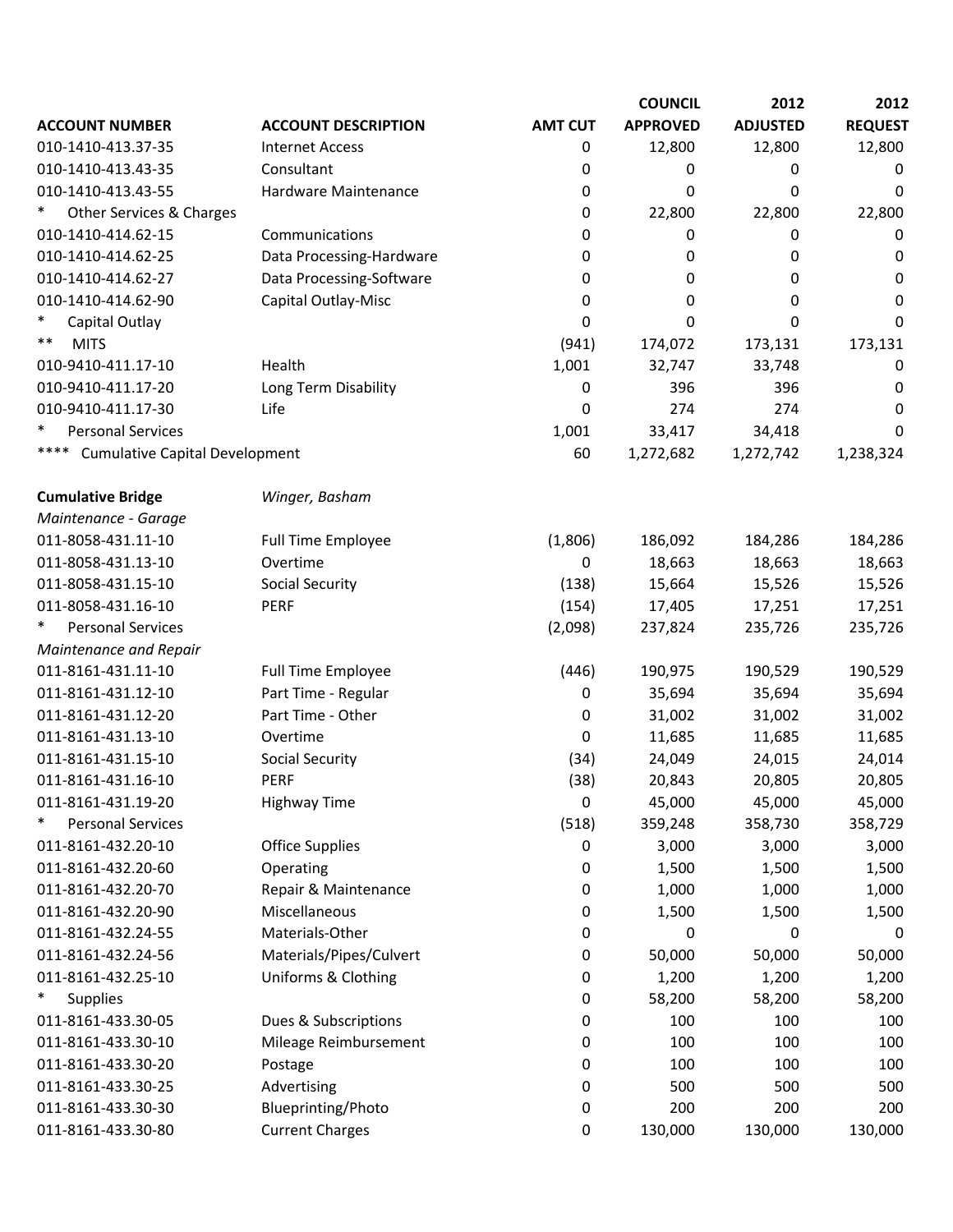|                                          |                                 |                | <b>COUNCIL</b>  | 2012            | 2012           |
|------------------------------------------|---------------------------------|----------------|-----------------|-----------------|----------------|
| <b>ACCOUNT NUMBER</b>                    | <b>ACCOUNT DESCRIPTION</b>      | <b>AMT CUT</b> | <b>APPROVED</b> | <b>ADJUSTED</b> | <b>REQUEST</b> |
| 011-8161-433.30-90                       | Miscellaneous                   | 0              | 1,000           | 1,000           | 1,000          |
| 011-8161-433.32-10                       | Travel                          | 0              | 1,200           | 1,200           | 1,200          |
| 011-8161-433.36-20                       | <b>Repairs Maintenance Svc</b>  | 0              | 20,000          | 20,000          | 20,000         |
| 011-8161-433.36-30                       | Maintenance Rent/Lease          | 0              | 60,000          | 60,000          | 60,000         |
| 011-8161-433.37-15                       | Utilities-Lighting Road         | 0              | 6,200           | 6,200           | 6,200          |
| 011-8161-433.38-20                       | Liability                       | 0              | 4,848           | 4,848           | 4,848          |
| 011-8161-433.42-11                       | Legal Professional              | 0              | 2,500           | 2,500           | 2,500          |
| 011-8161-433.42-20                       | Engineering                     | 0              | 200,000         | 200,000         | 200,000        |
| 011-8161-433.42-21                       | Bridge Inspect/Re-inspect       | 0              | 75,000          | 75,000          | 75,000         |
| 011-8161-433.43-50                       | Maintenance                     | 0              | 50,000          | 50,000          | 50,000         |
| 011-8161-433.43-53                       | <b>Guardrail Rehabilitation</b> | 0              | 100,000         | 100,000         | 100,000        |
| Other Services & Charges                 |                                 | 0              | 651,748         | 651,748         | 651,748        |
| 011-8161-434.62-90                       | Miscellaneous                   | 0              | 100,000         | 100,000         | 100,000        |
| Capital Outlay                           |                                 | 0              | 100,000         | 100,000         | 100,000        |
| <b>Construction &amp; Reconstruction</b> |                                 |                |                 |                 |                |
| 011-8162-434.65-05                       | Infrastructure                  | 0              | 25,000          | 25,000          | 25,000         |
| 011-8162-434.66-05                       | Rehabilitation                  | 0              | 100,000         | 100,000         | 100,000        |
| 011-8162-434.66-10                       | Infrastructure                  | 0              | 0               | 0               | 0              |
| 011-8162-434.66-15                       | Miscellaneous                   | 0              | 0               | 0               | 0              |
| 011-8162-434.68-05                       | Rehabilitation                  | 0              | 0               | 0               | 0              |
| 011-8162-434.68-06                       | Repairs                         | 0              | 100,000         | 100,000         | 100,000        |
| 011-8162-434.68-10                       | Infrastructure                  | 0              | 500,000         | 500,000         | 500,000        |
| 011-8162-434.68-15                       | Drains & Misc. Culverts         | 0              | 0               | 0               | 0              |
| Capital Outlay                           |                                 | 0              | 725,000         | 725,000         | 725,000        |
| Employee Insurance                       |                                 |                |                 |                 |                |
| 011-9410-411.17-10                       | Health                          | 4,552          | 148,943         | 153,495         | 153,495        |
| 011-9410-411.17-20                       | Long Term Disability            | 0              | 1,370           | 1,370           | 1,370          |
| 011-9410-411.17-30                       | Life                            | 0              | 930             | 930             | 930            |
| 011-9410-411.17-40                       | Unemployment                    | 0              | 1,500           | 1,500           | 1,500          |
| 011-9410-411.17-50                       | <b>Workers Compensation</b>     | 0              | 17,849          | 17,849          | 17,849         |
| ∗<br><b>Personal Services</b>            |                                 | 4,552          | 170,592         | 175,144         | 175,144        |
| ****<br><b>Cumulative Bridge</b>         |                                 | 1,936          | 2,302,612       | 2,304,548       | 2,304,547      |
| Jail Lease Rental                        |                                 |                |                 |                 |                |
| 020-0110-493.44-20                       | Jail Lease                      | 0              | 1,108,000       | 1,108,000       | 1,108,000      |
| Other Services & Charges                 |                                 | 0              | 1,108,000       | 1,108,000       | 1,108,000      |
| Jail Lease Rental<br>****                |                                 | 0              | 1,108,000       | 1,108,000       | 1,108,000      |
| <b>Rainy Day Fund - General</b>          |                                 |                |                 |                 |                |
| 098-9800-413.30-90                       | <b>General Operating-Misc</b>   | 0              | 0               | 0               | 0              |
| ∗<br>Other Services & Charges            |                                 | 0              | 0               | 0               | 0              |
| **<br>Rainy Day Fund - General           |                                 | 0              | 0               | 0               | $\mathbf 0$    |
| Rainy Day Fund - Econ Dev                |                                 |                |                 |                 |                |
| 099-9800-413.30-90                       | <b>General Operating-Misc</b>   | 0              | 0               | 0               | 0              |
| Other Services & Charges                 |                                 | 0              | 0               | 0               | 0              |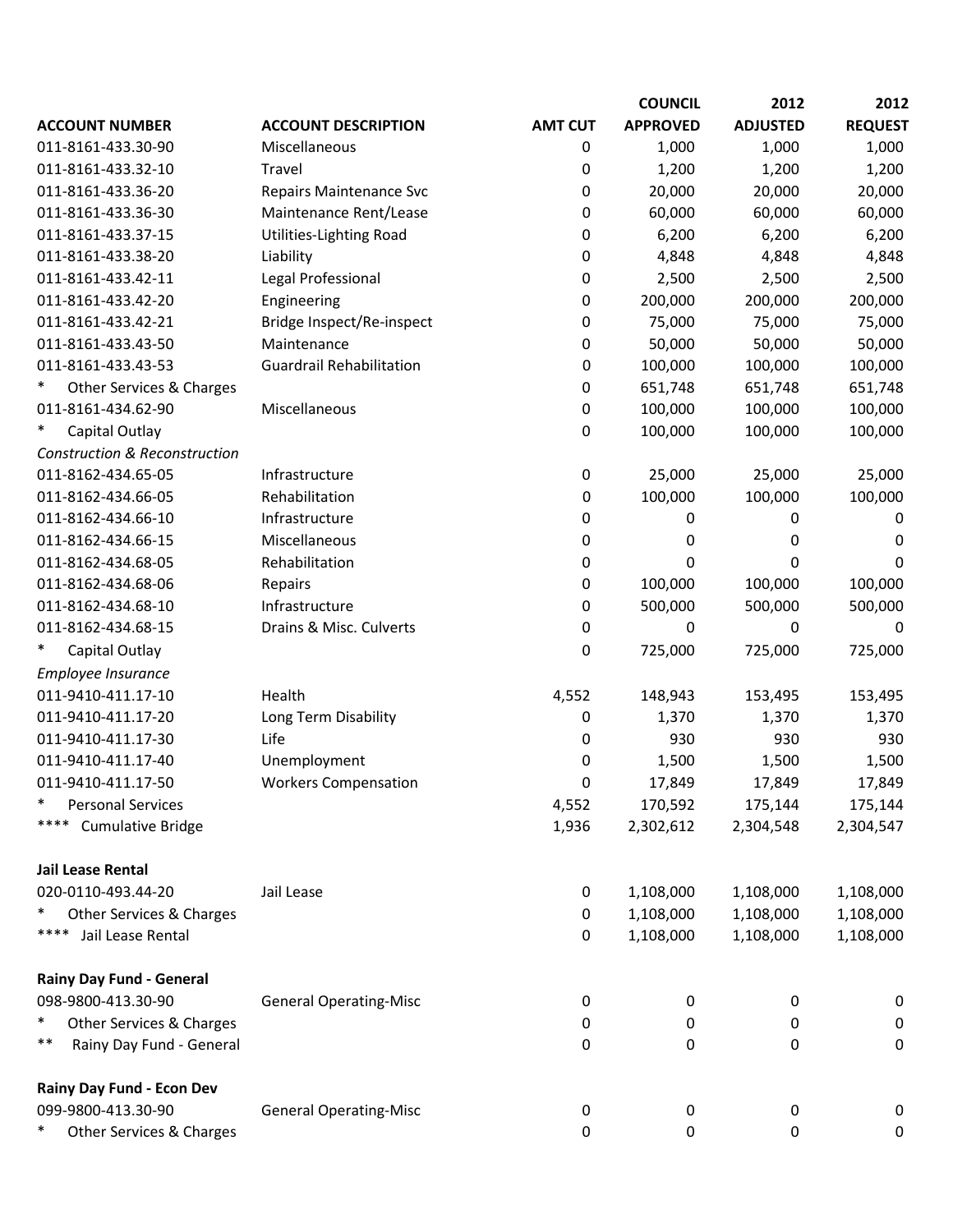|        |                           |                            |                | <b>COUNCIL</b>  | 2012            | 2012           |
|--------|---------------------------|----------------------------|----------------|-----------------|-----------------|----------------|
|        | <b>ACCOUNT NUMBER</b>     | <b>ACCOUNT DESCRIPTION</b> | <b>AMT CUT</b> | <b>APPROVED</b> | <b>ADJUSTED</b> | <b>REQUEST</b> |
| **     | Rainy Day Fund - Econ Dev |                            | 0              | 0               | 0               | 0              |
|        | <b>County Highway</b>     | Winger, Basham             |                |                 |                 |                |
|        | Administration            |                            |                |                 |                 |                |
|        | 101-8059-431.10-30        | <b>Appointed Official</b>  | 0              | 146,042         | 146,042         | 146,042        |
|        | 101-8059-431.11-10        | <b>Full Time Employee</b>  | (745)          | 219,397         | 218,652         | 218,652        |
|        | 101-8059-431.12-20        | Part Time - Other          | 0              | 9,750           | 9,750           | 9,750          |
|        | 101-8059-431.13-10        | Overtime                   | 0              | 12,414          | 12,414          | 12,414         |
|        | <b>Personal Services</b>  |                            | (745)          | 387,603         | 386,858         | 386,858        |
|        | 101-8060-431.10-30        | <b>Appointed Official</b>  | 0              | 61,169          | 61,169          | 61,169         |
|        | 101-8060-431.11-10        | <b>Full Time Employee</b>  | (857)          | 156,452         | 155,595         | 155,595        |
|        | 101-8060-431.13-10        | Overtime                   | 0              | 9,778           | 9,778           | 9,778          |
|        | <b>Personal Services</b>  |                            | (857)          | 227,399         | 226,542         | 226,542        |
|        | 101-8060-432.20-10        | <b>Office Supplies</b>     | 0              | 0               | 0               | 0              |
|        | 101-8060-432.20-45        | Computer                   | 0              | 0               | 0               | 0              |
| $\ast$ | <b>Supplies</b>           |                            | 0              | 0               | 0               | 0              |
|        | 101-8060-433.30-10        | Mileage Reimbursement      | 0              | 0               | 0               | 0              |
|        | 101-8060-433.30-20        | Postage                    | 0              | 0               | 0               | 0              |
|        | 101-8060-433.30-25        | Advertising                | 0              | 0               | 0               | 0              |
|        | 101-8060-433.30-30        | Blueprinting/Photo         | 0              | 0               | 0               | 0              |
|        | 101-8060-433.30-45        | Drug & Alcohol Testing     | 0              | 0               | 0               | 0              |
|        | 101-8060-433.32-10        | Travel                     | 0              | 0               | 0               | 0              |
|        | 101-8060-433.43-80        | Service-Office Equip       | 0              | 0               | 0               | 0              |
| *      | Other Services & Charges  |                            | 0              | 0               | 0               | 0              |
| **     | Administration            |                            | (1,602)        | 615,002         | 613,400         | 613,400        |
|        | Maintenance & Repair      |                            |                |                 |                 |                |
|        | 101-8061-431.11-10        | <b>Full Time Employee</b>  | (7, 178)       | 900,564         | 893,386         | 893,386        |
|        | 101-8061-431.12-20        | Part Time - Other          | 0              | 126,204         | 126,204         | 126,204        |
|        | 101-8061-431.13-10        | Overtime                   | 0              | 113,187         | 113,187         | 113,187        |
|        | 101-8061-431.19-10        | Engineer Time/Cum Bridge   | 0              | 45,000          | 45,000          | 45,000         |
|        | <b>Personal Services</b>  |                            | (7, 178)       | 1,184,955       | 1,177,777       | 1,177,777      |
|        | 101-8061-432.22-50        | Parts Equipment            | 0              | 0               | 0               | 0              |
|        | 101-8061-432.22-60        | <b>Tires</b>               | 0              | 0               | 0               | 0              |
|        | 101-8061-432.24-20        | Adopt-a-Road               | 0              | 0               | 0               | 0              |
|        | 101-8061-432.24-40        | Salt & Sand                | 0              | 0               | 0               | 0              |
|        | 101-8061-432.24-50        | Stone & Gravel             | 0              | 0               | 0               | 0              |
|        | 101-8061-432.24-54        | Materials-Construction     | 0              | 0               | 0               | 0              |
|        | 101-8061-432.24-55        | Materials-Other            | 0              | 0               | 0               | 0              |
|        | 101-8061-432.24-70        | Materials-Bituminous+Oil   | 0              | 0               | 0               | 0              |
|        | 101-8061-432.24-85        | <b>Other Supplies</b>      | 0              | 0               | 0               | 0              |
|        | <b>Supplies</b>           |                            | 0              | 0               | 0               | 0              |
|        | 101-8061-433.42-60        | Property/Drainage Tax      | 0              | 1,800           | 1,800           | 1,800          |
|        | 101-8061-433.51-20        | Machinery & Equipment      | 0              | 0               | 0               | 0              |
|        | 101-8061-433.51-40        | Snow & Ice Removal         | 0              | 0               | 0               | 0              |
|        | 101-8061-433.51-90        | Miscellaneous              | 0              | 0               | 0               | 0              |
|        |                           |                            |                |                 |                 |                |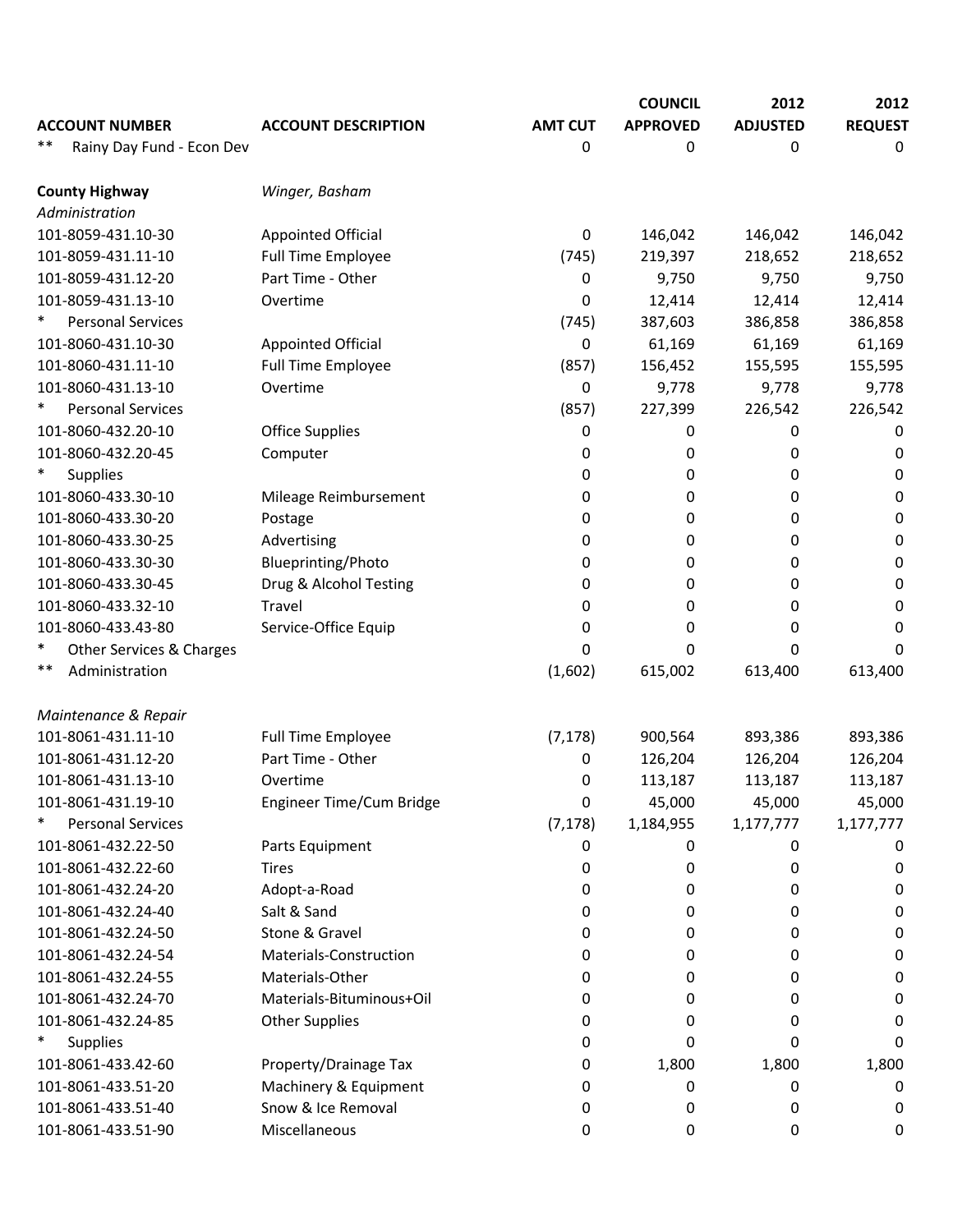|                                    |                                |                | <b>COUNCIL</b>  | 2012            | 2012           |
|------------------------------------|--------------------------------|----------------|-----------------|-----------------|----------------|
| <b>ACCOUNT NUMBER</b>              | <b>ACCOUNT DESCRIPTION</b>     | <b>AMT CUT</b> | <b>APPROVED</b> | <b>ADJUSTED</b> | <b>REQUEST</b> |
| $\ast$<br>Other Services & Charges |                                | 0              | 1,800           | 1,800           | 1,800          |
| **<br>Maintenance and Repair       |                                | (7, 178)       | 1,186,755       | 1,179,577       | 1,179,577      |
| <b>General and Undistributed</b>   |                                |                |                 |                 |                |
| 101-8063-431.11-10                 | <b>Full Time Employee</b>      | (1, 295)       | 196,316         | 195,021         | 195,021        |
| 101-8063-431.13-10                 | Overtime                       | 0              | 21,148          | 21,148          | 21,148         |
| 101-8063-431.15-10                 | <b>Social Security</b>         | (771)          | 154,333         | 153,562         | 153,562        |
| 101-8063-431.16-10                 | <b>PERF</b>                    | (857)          | 157,941         | 157,084         | 157,084        |
| <b>Personal Services</b>           |                                | (2,923)        | 529,738         | 526,815         | 526,815        |
| 101-8063-432.22-20                 | Gas & Oil                      | 0              | 0               | 0               | 0              |
| 101-8063-432.22-65                 | <b>Maintainer Blades</b>       | 0              | 0               | 0               | 0              |
| 101-8063-432.25-10                 | Uniforms & Clothing            | 0              | 0               | 0               | 0              |
| $\ast$<br><b>Supplies</b>          |                                | 0              | 0               | 0               | 0              |
| 101-8063-433.30-05                 | Dues & Subscriptions           | 0              | 0               | 0               | 0              |
| 101-8063-433.30-90                 | Miscellaneous                  | 0              | 0               | 0               | 0              |
| 101-8063-433.32-10                 | Travel                         | 0              | 0               | 0               | 0              |
| 101-8063-433.36-20                 | <b>Repairs Maintenance Svc</b> | 0              | 0               | 0               | 0              |
| 101-8063-433.37-70                 | <b>Trash Removal</b>           | 0              | 0               | 0               | 0              |
| 101-8063-433.37-90                 | Miscellaneous                  | 0              | 0               | 0               | 0              |
| 101-8063-433.38-20                 | Liability                      | 0              | 40,000          | 40,000          | 40,000         |
| 101-8063-433.38-30                 | Property                       | 0              | 3,600           | 3,600           | 3,600          |
| 101-8063-433.38-40                 | Vehicle                        | 0              | 70,000          | 70,000          | 70,000         |
| 101-8063-433.40-06                 | Car & Van Maintenance          | 0              | 0               | 0               | 0              |
| 101-8063-433.40-07                 | Repairs-Svc. Equip             | 0              | 0               | 0               | 0              |
| 101-8063-433.40-40                 | <b>Tires</b>                   | 0              | 0               | 0               | 0              |
| 101-8063-433.43-85                 | Service-Radio Equip            | 0              | 0               | 0               | 0              |
| Other Services & Charges           |                                | 0              | 113,600         | 113,600         | 113,600        |
| 101-8063-434.61-45                 | Highway                        | 0              | 0               | 0               | 0              |
| 101-8063-434.62-25                 | Data Processing                | 0              | 0               | 0               | 0              |
| 101-8063-434.62-80                 | Garage                         | 0              | 0               | 0               | 0              |
| 101-8063-434.62-90                 | Miscellaneous                  | 0              | 0               | 0               | 0              |
| $\ast$<br>Capital Outlay           |                                | 0              | 0               | 0               | 0              |
| 101-9410-411.17-10                 | Health                         | 14,827         | 485,173         | 500,000         | 500,000        |
| 101-9410-411.17-20                 | Long Term Disability           | 0              | 5,891           | 5,891           | 5,891          |
| 101-9410-411.17-30                 | Life                           | 0              | 3,999           | 3,999           | 3,999          |
| 101-9410-411.17-40                 | Unemployment                   | 0              | 3,200           | 3,200           | 3,200          |
| 101-9410-411.17-50                 | <b>Workers Compensation</b>    | 0              | 69,649          | 69,649          | 69,649         |
| $\ast$<br><b>Personal Services</b> |                                | 14,827         | 567,912         | 582,739         | 582,739        |
| General and Undistributed<br>**    |                                | 11,904         | 1,211,250       | 1,223,154       | 1,223,154      |
| ****<br>County Highway             |                                | 3,124          | 3,013,007       | 3,016,131       | 3,016,131      |
| <b>Local Road &amp; Street</b>     | Winger, Basham                 |                |                 |                 |                |
| Highway                            |                                |                |                 |                 |                |
| Administration                     |                                |                |                 |                 |                |
| 102-8260-432.20-10                 | <b>Office Supplies</b>         | 0              | 2,500           | 2,500           | 2,500          |
| 102-8260-432.20-45                 | Computer                       | 0              | 500             | 500             | 500            |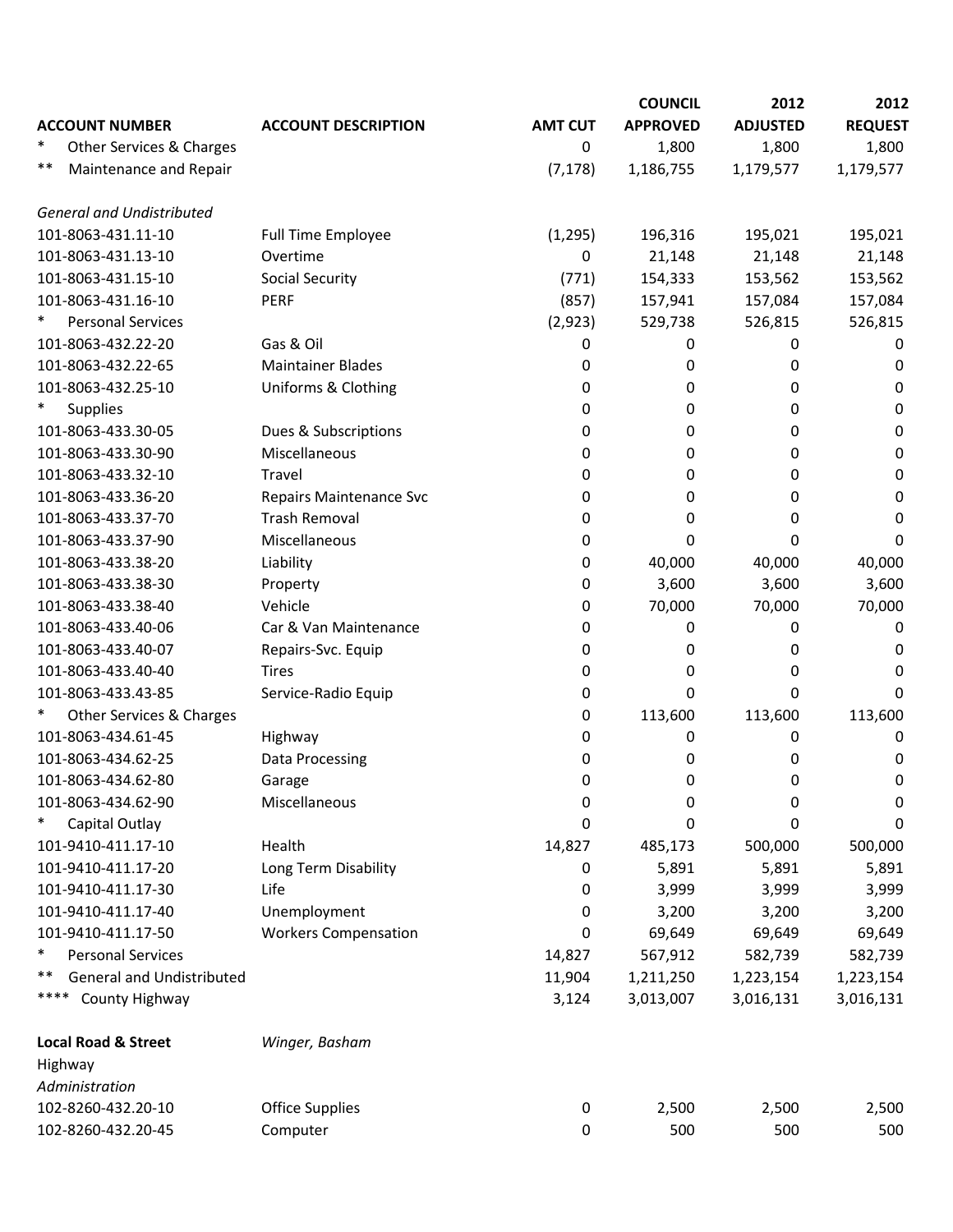|                                                |                                |                | <b>COUNCIL</b>  | 2012            | 2012           |
|------------------------------------------------|--------------------------------|----------------|-----------------|-----------------|----------------|
| <b>ACCOUNT NUMBER</b>                          | <b>ACCOUNT DESCRIPTION</b>     | <b>AMT CUT</b> | <b>APPROVED</b> | <b>ADJUSTED</b> | <b>REQUEST</b> |
| <b>Supplies</b>                                |                                | 0              | 3,000           | 3,000           | 3,000          |
| 102-8260-433.30-10                             | Mileage Reimbursement          | 0              | 100             | 100             | 100            |
| 102-8260-433.30-20                             | Postage                        | 0              | 400             | 400             | 400            |
| 102-8260-433.30-25                             | Advertising                    | 0              | 1,500           | 1,500           | 1,500          |
| 102-8260-433.30-30                             | Blueprinting/Photo             | 0              | 200             | 200             | 200            |
| 102-8260-433.32-10                             | Travel                         | 0              | 900             | 900             | 900            |
| 102-8260-433.42-11                             | Legal Professional             | 0              | 3,000           | 3,000           | 3,000          |
| ∗<br>Other Services & Charges                  |                                | 0              | 6,100           | 6,100           | 6,100          |
| **<br>Administration                           |                                | 0              | 9,100           | 9,100           | 9,100          |
| Maintenance & Repair                           |                                |                |                 |                 |                |
| 102-8261-432.23-20                             | Paint                          | 0              | 80,000          | 80,000          | 80,000         |
| 102-8261-432.23-25                             | <b>Pavement Marking</b>        | 0              | 10,000          | 10,000          | 10,000         |
| 102-8261-432.24-10                             | <b>Road Signs</b>              | 0              | 31,500          | 31,500          | 31,500         |
| 102-8261-432.24-54                             | Materials-Construction         | 0              | 3,000           | 3,000           | 3,000          |
| 102-8261-432.24-55                             | Materials-Other                | 0              | 0               | 0               | 0              |
| 102-8261-432.24-80                             | Engineering                    | 0              | 1,500           | 1,500           | 1,500          |
| 102-8261-432.24-85                             | <b>Other Supplies</b>          | 0              | 165,000         | 165,000         | 165,000        |
| <b>Supplies</b>                                |                                | 0              | 291,000         | 291,000         | 291,000        |
| 102-8261-433.30-80                             | <b>Current Charges</b>         | 0              | 165,000         | 165,000         | 165,000        |
| 102-8261-433.36-15                             | <b>Pavement Marking Prog</b>   | 0              | 0               | 0               | 0              |
| 102-8261-433.36-36                             | <b>Engineering Svcs</b>        | 0              | 50,000          | 50,000          | 50,000         |
| 102-8261-433.36-90                             | Miscellaneous                  | 0              | 1,000           | 1,000           | 1,000          |
| 102-8261-433.43-50                             | Maintenance                    | 0              | 2,000           | 2,000           | 2,000          |
| 102-8261-433.51-20                             | Machinery & Equipment          | 0              | 70,000          | 70,000          | 70,000         |
| $\ast$<br>Other Services & Charges             |                                | 0              | 288,000         | 288,000         | 288,000        |
| **<br>Maintenance & Repair                     |                                |                | 579,000         | 579,000         | 579,000        |
| <b>Construction &amp; Reconstruction</b>       |                                |                |                 |                 |                |
| 102-8262-434.64-10                             | Infrastructure                 | 0              | 10,000          | 10,000          | 10,000         |
| 102-8262-434.65-05                             | Infrastructure                 | 0              | 0               | 0               | 0              |
| 102-8262-434.67-05                             | Rehab/Repair                   | 0              | 150,000         | 150,000         | 150,000        |
| 102-8262-434.67-10                             | Infrastructure                 | 0              | 0               | 0               | 0              |
| $\ast$<br>Capital Outlay                       |                                | 0              | 160,000         | 160,000         | 160,000        |
| **<br><b>Construction &amp; Reconstruction</b> |                                | 0              | 160,000         | 160,000         | 160,000        |
| <b>General &amp; Undistributed</b>             |                                |                |                 |                 |                |
| 102-8263-432.20-60                             | Operating                      | 0              | 500             | 500             | 500            |
| 102-8263-432.24-30                             | <b>Safety Supplies</b>         | 0              | 3,000           | 3,000           | 3,000          |
| 102-8263-432.25-10                             | <b>Uniforms &amp; Clothing</b> | 0              | 15,000          | 15,000          | 15,000         |
| ∗<br><b>Supplies</b>                           |                                | 0              | 18,500          | 18,500          | 18,500         |
| 102-8263-433.30-05                             | Dues & Subscriptions           | 0              | 1,500           | 1,500           | 1,500          |
| 102-8263-433.32-10                             | Travel                         | 0              | 1,200           | 1,200           | 1,200          |
| 102-8263-433.36-20                             | Repairs Maintenance Svc        | 0              | 500             | 500             | 500            |
| 102-8263-433.37-15                             | Utilities-Lighting Road        | 0              | 850             | 850             | 850            |
| 102-8263-433.37-90                             | Miscellaneous                  | 0              | 20,000          | 20,000          | 20,000         |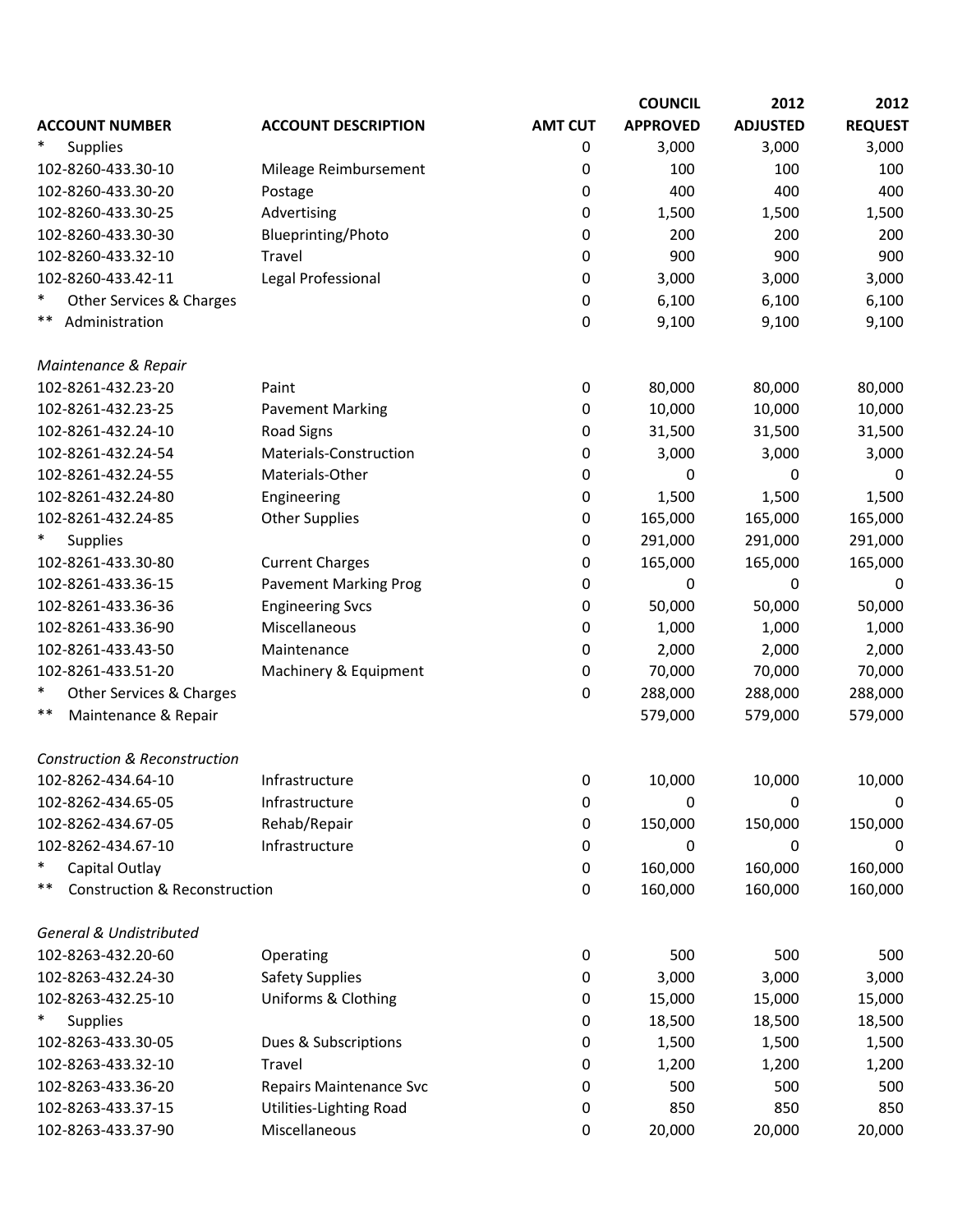|                                           |                            |                | <b>COUNCIL</b>  | 2012            | 2012           |
|-------------------------------------------|----------------------------|----------------|-----------------|-----------------|----------------|
| <b>ACCOUNT NUMBER</b>                     | <b>ACCOUNT DESCRIPTION</b> | <b>AMT CUT</b> | <b>APPROVED</b> | <b>ADJUSTED</b> | <b>REQUEST</b> |
| ∗<br>Other Services & Charges             |                            | 0              | 24,050          | 24,050          | 24,050         |
| 102-8263-434.62-25                        | Data Processing            | 0              | 5,000           | 5,000           | 5,000          |
| 102-8263-434.62-90                        | Miscellaneous              | 0              | 50,000          | 50,000          | 50,000         |
| ∗<br>Capital Outlay                       |                            | 0              | 55,000          | 55,000          | 55,000         |
| General & Undistributed<br>**             |                            | 0              | 97,550          | 97,550          | 97,550         |
| ****<br>Local Road & Street               |                            | 0              | 845,650         | 845,650         | 845,650        |
| <b>Excise Surtax</b>                      | Winger, Basham             |                |                 |                 |                |
| 105-8261-432.24-55                        | Materials-Other            | 0              | 600,000         | 600,000         | 600,000        |
| $\ast$<br><b>Supplies</b>                 |                            | 0              | 600,000         | 600,000         | 600,000        |
| 105-8261-434.67-90                        | Infrastructure-Paving      | 0              | 200,000         | 200,000         | 200,000        |
| Capital Outlay                            |                            | 0              | 200,000         | 200,000         | 200,000        |
| ****<br><b>Excise Surtax</b>              |                            | 0              | 800,000         | 800,000         | 800,000        |
| <b>Wheel Tax</b>                          | Winger, Basham             |                |                 |                 |                |
| 106-8261-432.24-55                        | Materials-Other            | 0              | 100,000         | 100,000         | 100,000        |
| $\ast$<br><b>Supplies</b>                 |                            | 0              | 100,000         | 100,000         | 100,000        |
| **** Wheel Tax                            |                            | 0              | 100,000         | 100,000         | 100,000        |
| <b>Clerks Record Perpetuation</b>         |                            |                |                 |                 |                |
| Clerk                                     | Kemper, Underwood          |                |                 |                 |                |
| 160-5810-411.12-20                        | Part Time                  | 0              | 45,000          | 45,000          | 45,000         |
| 160-5810-411.15-10                        | <b>Social Security</b>     | 0              | 3,443           | 3,443           | 3,443          |
| *<br><b>Personal Services</b>             |                            | 0              | 48,443          | 48,443          | 48,443         |
| 160-5810-412.20-10                        | <b>Office Supplies</b>     | 0              | 2,500           | 2,500           | 2,500          |
| $\ast$<br>Supplies                        |                            | 0              | 2,500           | 2,500           | 2,500          |
| 160-5810-413.25-46                        | Equip Repair/Maintenance   | 0              | 1,500           | 1,500           | 1,500          |
| 160-5810-413.30-60                        | Software                   | 0              | 6,000           | 6,000           | 6,000          |
| 160-5810-413.43-30                        | Microfilm                  | 0              | 3,000           | 3,000           | 3,000          |
| $\ast$<br>Other Services & Charges        |                            | 0              | 10,500          | 10,500          | 10,500         |
| 160-5810-414.62-90                        | Capital Outlay-Misc        | 0              | 5,000           | 5,000           | 5,000          |
| $\ast$<br>Capital Outlay                  |                            | 0              | 5,000           | 5,000           | 5,000          |
| 160-9410-411.17-40                        | Unemployment               | 0              | 0               | 0               | 0              |
| $\ast$<br><b>Personal Services</b>        |                            | 0              | 0               | 0               | 0              |
| ****<br><b>Clerks Record Perpetuation</b> |                            | 0              | 66,443          | 66,443          | 66,443         |
| <b>Plat Book Fund</b>                     |                            |                |                 |                 |                |
| Auditor                                   | Winger, Basham             |                |                 |                 |                |
| 165-0110-411.12-10                        | Part Time - Regular        | (886)          | 23,492          | 22,606          | 22,606         |
| 165-0110-411.12-20                        | Part Time                  | 0              | 1,000           | 1,000           | 1,000          |
| 165-0110-411.15-10                        | Social Security            | (68)           | 1,874           | 1,806           | 1,806          |
| ∗<br><b>Personal Services</b>             |                            | (954)          | 26,366          | 25,412          | 25,412         |
| 165-0110-412.20-10                        | <b>Office Supplies</b>     | 0              | 1,000           | 1,000           | 1,000          |
| $\ast$<br>Supplies                        |                            | 0              | 1,000           | 1,000           | 1,000          |
| 165-0110-413.36-50                        | Rebinding                  | 0              | 1,000           | 1,000           | 1,000          |
| 165-0110-413.42-75                        | <b>Salary Support</b>      | 0              | 10,000          | 10,000          | 10,000         |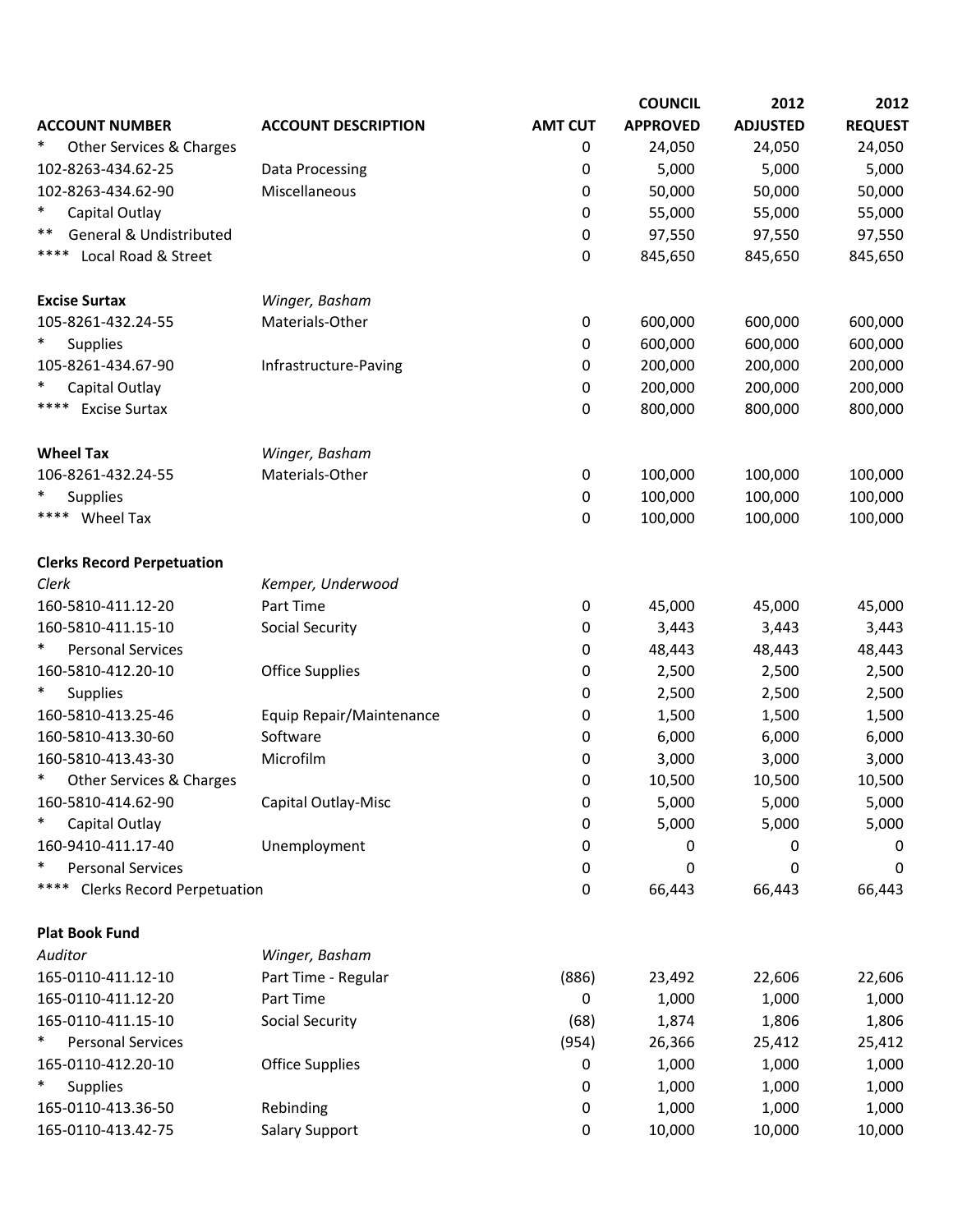|                                          |                               |                | <b>COUNCIL</b>  | 2012            | 2012           |
|------------------------------------------|-------------------------------|----------------|-----------------|-----------------|----------------|
| <b>ACCOUNT NUMBER</b>                    | <b>ACCOUNT DESCRIPTION</b>    | <b>AMT CUT</b> | <b>APPROVED</b> | <b>ADJUSTED</b> | <b>REQUEST</b> |
| 165-0110-413.45-75                       | Copier                        | 0              | 2,800           | 2,800           | 2,800          |
| $\ast$<br>Other Services & Charges       |                               | 0              | 13,800          | 13,800          | 13,800         |
| 165-0110-414.62-90                       | Capital Outlay-Misc           | 0              | 1,000           | 1,000           | 1,000          |
| $\ast$<br>Capital Outlay                 |                               | 0              | 1,000           | 1,000           | 1,000          |
| ****<br>Plat Book Fund                   |                               | (954)          | 42,166          | 41,212          | 41,212         |
| <b>Elected Official Training</b>         |                               |                |                 |                 |                |
| Recorder                                 | Winger, Basham                |                |                 |                 |                |
| 168-0310-413.32-10                       | <b>Travel &amp; Training</b>  | 0              | 1,000           | 1,000           | 1,000          |
| $\ast$<br>Other Services & Charges       |                               | 0              | 1,000           | 1,000           | 1,000          |
| **<br>Recorder                           |                               | 0              | 1,000           | 1,000           | 1,000          |
| Surveyor                                 | Winger, Basham                | 0              |                 |                 |                |
| 168-0410-413.32-10                       | <b>Travel &amp; Training</b>  | 0              | 1,000           | 1,000           | 1,000          |
| $\ast$<br>Other Services & Charges       |                               | 0              | 1,000           | 1,000           | 1,000          |
| **<br>Surveyor                           |                               | 0              | 1,000           | 1,000           | 1,000          |
| Clerk                                    | Kemper, Underwood             | 0              |                 |                 |                |
| 168-5810-413.32-10                       | <b>Travel &amp; Training</b>  | 0              | 1,000           | 1,000           | 0              |
| $\ast$<br>Other Services & Charges       |                               | 0              | 1,000           | 1,000           | 0              |
| **<br>Clerk                              |                               | 0              | 1,000           | 1,000           | 0              |
| ****<br><b>Elected Official Training</b> |                               | 0              | 3,000           | 3,000           | 2,000          |
| <b>Recorder Record Perpetuation</b>      |                               |                |                 |                 |                |
| Recorder                                 | Winger, Basham                |                |                 |                 |                |
| 170-0310-411.11-10                       | <b>Full Time Employee</b>     | 30,826         | 99,108          | 129,934         | 129,934        |
| 170-0310-411.15-10                       | <b>Social Security</b>        | 2,358          | 7,582           | 9,940           | 9,940          |
| 170-0310-411.16-10                       | <b>PERF</b>                   | 2,620          | 8,425           | 11,045          | 11,045         |
| $\ast$<br><b>Personal Services</b>       |                               | 35,804         | 115,115         | 150,919         | 150,919        |
| 170-0310-413.30-90                       | <b>General Operating-Misc</b> | 0              | 0               | 0               | 0              |
| $\ast$<br>Other Services & Charges       |                               | 0              | 0               | 0               | 0              |
| 170-9410-411.17-10                       | Health                        | 1,263          | 41,317          | 42,580          | 0              |
| 170-9410-411.17-20                       | Long Term Disability          | 0              | 528             | 528             | 0              |
| 170-9410-411.17-30                       | Life                          | 0              | 366             | 366             | 0              |
| 170-9410-411.17-50                       | <b>Workers Compensation</b>   | 0              | 2,180           | 2,180           | 0              |
| $\ast$<br><b>Personal Services</b>       |                               | 1,263          | 44,391          | 45,654          | 0              |
| ****<br>Recorder Record Perpetuation     |                               | 37,067         | 159,506         | 196,573         | 150,919        |
| <b>ID Security Protection</b>            |                               |                |                 |                 |                |
| Recorder                                 | Winger, Basham                |                |                 |                 |                |
| 172-0310-411.12-20                       | Part Time                     | 0              | 5,000           | 5,000           | 5,000          |
| 172-0310-411.15-10                       | <b>Social Security</b>        | 0              | 383             | 383             | 383            |
| $\ast$<br><b>Personal Services</b>       |                               | 0              | 5,383           | 5,383           | 5,383          |
| 172-0310-413.30-90                       | <b>General Operating-Misc</b> | (80,000)       | 80,000          | 0               | 0              |
| $\ast$<br>Other Services & Charges       |                               | (80,000)       | 80,000          | 0               | 0              |
| ****<br>ID Security Protection           |                               | (80,000)       | 85,383          | 5,383           | 5,383          |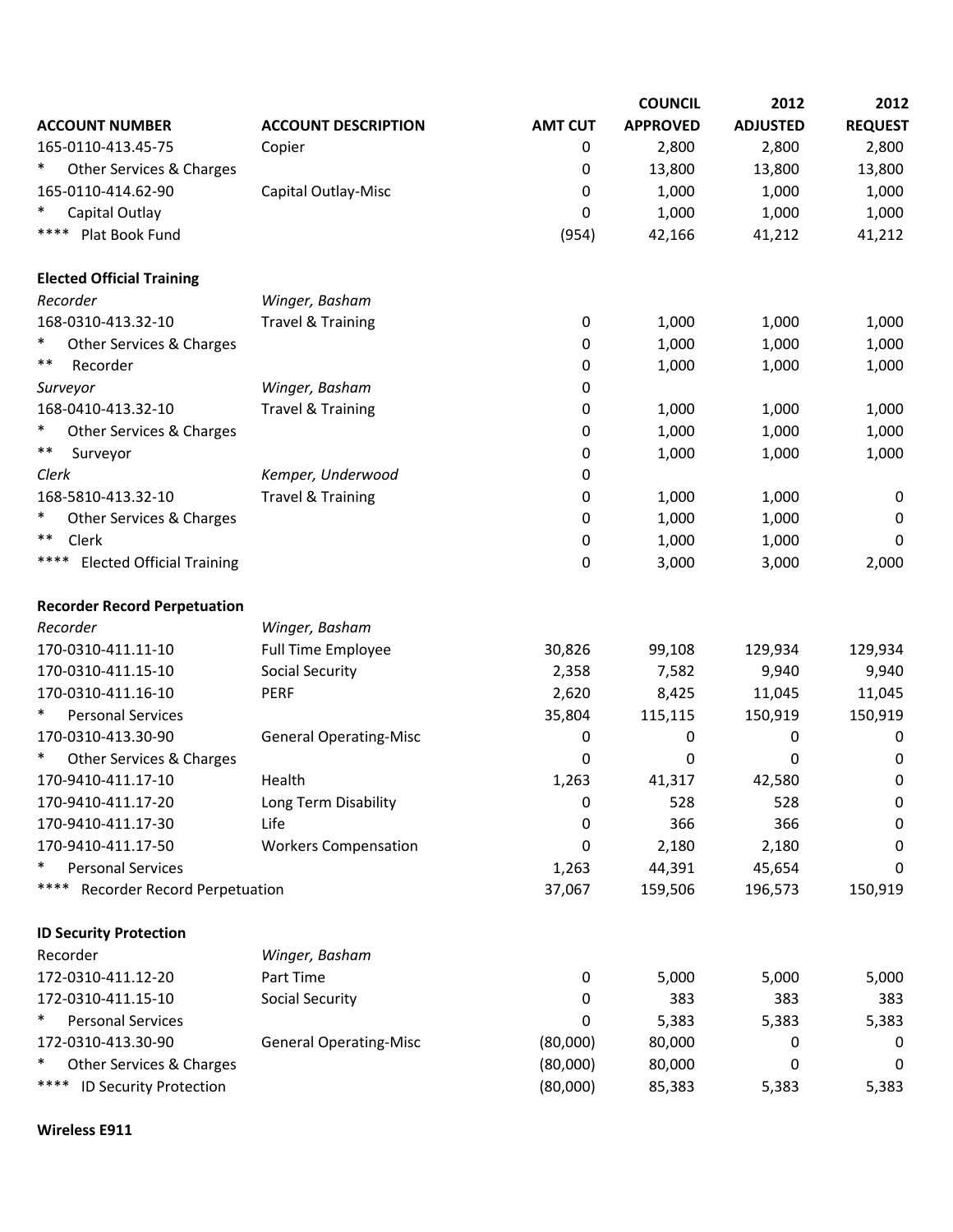|                                          |                                  |                | <b>COUNCIL</b>  | 2012            | 2012           |
|------------------------------------------|----------------------------------|----------------|-----------------|-----------------|----------------|
| <b>ACCOUNT NUMBER</b>                    | <b>ACCOUNT DESCRIPTION</b>       | <b>AMT CUT</b> | <b>APPROVED</b> | <b>ADJUSTED</b> | <b>REQUEST</b> |
| Sheriff                                  | Vernon, Williams                 |                |                 |                 |                |
| 173-5410-421.11-10                       | Full Time Employee               | (731)          | 92,464          | 91,733          | 91,733         |
| 173-5410-421.13-10                       | Overtime                         | $\pmb{0}$      | 5,000           | 5,000           | 5,000          |
| 173-5410-421.15-10                       | <b>Social Security</b>           | (55)           | 7,456           | 7,401           | 7,401          |
| 173-5410-421.16-10                       | <b>PERF</b>                      | (62)           | 8,285           | 8,223           | 8,223          |
| $\ast$<br><b>Personal Services</b>       |                                  | (848)          | 113,205         | 112,357         | 112,357        |
| 173-5410-423.30-60                       | Software services                | 0              | 30,000          | 30,000          | 30,000         |
| 173-5410-423.32-10                       | <b>Travel &amp; Training</b>     | 0              | 5,000           | 5,000           | 5,000          |
| 173-5410-423.43-10                       | <b>Contractual Services</b>      | 0              | 200,000         | 200,000         | 200,000        |
| $\ast$<br>Other Services & Charges       |                                  | 0              | 235,000         | 235,000         | 235,000        |
| 173-5410-424.62-90                       | Miscellaneous                    | 0              | 30,000          | 30,000          | 30,000         |
| $\ast$<br>Capital Outlay                 |                                  | 0              | 30,000          | 30,000          | 30,000         |
| 173-9410-411.17-10                       | Health                           | 943            | 30,869          | 31,812          | 0              |
| 173-9410-411.17-20                       | Long Term Disability             | 0              | 396             | 396             | 0              |
| 173-9410-411.17-30                       | Life                             | 0              | 274             | 274             | 0              |
| 173-9410-411.17-40                       | Unemployment                     | 0              | 5,059           | 5,059           | 0              |
| ∗<br><b>Personal Services</b>            |                                  | 943            | 36,598          | 37,541          | 0              |
| ****<br>Wireless E911                    |                                  | 95             | 414,803         | 414,898         | 377,357        |
| E-911                                    |                                  |                |                 |                 |                |
| Sheriff                                  | Vernon, Williams                 |                |                 |                 |                |
| 176-5410-423.25-85                       | <b>Grant Match</b>               | $\pmb{0}$      | 0               | 0               | $\pmb{0}$      |
| 176-5410-423.30-90                       | Miscellaneous                    | 0              | 0               | 0               | 0              |
| 176-5410-423.42-10                       | <b>Other Professional Servic</b> | 0              | 0               | 0               | $\mathbf 0$    |
| 176-5410-423.43-35                       | Consultant                       | 0              | 10,000          | 10,000          | 10,000         |
| 176-5410-423.45-80                       | E-911 Payment #1                 | 0              | 413,000         | 413,000         | 413,000        |
| 176-5410-423.45-81                       | E-911 Payment #2                 | 0              | 450,000         | 450,000         | 450,000        |
| ∗<br>Other Services & Charges            |                                  | 0              | 873,000         | 873,000         | 873,000        |
| 176-5410-424.62-90                       | Miscellaneous                    | 0              | 100,000         | 100,000         | 100,000        |
| $\ast$<br>Capital Outlay                 |                                  | 0              | 100,000         | 100,000         | 100,000        |
| ****<br>E-911                            |                                  | 0              | 973,000         | 973,000         | 973,000        |
| <b>Surveyor Cornerstone Perpetuation</b> |                                  |                |                 |                 |                |
| Surveyor                                 | Winger, Basham                   |                |                 |                 |                |
| 240-0410-411.10-10                       | <b>Elected Official</b>          | $\pmb{0}$      | 10,178          | 10,178          | 10,178         |
| 240-0410-411.11-10                       | Full Time Employee               | (81)           | 7,140           | 7,059           | 7,059          |
| 240-0410-411.15-10                       | <b>Social Security</b>           | (6)            | 1,325           | 1,319           | 1,319          |
| 240-0410-411.16-10                       | PERF                             | (7)            | 1,473           | 1,466           | 1,466          |
| $\ast$<br><b>Personal Services</b>       |                                  | (94)           | 20,116          | 20,022          | 20,022         |
| 240-0410-412.20-60                       | Operating                        | 0              | 4,000           | 4,000           | 4,000          |
| 240-0410-412.22-20                       | Gas Oil & Lube                   | 0              | 2,000           | 2,000           | 2,000          |
| $\ast$<br>Supplies                       |                                  | 0              | 6,000           | 6,000           | 6,000          |
| 240-0410-413.30-05                       | Dues & Subscriptions             | 0              | 500             | 500             | 500            |
| 240-0410-413.30-25                       | Advertising                      | 0              | 300             | 300             | 300            |
| 240-0410-413.32-10                       | <b>Travel &amp; Training</b>     | 0              | 2,500           | 2,500           | 2,500          |
| 240-0410-413.36-10                       | Maintenance & Repair             | 0              | 3,000           | 3,000           | 3,000          |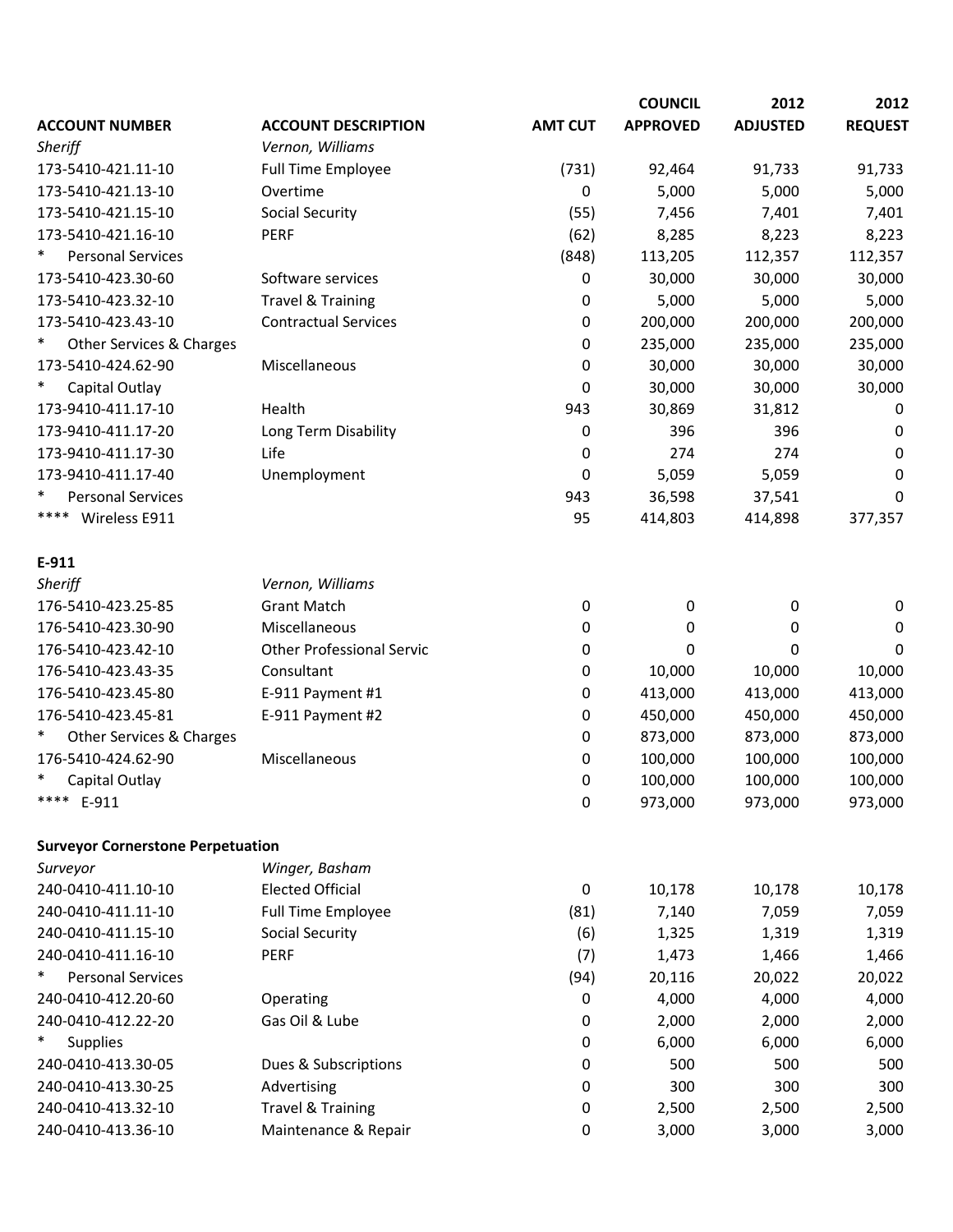|                                           |                               |                | <b>COUNCIL</b>  | 2012            | 2012           |
|-------------------------------------------|-------------------------------|----------------|-----------------|-----------------|----------------|
| <b>ACCOUNT NUMBER</b>                     | <b>ACCOUNT DESCRIPTION</b>    | <b>AMT CUT</b> | <b>APPROVED</b> | <b>ADJUSTED</b> | <b>REQUEST</b> |
| 240-0410-413.37-20                        | Telephone                     | 0              | 1,500           | 1,500           | 1,500          |
| 240-0410-413.43-35                        | Consultant                    | 0              | 5,000           | 5,000           | 5,000          |
| $\ast$<br>Other Services & Charges        |                               | 0              | 12,800          | 12,800          | 12,800         |
| 240-0410-414.62-90                        | Capital Outlay-Misc           | 0              | 5,000           | 5,000           | 5,000          |
| $\ast$<br>Capital Outlay                  |                               | 0              | 5,000           | 5,000           | 5,000          |
| 240-9410-411.17-10                        | Health                        | 211            | 6,891           | 7,102           | 0              |
| 240-9410-411.17-20                        | Long Term Disability          | 0              | 264             | 264             | 0              |
| 240-9410-411.17-30                        | Life                          | 0              | 183             | 183             | 0              |
| $\ast$<br><b>Personal Services</b>        |                               | 211            | 7,338           | 7,549           | 0              |
| ****<br>Surveyor Cornerstone Perpetuation |                               | 117            | 51,254          | 51,371          | 43,822         |
| <b>F-Lake Detention</b>                   |                               |                |                 |                 |                |
| Surveyor                                  | Winger, Basham                |                |                 |                 |                |
| 241-0410-413.69-11                        | Detention - Constr&Observ     | 0              | 0               | 0               | 0              |
| 241-0410-413.69-12                        | Detention - Maintenance       | 0              | 25,000          | 25,000          | 25,000         |
| ∗<br>Other Services & Charges             |                               | 0              | 25,000          | 25,000          | 25,000         |
| ****<br><b>F-Lake Detention</b>           |                               | 0              | 25,000          | 25,000          | 25,000         |
| <b>General Drain Improvement</b>          |                               |                |                 |                 |                |
| Surveyor                                  | Winger, Basham                |                |                 |                 |                |
| 243-0410-413.30-90                        | <b>General Operating-Misc</b> | 1,500,000      | 500,000         | 2,000,000       | 2,000,000      |
| ∗<br>Other Services & Charges             |                               | 1,500,000      | 500,000         | 2,000,000       | 2,000,000      |
| **** General Drain Improvement            |                               | 1,500,000      | 500,000         | 2,000,000       | 2,000,000      |
| <b>Engineering Review</b>                 |                               |                |                 |                 |                |
| Surveyor                                  | Winger, Basham                |                |                 |                 |                |
| 244-0410-413.36-36                        | <b>Engineering Services</b>   | 0              | 60,000          | 60,000          | 60,000         |
| ∗<br>Other Services & Charges             |                               | 0              | 60,000          | 60,000          | 60,000         |
| <b>Engineering Review</b><br>****         |                               | 0              | 60,000          | 60,000          | 60,000         |
| <b>Phase II Stormwater</b>                |                               |                |                 |                 |                |
| Surveyor                                  | Winger, Basham                |                |                 |                 |                |
| 247-0410-411.10-10                        | <b>Elected Official</b>       | 0              | 35,595          | 35,595          | 35,595         |
| 247-0410-411.11-10                        | Full Time Employee            | (1, 488)       | 133,864         | 132,376         | 132,376        |
| 247-0410-411.12-20                        | Part Time                     | 0              | 20,000          | 20,000          | 20,000         |
| 247-0410-411.13-10                        | Overtime                      | 0              | 3,000           | 3,000           | 3,000          |
| 247-0410-411.15-10                        | <b>Social Security</b>        | 0              | 14,763          | 14,763          | 14,763         |
| 247-0410-411.16-10                        | <b>PERF</b>                   | 0              | 14,703          | 14,703          | 14,703         |
| $\ast$<br><b>Personal Services</b>        |                               | (1, 488)       | 221,925         | 220,437         | 220,437        |
| 247-0410-412.20-10                        | <b>Office Supplies</b>        | 0              | 5,000           | 5,000           | 5,000          |
| 247-0410-412.20-15                        | Equipment                     | 0              | 10,000          | 10,000          | 10,000         |
| 247-0410-412.20-20                        | <b>Printed Forms</b>          | 0              | 10,000          | 10,000          | 10,000         |
| 247-0410-412.20-90                        | Miscellaneous                 | 0              | 20,000          | 20,000          | 20,000         |
| 247-0410-412.22-20                        | Gas Oil & Lube                | 0              | 5,000           | 5,000           | 5,000          |
| 247-0410-412.25-40                        | Signage                       | 0              | 12,000          | 12,000          | 12,000         |
| $\ast$<br><b>Supplies</b>                 |                               | 0              | 62,000          | 62,000          | 62,000         |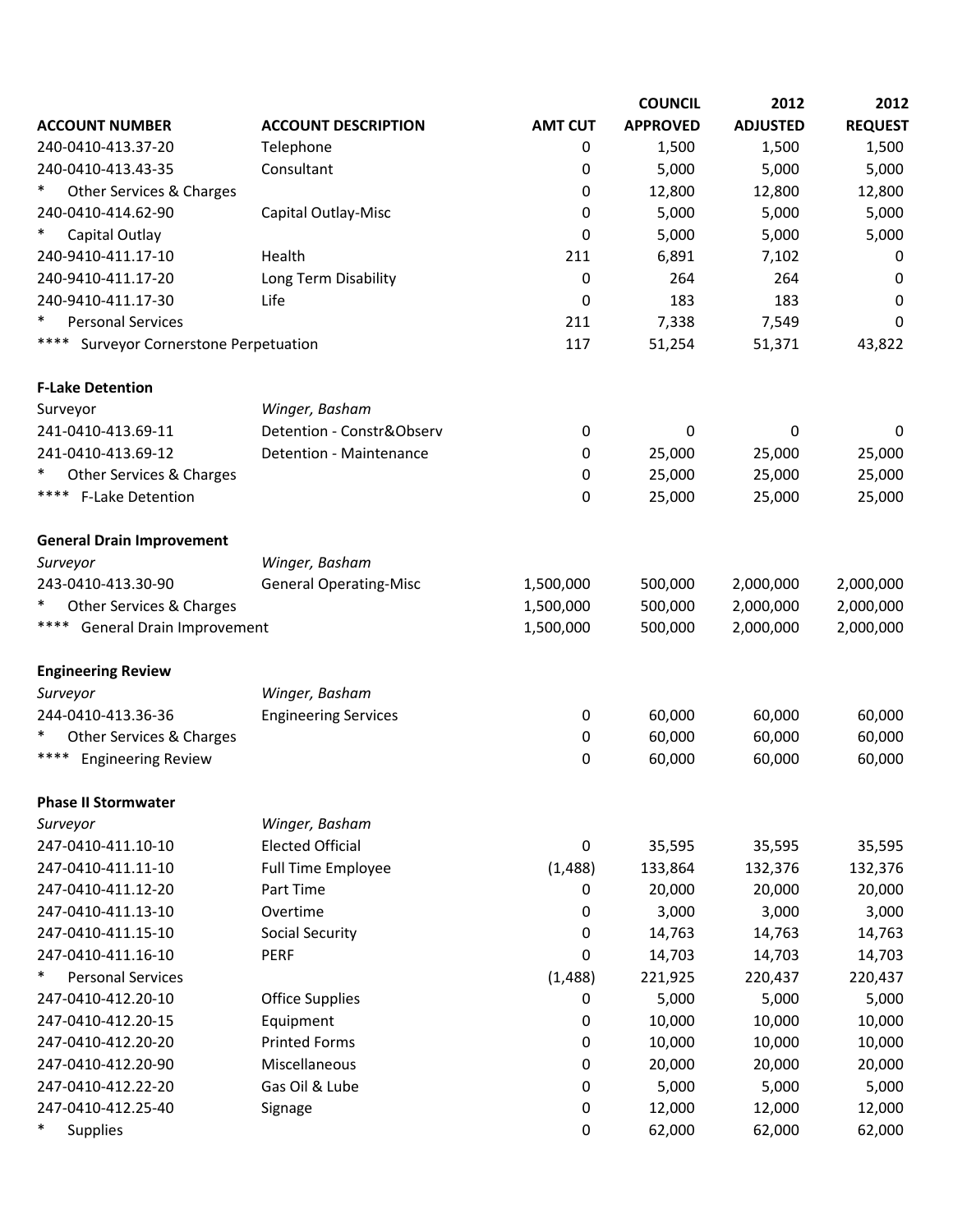|                                     |                                  |                | <b>COUNCIL</b>  | 2012            | 2012           |
|-------------------------------------|----------------------------------|----------------|-----------------|-----------------|----------------|
| <b>ACCOUNT NUMBER</b>               | <b>ACCOUNT DESCRIPTION</b>       | <b>AMT CUT</b> | <b>APPROVED</b> | <b>ADJUSTED</b> | <b>REQUEST</b> |
| 247-0410-413.30-05                  | Dues & Subscriptions             | 0              | 2,000           | 2,000           | 2,000          |
| 247-0410-413.30-10                  | Mileage Reimbursement            | 0              | 2,000           | 2,000           | 2,000          |
| 247-0410-413.30-20                  | Postage                          | 0              | 4,000           | 4,000           | 4,000          |
| 247-0410-413.30-25                  | Advertising                      | 0              | 10,000          | 10,000          | 10,000         |
| 247-0410-413.30-60                  | Software                         | 0              | 10,000          | 10,000          | 10,000         |
| 247-0410-413.30-90                  | <b>General Operating-Misc</b>    | 0              | 20,000          | 20,000          | 20,000         |
| 247-0410-413.32-10                  | <b>Travel &amp; Training</b>     | 0              | 20,000          | 20,000          | 20,000         |
| 247-0410-413.32-90                  | Miscellaneous                    | 0              | 50,000          | 50,000          | 50,000         |
| 247-0410-413.37-90                  | Miscellaneous                    | 0              | 1,000           | 1,000           | 1,000          |
| 247-0410-413.42-10                  | <b>Other Professional Servic</b> | 0              | 200,000         | 200,000         | 200,000        |
| 247-0410-413.42-15                  | <b>Legal Notices</b>             | 0              | 1,000           | 1,000           | 1,000          |
| 247-0410-413.42-20                  | Engineering                      | 0              | 50,000          | 50,000          | 50,000         |
| 247-0410-413.42-90                  | Miscellaneous                    | 0              | 30,000          | 30,000          | 30,000         |
| 247-0410-413.43-20                  | Legal Services                   | 0              | 37,000          | 37,000          | 37,000         |
| 247-0410-413.43-60                  | Contracts-Educator               | 0              | 20,000          | 20,000          | 20,000         |
| Other Services & Charges            |                                  | 0              | 457,000         | 457,000         | 457,000        |
| 247-0410-414.62-90                  | Capital Outlay-Misc              | 0              | 25,000          | 25,000          | 25,000         |
| $\ast$<br>Capital Outlay            |                                  | 0              | 25,000          | 25,000          | 25,000         |
| 247-9410-411.17-10                  | Health                           | 1,203          | 39,356          | 40,559          | 0              |
| 247-9410-411.17-20                  | Long Term Disability             | 0              | 528             | 528             | 0              |
| 247-9410-411.17-30                  | Life                             | 0              | 365             | 365             | 0              |
| 247-9410-411.17-50                  | <b>Workers Compensation</b>      | 0              | 3,727           | 3,727           | 0              |
| $\ast$<br><b>Personal Services</b>  |                                  | 1,203          | 43,976          | 45,179          | 0              |
| ****<br>Phase II Stormwater         |                                  | (285)          | 809,901         | 809,616         | 764,437        |
| <b>Berlovitz Detention</b>          |                                  |                |                 |                 |                |
| Surveyor                            | Winger, Basham                   |                |                 |                 |                |
| 248-0410-413.69-11                  | Detention - Constr&Observ        | $\mathbf 0$    | 0               | 0               | 0              |
| 248-0410-413.69-12                  | Detention - Maintenance          | 0              | 25,000          | 25,000          | 25,000         |
| $\ast$<br>Other Services & Charges  |                                  | 0              | 25,000          | 25,000          | 25,000         |
| ****<br><b>Berlovitz Detention</b>  |                                  | $\pmb{0}$      | 25,000          | 25,000          | 25,000         |
| <b>Prosecutor Drug Enforce</b>      |                                  |                |                 |                 |                |
| Prosecutor                          | Kemper, Underwood                |                |                 |                 |                |
| 257-5910-422.20-10                  | <b>Office Supplies</b>           | 0              | 2,000           | 2,000           | 2,000          |
| $\ast$<br><b>Supplies</b>           |                                  | 0              | 2,000           | 2,000           | 2,000          |
| 257-5910-423.30-90                  | Miscellaneous                    | 0              | 60,000          | 60,000          | 60,000         |
| 257-5910-423.32-10                  | <b>Travel &amp; Training</b>     | 0              | 2,000           | 2,000           | 2,000          |
| 257-5910-423.35-10                  | <b>Building Lease</b>            | 0              | 0               | 0               | 0              |
| 257-5910-423.37-30                  | Cellular Telephone               | 0              | 3,520           | 3,520           | 3,520          |
| 257-5910-423.37-90                  | Miscellaneous                    | 0              | 0               | 0               | 0              |
| $\ast$<br>Other Services & Charges  |                                  | 0              | 65,520          | 65,520          | 65,520         |
| 257-5910-424.62-25                  | Data Processing-Hardware         | 0              | 5,000           | 5,000           | 5,000          |
| $\ast$<br>Capital Outlay            |                                  | 0              | 5,000           | 5,000           | 5,000          |
| ****<br>Prosecutor Drug Enforcement |                                  | 0              | 72,520          | 72,520          | 72,520         |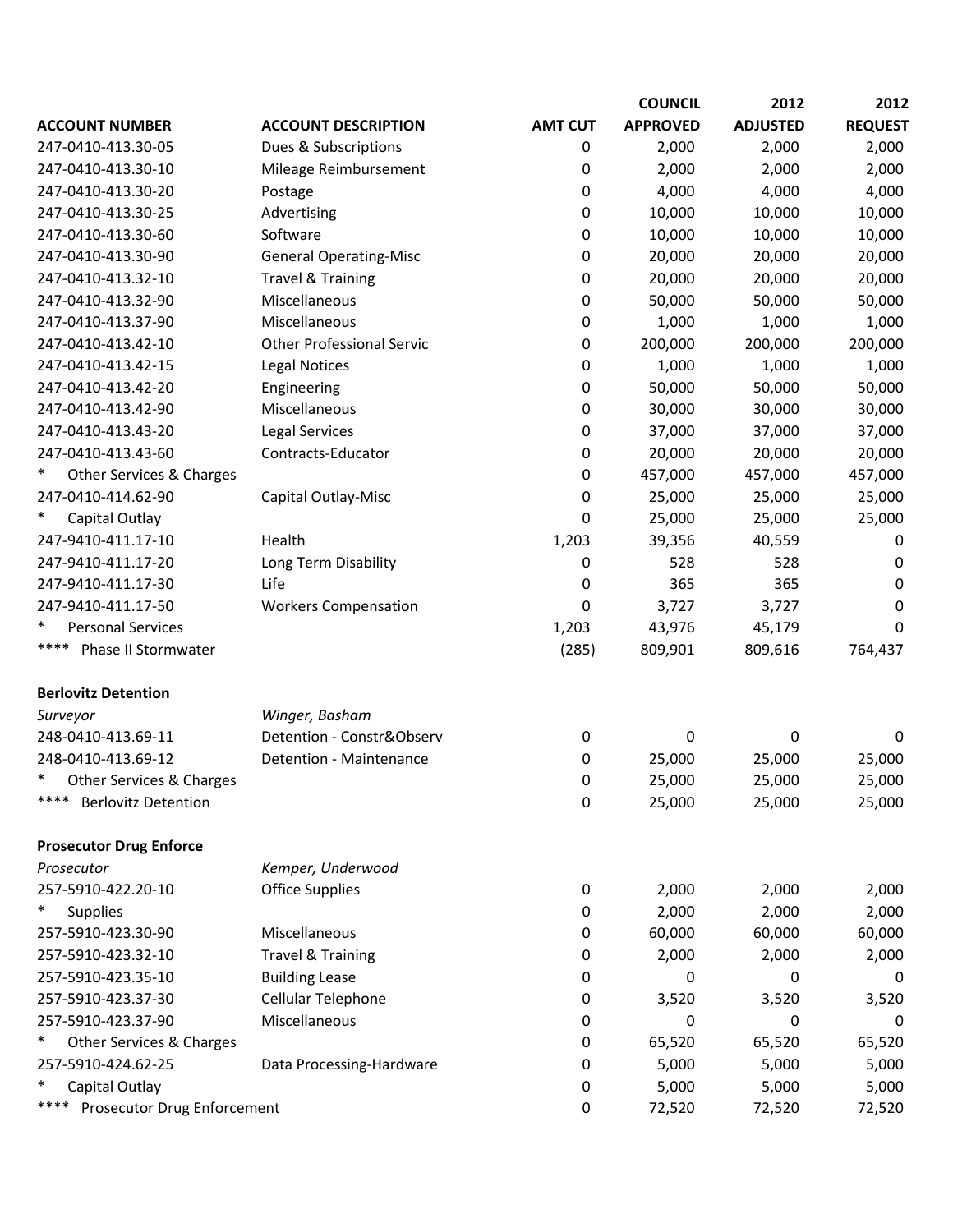|                             |                                  |                | <b>COUNCIL</b>  | 2012            | 2012           |
|-----------------------------|----------------------------------|----------------|-----------------|-----------------|----------------|
| <b>ACCOUNT NUMBER</b>       | <b>ACCOUNT DESCRIPTION</b>       | <b>AMT CUT</b> | <b>APPROVED</b> | <b>ADJUSTED</b> | <b>REQUEST</b> |
| <b>Pre-Trial Diversion</b>  |                                  |                |                 |                 |                |
| Prosecutor                  | Kemper, Underwood                |                |                 |                 |                |
| 260-5910-411.11-10          | <b>Full Time Employee</b>        | 0              | 0               | 0               | 0              |
| 260-5910-411.13-10          | Overtime                         | 0              | 0               | 0               | 0              |
| 260-5910-411.15-10          | <b>Social Security</b>           | 0              | 0               | 0               | 0              |
| 260-5910-411.16-10          | <b>PERF</b>                      | 0              | 0               | 0               | 0              |
| <b>Personal Services</b>    |                                  | 0              | 0               | 0               | 0              |
| 260-5910-412.20-10          | <b>Office Supplies</b>           | 0              | 5,000           | 5,000           | 5,000          |
| $\ast$<br><b>Supplies</b>   |                                  | 0              | 5,000           | 5,000           | 5,000          |
| 260-5910-413.30-05          | Dues & Subscriptions             | 0              | 2,000           | 2,000           | 2,000          |
| 260-5910-413.30-90          | <b>General Operating-Misc</b>    | 0              | 98,000          | 98,000          | 98,000         |
| 260-5910-413.30-97          | <b>General Law Enforcement</b>   | 30,000         | 85,000          | 115,000         | 115,000        |
| 260-5910-413.32-10          | <b>Travel &amp; Training</b>     | 0              | 31,000          | 31,000          | 31,000         |
| 260-5910-413.37-30          | Cellular Telephone               | 0              | 15,000          | 15,000          | 15,000         |
| 260-5910-413.40-05          | Maintenance                      | 0              | 4,000           | 4,000           | 4,000          |
| 260-5910-413.40-10          | Gasoline & Oil                   | 0              | 3,000           | 3,000           | 3,000          |
| 260-5910-413.42-05          | Project Safe Neighborhood        | 0              | 0               | 0               | 0              |
| 260-5910-413.42-06          | We-Tip                           | 0              | 14,000          | 14,000          | 14,000         |
| 260-5910-413.42-10          | <b>Other Professional Servic</b> | 0              | 50,000          | 50,000          | 50,000         |
| 260-5910-413.46-55          | Law Book Subscriptions           | 0              | 22,000          | 22,000          | 22,000         |
| 260-5910-413.46-75          | <b>Witness Fees</b>              | 0              | 10,000          | 10,000          | 10,000         |
| 260-5910-413.46-80          | Transcripts & Records            | 0              | 20,100          | 20,100          | 20,100         |
| Other Services & Charges    |                                  | 30,000         | 354,100         | 384,100         | 384,100        |
| 260-5910-414.62-45          | Office                           | 0              | 28,200          | 28,200          | 28,200         |
| 260-5910-414.62-70          | Vehicles (Plated)                | 0              | 0               | 0               | 0              |
| Capital Outlay              |                                  | 0              | 28,200          | 28,200          | 28,200         |
| 260-5910-424.62-07          | Law Enforcement                  | 0              | 30,000          | 30,000          | 30,000         |
| Capital Outlay              |                                  | 0              | 30,000          | 30,000          | 30,000         |
| 260-9410-411.17-10          | Health                           | 0              | 0               | 0               | 0              |
| 260-9410-411.17-20          | Long Term Disability             | 0              | 0               | 0               | 0              |
| 260-9410-411.17-30          | Life                             | 0              | 0               | 0               | 0              |
| <b>Personal Services</b>    |                                  | 0              | 0               | 0               | 0              |
| ****<br>Pre-Trial Diversion |                                  | 30,000         | 417,300         | 447,300         | 447,300        |
|                             |                                  |                |                 |                 |                |
| <b>Infraction Diversion</b> |                                  |                |                 |                 |                |
| Prosecutor                  | Kemper, Underwood                |                |                 |                 |                |
| 261-5910-411.11-10          | Full Time Employee               | (320)          | 94,134          | 93,814          | 93,814         |
| 261-5910-411.12-20          | Part Time                        | 0              | 35,000          | 35,000          | 35,000         |
| 261-5910-411.13-10          | Overtime                         | 0              | 25,000          | 25,000          | 25,000         |
| 261-5910-411.15-10          | <b>Social Security</b>           | (25)           | 11,792          | 11,767          | 11,770         |
| 261-5910-411.16-10          | PERF                             | (27)           | 10,127          | 10,100          | 10,100         |
| <b>Personal Services</b>    |                                  | (372)          | 176,053         | 175,681         | 175,684        |
| 261-5910-412.20-10          | <b>Office Supplies</b>           | 0              | 0               | 0               | 0              |
| $\ast$<br>Supplies          |                                  | 0              | 0               | 0               | 0              |
| 261-5910-413.30-05          | Dues & Subscriptions             | 0              | 0               | 0               | 0              |
| 261-5910-413.30-90          | <b>General Operating-Misc</b>    | 0              | 0               | 0               | 0              |
|                             |                                  |                |                 |                 |                |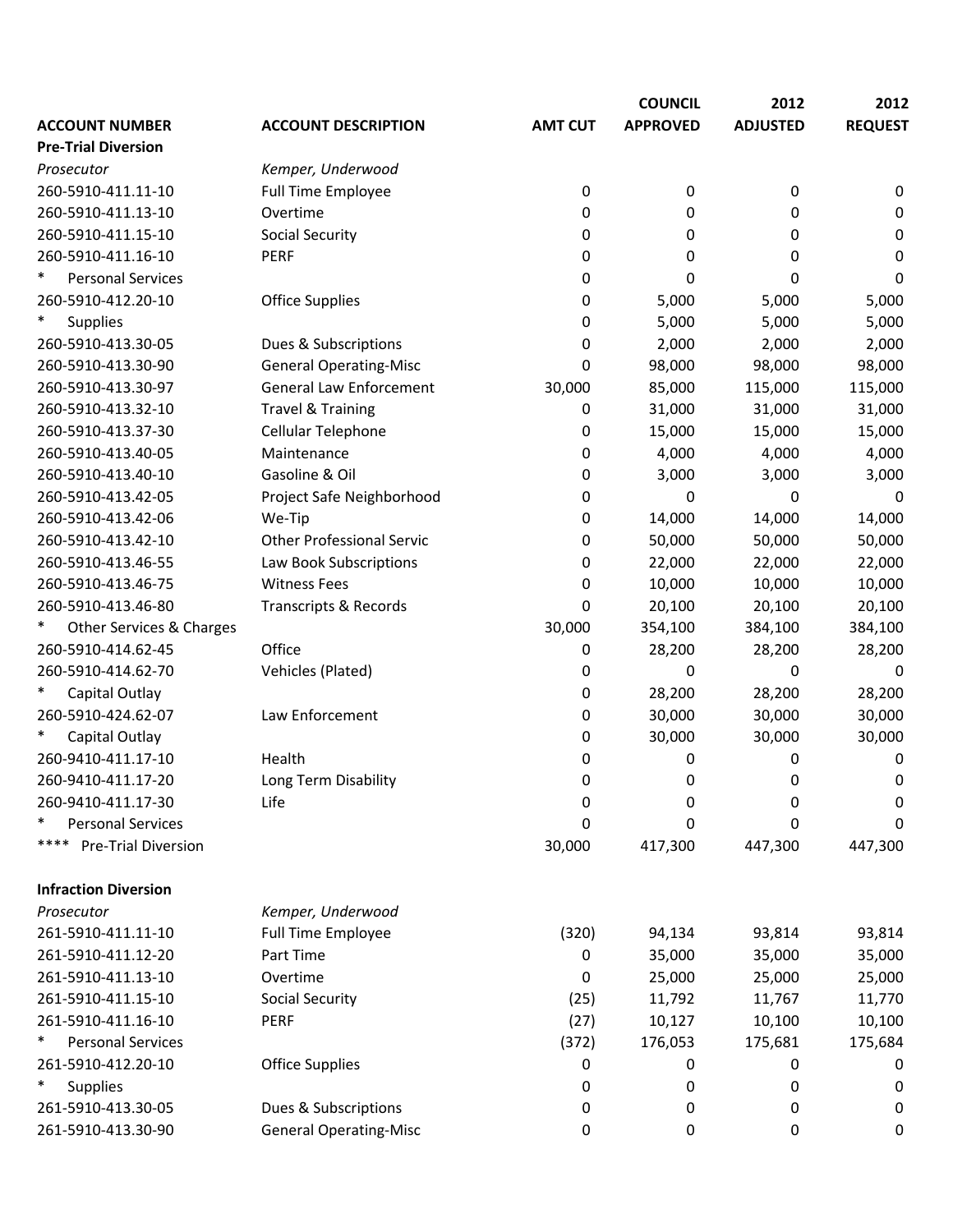|                                     |                                  |                | <b>COUNCIL</b>  | 2012            | 2012           |
|-------------------------------------|----------------------------------|----------------|-----------------|-----------------|----------------|
| <b>ACCOUNT NUMBER</b>               | <b>ACCOUNT DESCRIPTION</b>       | <b>AMT CUT</b> | <b>APPROVED</b> | <b>ADJUSTED</b> | <b>REQUEST</b> |
| 261-5910-413.32-10                  | <b>Travel &amp; Training</b>     | 0              | 0               | 0               | 0              |
| 261-5910-413.42-05                  | Project Safe Neighborhood        | 0              | 59,000          | 59,000          | 59,000         |
| 261-5910-413.42-10                  | <b>Other Professional Servic</b> | 0              | 0               | 0               | 0              |
| 261-5910-413.46-55                  | Law Book Subscriptions           | 0              | 0               | 0               | 0              |
| 261-5910-413.46-80                  | <b>Transcripts &amp; Records</b> | 0              | 0               | 0               | 0              |
| Other Services & Charges            |                                  | 0              | 59,000          | 59,000          | 59,000         |
| 261-5910-414.62-45                  | Office                           | 0              | 0               | 0               | 0              |
| $\ast$<br>Capital Outlay            |                                  | 0              | 0               | 0               | 0              |
| 261-9410-411.17-10                  | Health                           | 971            | 31,775          | 32,746          | 0              |
| 261-9410-411.17-20                  | Long Term Disability             | 0              | 264             | 264             | 0              |
| 261-9410-411.17-30                  | Life                             | 0              | 184             | 184             | 0              |
| <b>Personal Services</b>            |                                  | 971            | 32,223          | 33,194          | 0              |
| ****<br><b>Infraction Diversion</b> |                                  | 599            | 267,276         | 267,875         | 234,684        |
| <b>Reassessment 2017</b>            |                                  |                |                 |                 |                |
| County Assessor                     | Winger, Basham                   |                |                 |                 |                |
| 280-0510-411.11-10                  | Full Time Employee               | (3, 488)       | 92,452          | 88,964          | 88,964         |
| 280-0510-411.12-20                  | Part Time                        | 0              | 46,000          | 46,000          | 46,000         |
| 280-0510-411.12-50                  | <b>Board Members</b>             | 0              | 5,000           | 5,000           | 5,000          |
| 280-0510-411.15-10                  | <b>Social Security</b>           | (267)          | 10,975          | 10,708          | 10,708         |
| 280-0510-411.16-10                  | <b>PERF</b>                      | (297)          | 7,859           | 7,562           | 7,562          |
| <b>Personal Services</b>            |                                  | (4,052)        | 162,286         | 158,234         | 158,234        |
| 280-0510-412.20-10                  | <b>Office Supplies</b>           | 0              | 0               | 0               | $\mathbf 0$    |
| 280-0510-412.20-20                  | <b>Printed Forms</b>             | 0              | 450             | 450             | 450            |
| <b>Supplies</b>                     |                                  | 0              | 450             | 450             | 450            |
| 280-0510-413.30-05                  | Dues & Subscriptions             | 0              | 30,000          | 30,000          | 30,000         |
| 280-0510-413.30-20                  | Postage                          | 0              | 24,750          | 24,750          | 24,750         |
| 280-0510-413.30-25                  | Advertising                      | 0              | 450             | 450             | 450            |
| 280-0510-413.30-60                  | Software                         | 0              | 0               | 0               | $\mathbf 0$    |
| 280-0510-413.32-10                  | <b>Travel &amp; Training</b>     | 0              | 4,100           | 4,100           | 4,100          |
| 280-0510-413.37-35                  | <b>Internet Access</b>           | 0              | 0               | 0               | 0              |
| 280-0510-413.43-35                  | Consultant                       | 0              | 40,000          | 40,000          | 40,000         |
| 280-0510-413.45-75                  | Copier                           | 0              | 0               | 0               | $\Omega$       |
| Other Services & Charges            |                                  | 0              | 99,300          | 99,300          | 99,300         |
| 280-9410-411.17-40                  | Unemployment                     | 0              | 14,400          | 14,400          | 14,400         |
| ∗<br><b>Personal Services</b>       |                                  | 0              | 14,400          | 14,400          | 14,400         |
| ****<br>Reassessment 2017           |                                  | (4,052)        | 276,436         | 272,384         | 272,384        |
| Reassessment                        |                                  |                |                 |                 |                |
| County Assessor                     | Winger, Basham                   |                |                 |                 |                |
| 281-0510-411.11-10                  | Full Time Employee               | 0              | 0               | 0               | 0              |
| 281-0510-411.12-10                  | Part Time - Regular              | 0              | 0               | 0               | 0              |
| 281-0510-411.12-20                  | Part Time                        | 0              | 0               | 0               | 0              |
| 281-0510-411.12-50                  | <b>Board Members</b>             | 0              | 0               | 0               | 0              |
| 281-0510-411.13-10                  | Overtime                         | 0              | 0               | 0               | 0              |
| 281-0510-411.14-10                  | <b>Additional Pay</b>            | 0              | 0               | 0               | 0              |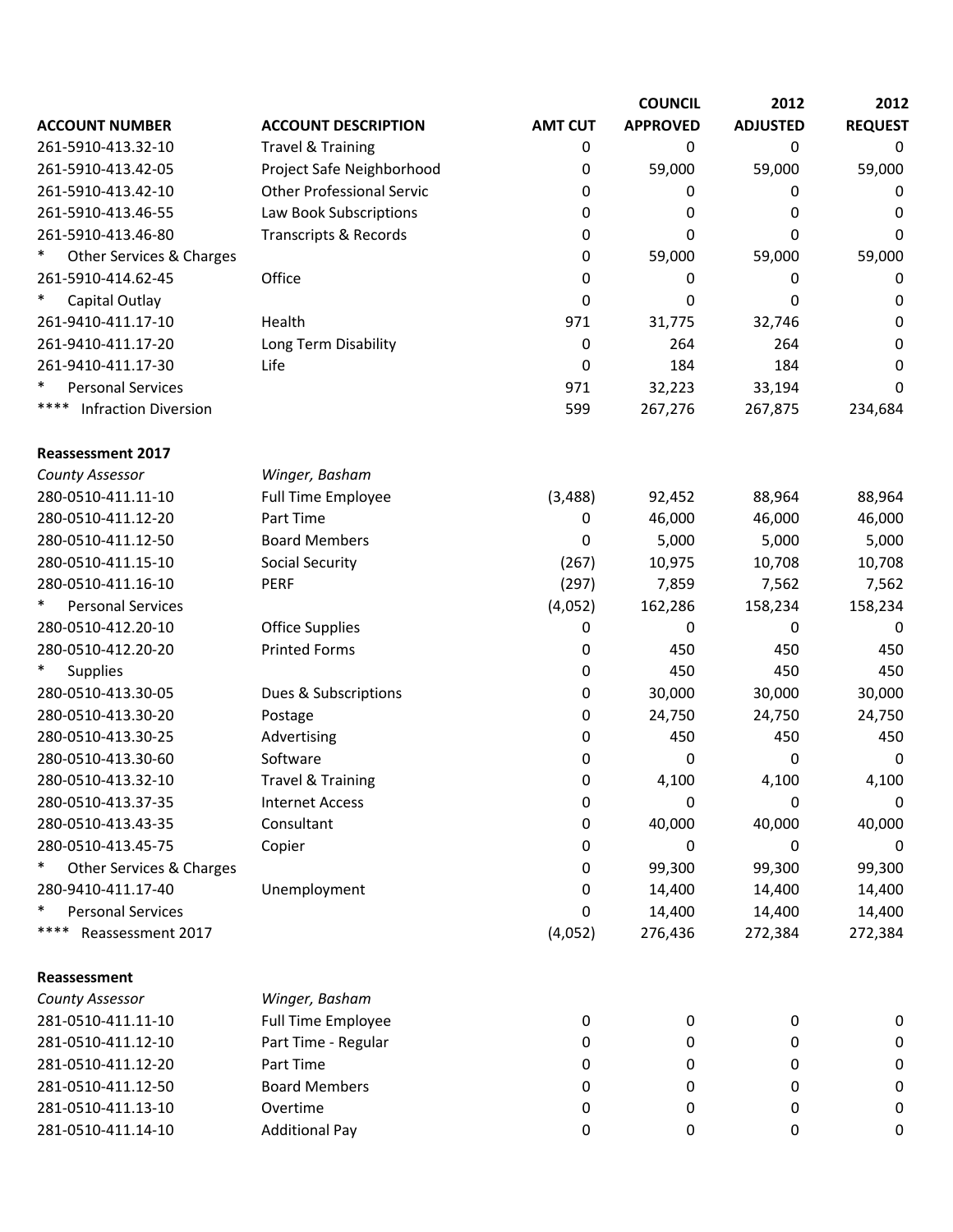|                                    |                               |                | <b>COUNCIL</b>  | 2012            | 2012           |
|------------------------------------|-------------------------------|----------------|-----------------|-----------------|----------------|
| <b>ACCOUNT NUMBER</b>              | <b>ACCOUNT DESCRIPTION</b>    | <b>AMT CUT</b> | <b>APPROVED</b> | <b>ADJUSTED</b> | <b>REQUEST</b> |
| 281-0510-411.15-10                 | <b>Social Security</b>        | 0              | 0               | 0               | 0              |
| 281-0510-411.16-10                 | <b>PERF</b>                   | 0              | 0               | 0               | 0              |
| $\ast$<br><b>Personal Services</b> |                               | 0              | 0               | 0               | 0              |
| 281-0510-412.20-10                 | <b>Office Supplies</b>        | 0              | 0               | 0               | 0              |
| 281-0510-412.20-20                 | <b>Printed Forms</b>          | 0              | 0               | 0               | 0              |
| Supplies                           |                               | 0              | 0               | 0               | 0              |
| 281-0510-413.30-20                 | Postage                       | 0              | 0               | 0               | 0              |
| 281-0510-413.30-25                 | Advertising                   | 0              | 0               | 0               | 0              |
| 281-0510-413.30-60                 | Software                      | 0              | 0               | 0               | 0              |
| 281-0510-413.30-90                 | <b>General Operating-Misc</b> | 0              | 0               | 0               | 0              |
| 281-0510-413.32-10                 | <b>Travel &amp; Training</b>  | 0              | 0               | 0               | 0              |
| 281-0510-413.36-10                 | Maintenance & Repair          | 0              | 0               | 0               | 0              |
| 281-0510-413.43-35                 | Consultant                    | 0              | 0               | 0               | 0              |
| Other Services & Charges           |                               | 0              | 0               | 0               | 0              |
| 281-0510-414.62-90                 | Capital Outlay-Misc           | 0              | 0               | 0               | 0              |
| Capital Outlay                     |                               | 0              | 0               | 0               | 0              |
| 281-9410-411.17-10                 | Health                        | 0              | 0               | 0               | 0              |
| 281-9410-411.17-20                 | Long Term Disability          | 0              | 0               | 0               | 0              |
| 281-9410-411.17-30                 | Life                          | 0              | 0               | 0               | 0              |
| 281-9410-411.17-40                 | Unemployment                  | 0              | 0               | 0               | 0              |
| <b>Personal Services</b><br>∗      |                               | 0              | 0               | 0               | 0              |
| ****<br>Reassessment               |                               | 0              | 0               | 0               | 0              |
| <b>Sales Disclosure</b>            |                               |                |                 |                 |                |
| County Assessor                    | Winger, Basham                |                |                 |                 |                |
| 285-0510-411.12-20                 | Part Time                     | 0              | 0               | 0               | 0              |
| 285-0510-411.13-10                 | Overtime                      | 0              | 0               | 0               | 0              |
| 285-0510-411.15-10                 | <b>Social Security</b>        | 0              | 0               | 0               | 0              |
| <b>Personal Services</b>           |                               | 0              | 0               | 0               | 0              |
| 285-0510-413.30-60                 | Software                      | 0              | 4,500           | 4,500           | 4,500          |
| 285-0510-413.30-90                 | <b>General Operating-Misc</b> | 0              | 14,000          | 14,000          | 14,000         |
| 285-0510-413.32-10                 | <b>Travel &amp; Training</b>  | 0              | 0               | 0               | 0              |
| 285-0510-413.43-35                 | Consultant                    | 0              | 8,000           | 8,000           | 8,000          |
| Other Services & Charges           |                               | 0              | 26,500          | 26,500          | 26,500         |
| 285-0510-414.62-90                 | Capital Outlay-Misc           | 0              | 2,800           | 2,800           | 2,800          |
| Capital Outlay                     |                               | 0              | 2,800           | 2,800           | 2,800          |
| ****<br>Sales Disclosure           |                               | 0              | 29,300          | 29,300          | 29,300         |
| <b>EDIT</b>                        |                               |                |                 |                 |                |
| Surveyor                           | Winger, Basham                |                |                 |                 |                |
| 301-0420-411.10-10                 | <b>Elected Official</b>       | 0              | 9,795           | 9,795           | 9,795          |
| 301-0420-411.11-10                 | Full Time Employee            | (685)          | 131,836         | 131,151         | 131,151        |
| 301-0420-411.12-20                 | Part Time                     | 0              | 8,000           | 8,000           | 8,000          |
| 301-0420-411.13-10                 | Overtime                      | 0              | 3,000           | 3,000           | 3,000          |
| 301-0420-411.15-10                 | <b>Social Security</b>        | (53)           | 11,677          | 11,624          | 11,624         |
| 301-0420-411.16-10                 | PERF                          | (58)           | 12,294          | 12,236          | 12,236         |
|                                    |                               |                |                 |                 |                |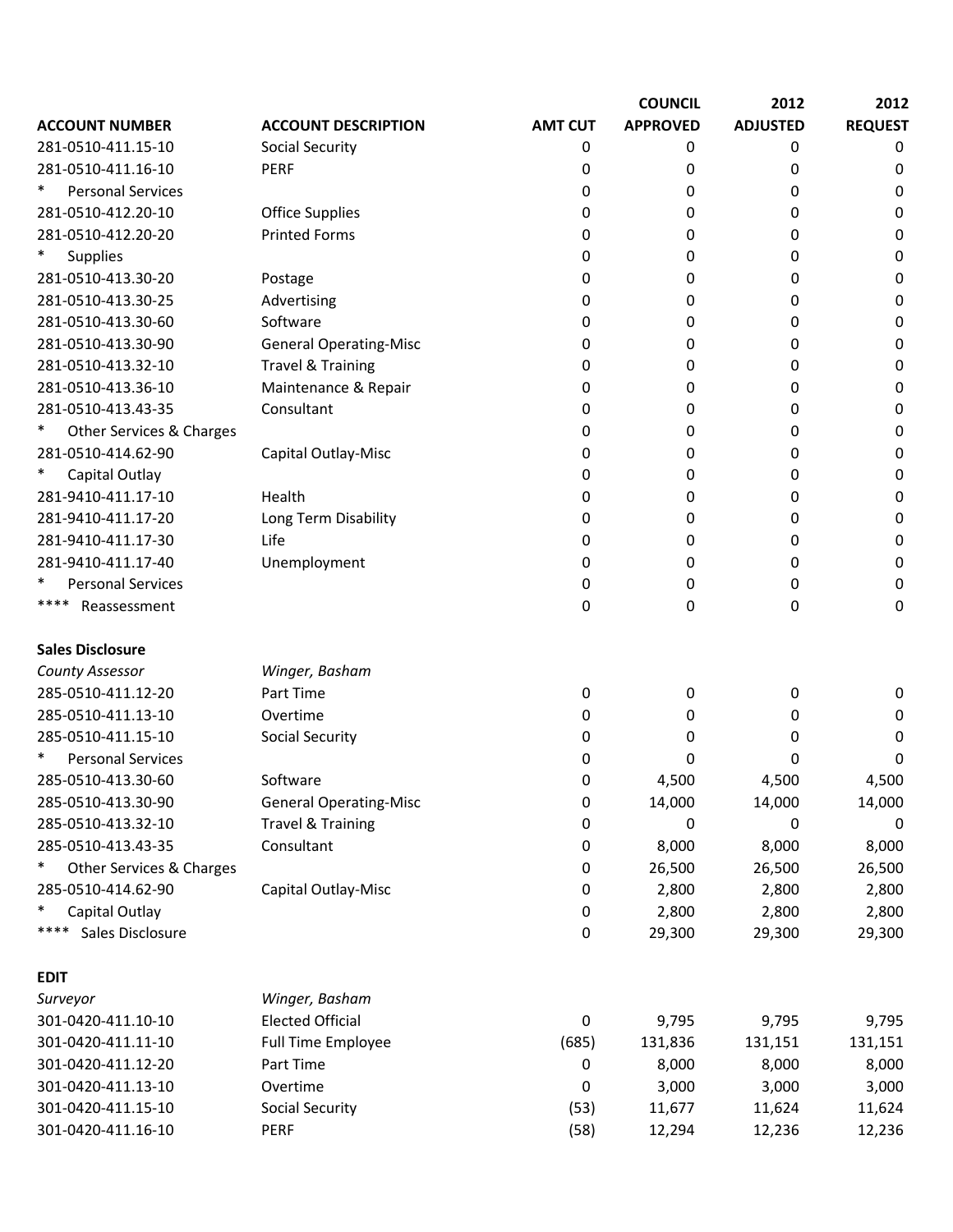|                                    |                                  |                | <b>COUNCIL</b>  | 2012            | 2012             |
|------------------------------------|----------------------------------|----------------|-----------------|-----------------|------------------|
| <b>ACCOUNT NUMBER</b>              | <b>ACCOUNT DESCRIPTION</b>       | <b>AMT CUT</b> | <b>APPROVED</b> | <b>ADJUSTED</b> | <b>REQUEST</b>   |
| $\ast$<br><b>Personal Services</b> |                                  | (796)          | 176,602         | 175,806         | 175,806          |
| 301-0430-413.52-20                 | Drainage Projects                | 0              | 700,000         | 700,000         | 700,000          |
| $\ast$<br>Other Services & Charges |                                  | 0              | 700,000         | 700,000         | 700,000          |
| **<br>Surveyor                     |                                  | (796)          | 876,602         | 875,806         | 875,806          |
|                                    |                                  |                |                 |                 |                  |
| <b>County Commissioners</b>        | Gutwein, Kemper                  |                |                 |                 |                  |
| 301-1110-411.11-10                 | <b>Full Time Employee</b>        | (405)          | 41,706          | 41,301          | 41,301           |
| 301-1110-411.12-20                 | Part Time                        | 0              | 0               | 0               | 0                |
| 301-1110-411.15-10                 | <b>Social Security</b>           | (31)           | 3,191           | 3,160           | 3,160            |
| 301-1110-411.16-10                 | PERF                             | (35)           | 3,546           | 3,511           | 3,511            |
| $\ast$<br><b>Personal Services</b> |                                  | (471)          | 48,443          | 47,972          | 47,972           |
| 301-1110-413.32-10                 | <b>Travel &amp; Training</b>     | 0              | 7,500           | 7,500           | 7,500            |
| 301-1110-413.32-20                 | Training/Certifications          | 0              | 10,000          | 10,000          | 10,000           |
| 301-1110-413.38-54                 | Sheriff                          | 0              | 0               | 0               | 0                |
| 301-1110-413.40-05                 | Maintenance                      | 0              | 0               | 0               | 0                |
| 301-1110-413.42-10                 | <b>Other Professional Servic</b> | 0              | 85,000          | 85,000          | 85,000           |
| 301-1110-413.43-35                 | Consultant                       | 0              | 400,000         | 400,000         | 400,000          |
| 301-1110-413.44-15                 | Parking Garage Debt              | 0              | 501,000         | 501,000         | 501,000          |
| 301-1110-413.44-60                 | Radio Lease/Sheriff              | 0              | 287,972         | 287,972         | 287,972          |
| 301-1110-413.44-85                 | <b>Grant Contingency</b>         | 0              | 10,000          | 10,000          | 10,000           |
| 301-1110-413.58-23                 | L/WL Development Corp            | 0              | 75,000          | 75,000          | 75,000           |
| 301-1110-413.58-35                 | <b>Hoosier Heartland</b>         | 7,500          | 0               | 7,500           | 7,500            |
| 301-1110-413.58-90                 | Wabash River Enhance Corp        | 0              | 30,000          | 30,000          | 30,000           |
| 301-1110-413.58-99                 |                                  |                |                 |                 |                  |
|                                    | <b>Economic Development</b>      | 0              | 900,000         | 900,000         | 900,000          |
| 301-1110-413.59-40                 | <b>Environmental Services</b>    | 0              | 11,000          | 11,000          | 11,000           |
| Other Services & Charges           |                                  | 7,500          | 2,317,472       | 2,324,972       | 2,324,972        |
| 301-1110-414.61-30                 | Office                           | 0              | 250,000         | 250,000         | 250,000          |
| 301-1110-414.61-70                 | <b>Detention Facility</b>        | 0              | 0               | 0               | 0                |
| 301-1110-414.61-75                 | <b>Residential Improvements</b>  | 0              | 142,000         | 142,000         | 142,000          |
| 301-1110-414.61-80                 | Expo Hall / Fairgrounds          | 0              | 0               | 0               | 0                |
| 301-1110-414.61-85                 | Improvements / Hwy Garage        | 0              | 0               | 0               | 0                |
| 301-1110-414.61-90                 | <b>Storage Building</b>          | 0              | 90,000          | 90,000          | 90,000           |
| 301-1110-414.62-25                 | Data Processing-Hardware         | 0              | 60,000          | 60,000          | 60,000           |
| 301-1110-414.62-27                 | Data Processing-Software         | 0              | 0               | 0               | 0                |
| 301-1110-414.62-30                 | <b>Emergency Equipment</b>       | 0              | 207,386         | 207,386         | 207,386          |
| 301-1110-414.67-10                 | Infrastructure                   | 0              | 1,000,000       | 1,000,000       | 1,000,000        |
| 301-1110-414.77-90                 | Vacant Land                      | 0              | 750,000         | 750,000         | 750,000          |
| $\ast$<br>Capital Outlay           |                                  | 0              | 2,499,386       | 2,499,386       | 2,499,386        |
| **<br><b>County Commissioners</b>  |                                  | 7,029          | 4,865,301       | 4,872,330       | 4,872,330        |
| <b>MITS</b>                        | Gutwein, Winger                  |                |                 |                 |                  |
| 301-1410-413.30-60                 | Software                         | 0              | 408,302         | 408,302         | 408,302          |
| 301-1410-413.43-55                 | Hardware Maintenance             | 0              | 98,472          | 98,472          | 98,472           |
| 301-1410-413.62-15                 | Communication                    | 0              | 0               | 0               | $\boldsymbol{0}$ |
| 301-1410-413.62-25                 | Data Processing-Hardware         | 0              | 230,065         | 230,065         | 230,065          |
| 301-1410-413.62-26                 | Data Processing - VOIP           | 0              | 0               | 0               | 0                |
|                                    |                                  |                |                 |                 |                  |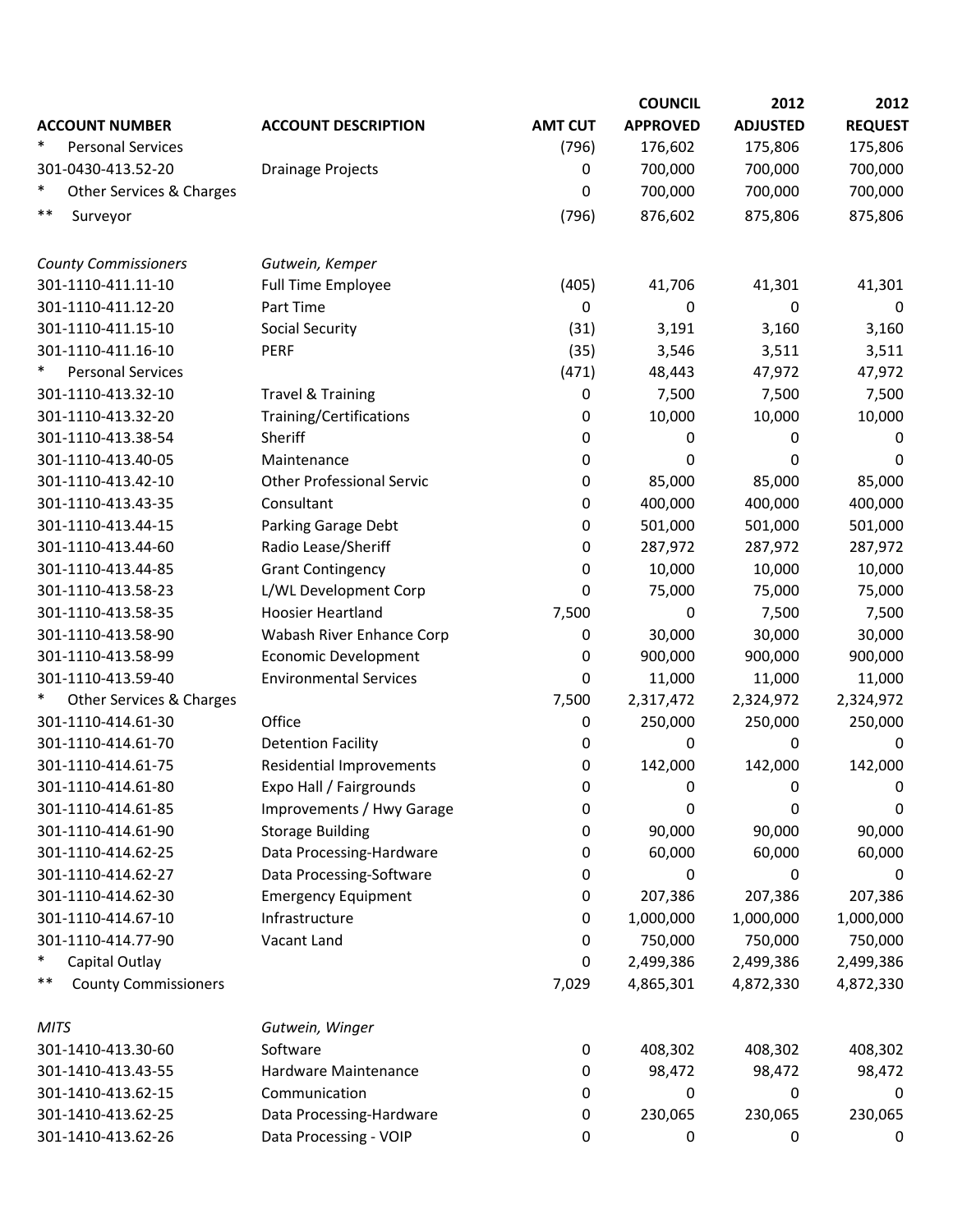|                                                |                                  |                | <b>COUNCIL</b>  | 2012            | 2012           |
|------------------------------------------------|----------------------------------|----------------|-----------------|-----------------|----------------|
| <b>ACCOUNT NUMBER</b>                          | <b>ACCOUNT DESCRIPTION</b>       | <b>AMT CUT</b> | <b>APPROVED</b> | <b>ADJUSTED</b> | <b>REQUEST</b> |
| 301-1410-413.62-27                             | Software                         | 0              | 52,990          | 52,990          | 52,990         |
| Other Services & Charges                       |                                  | 0              | 789,829         | 789,829         | 789,829        |
| 301-1420-411.10-30                             | <b>Appointed Official</b>        | 0              | 35,452          | 35,452          | 35,452         |
| 301-1420-411.11-10                             | Full Time Employee               | (404)          | 108,216         | 107,812         | 107,812        |
| 301-1420-411.15-10                             | <b>Social Security</b>           | (31)           | 10,991          | 10,960          | 10,960         |
| 301-1420-411.16-10                             | PERF                             | (34)           | 12,212          | 12,178          | 12,178         |
| <b>Personal Services</b>                       |                                  | (469)          | 166,871         | 166,402         | 166,402        |
| 301-1420-412.20-10                             | <b>Office Supplies</b>           | 0              | 4,000           | 4,000           | 4,000          |
| <b>Supplies</b>                                |                                  | 0              | 4,000           | 4,000           | 4,000          |
| 301-1420-413.30-60                             | Software                         | 0              | 32,000          | 32,000          | 32,000         |
| 301-1420-413.32-10                             | <b>Travel &amp; Training</b>     | 0              | 5,000           | 5,000           | 5,000          |
| 301-1420-413.43-90                             | Miscellaneous                    | 0              | 0               | 0               | 0              |
| Other Services & Charges                       |                                  | 0              | 37,000          | 37,000          | 37,000         |
| 301-1420-414.62-25                             | Data Processing-Hardware         | 0              | 0               | 0               | 0              |
| 301-1420-414.62-28                             | Software - Licensing             | 0              | 0               | 0               | 0              |
| Capital Outlay                                 |                                  | 0              | 0               | 0               | 0              |
| $***$<br><b>MITS</b>                           |                                  | (469)          | 997,700         | 997,231         | 997,231        |
| Employee Insurance                             |                                  |                |                 |                 |                |
| 301-9410-411.17-10                             | Health                           | 2,419          | 79,167          | 81,586          | 81,586         |
| 301-9410-411.17-20                             | Long Term Disability             | 0              | 1,056           | 1,056           | 1,056          |
| 301-9410-411.17-30                             | Life                             | 0              | 730             | 730             | 730            |
| 301-9410-411.17-40                             | Unemployment                     | $\mathbf 0$    | 0               | 0               | $\mathbf 0$    |
| 301-9410-411.17-50                             | <b>Workers Compensation</b>      | 0              | 11,679          | 11,679          | 11,679         |
| <b>Personal Services</b><br>****               |                                  | 2,419          | 92,632          | 95,051          | 95,051         |
| <b>EDIT</b>                                    |                                  | 8,183          | 6,832,235       | 6,840,418       | 6,840,418      |
| <b>Transfer &amp; Recycling</b>                |                                  |                |                 |                 |                |
| <b>County Commissioners</b>                    | Gutwein, Kemper                  |                |                 |                 |                |
| 306-1110-413.30-90                             | <b>General Operating-Misc</b>    | 0              | 6,500           | 6,500           | 6,500          |
| 306-1110-413.42-10<br>Other Services & Charges | <b>Other Professional Servic</b> | 0              | 8,500           | 8,500           | 8,500          |
| ****                                           |                                  | 0              | 15,000          | 15,000          | 15,000         |
| Transfer & Recycling                           |                                  | 0              | 15,000          | 15,000          | 15,000         |
| <b>Parking Garage Maintenance</b>              |                                  |                |                 |                 |                |
| <b>County Commissioners</b>                    | Gutwein, Kemper                  |                |                 |                 |                |
| 322-1110-411.12-10                             | Part Time - Regular              | 0              | 0               | 0               | 0              |
| 322-1110-411.12-20                             | Part Time                        | 0              | 0               | 0               | 0              |
| 322-1110-411.13-10                             | Overtime                         | 0              | 1,800           | 1,800           | 1,800          |
| 322-1110-411.15-10                             | <b>Social Security</b>           | 0              | 138             | 138             | 138            |
| 322-1110-411.16-10                             | PERF                             | 0              | 153             | 153             | 153            |
| <b>Personal Services</b>                       |                                  | 0              | 2,091           | 2,091           | 2,091          |
| 322-1110-413.30-90                             | <b>General Operating-Misc</b>    | 0              | 2,000           | 2,000           | 2,000          |
| 322-1110-413.36-10                             | Maintenance & Repair             | 0              | 23,000          | 23,000          | 23,000         |
| 322-1110-413.37-90                             | Miscellaneous                    | 0              | 25,950          | 25,950          | 25,950         |
| 322-1110-413.38-20                             | Liability                        | 0              | 1,278           | 1,278           | 1,278          |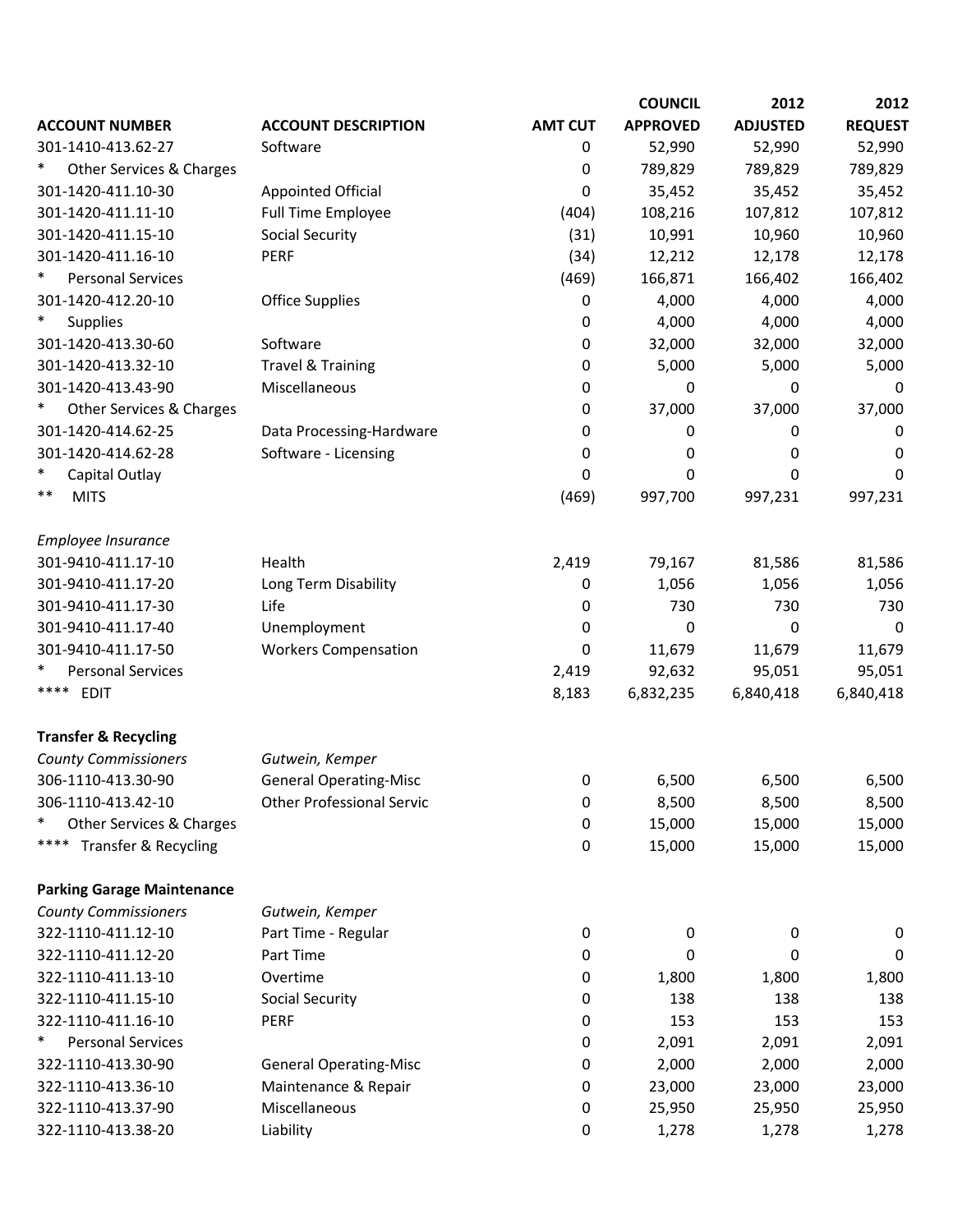| <b>AMT CUT</b><br><b>APPROVED</b><br><b>ADJUSTED</b><br><b>REQUEST</b><br><b>ACCOUNT NUMBER</b><br><b>ACCOUNT DESCRIPTION</b><br>322-1110-413.38-30<br>7,659<br>7,659<br>7,659<br>Property<br>0<br>70,000<br>70,000<br>70,000<br>322-1110-413.43-70<br>0<br>Management<br>$\ast$<br>129,887<br>129,887<br>129,887<br>Other Services & Charges<br>0<br>322-1110-414.61-40<br>Depreciation<br>30,000<br>30,000<br>30,000<br>0<br>Capital Outlay<br>30,000<br>30,000<br>30,000<br>0<br>****<br>Parking Garage Maintenance<br>0<br>161,978<br>161,978<br>161,978<br><b>Probation User Fees - Adult</b><br>Kemper, Underwood<br>510-6110-421.11-10<br>Full Time Employee<br>(1, 108)<br>114,301<br>113,193<br>113,193<br>510-6110-421.12-20<br>Part Time<br>29,440<br>0<br>29,440<br>29,440<br>510-6110-421.13-10<br>Overtime<br>0<br>0<br>0<br>0<br>510-6110-421.15-10<br>Social Security<br>(85)<br>10,997<br>10,912<br>10,912<br><b>PERF</b><br>(94)<br>9,622<br>510-6110-421.16-10<br>9,716<br>9,622<br>$\ast$<br><b>Personal Services</b><br>(1, 287)<br>164,454<br>163,167<br>163,167<br>510-6110-422.20-10<br><b>Office Supplies</b><br>30,000<br>30,000<br>30,000<br>0<br>$\ast$<br>30,000<br>30,000<br>30,000<br><b>Supplies</b><br>0<br>510-6110-423.30-05<br>1,500<br>1,500<br>1,500<br>Dues & Subscriptions<br>0<br>Drug & Alcohol Screens<br>510-6110-423.30-45<br>0<br>29,000<br>29,000<br>29,000<br><b>General Operating / Misc</b><br>8,000<br>8,000<br>5,000<br>510-6110-423.30-90<br>0<br>510-6110-423.32-10<br><b>Travel &amp; Training</b><br>18,000<br>18,000<br>0<br>10,000<br>Cell Phone<br>510-6110-423.37-30<br>3,000<br>3,000<br>0<br>0<br>700<br>510-6110-423.43-26<br>700<br>700<br>Shredding<br>0<br>510-6110-423.60-83<br>Interstate Compact Fees<br>0<br>2,200<br>2,200<br>1,800<br>$\ast$<br>Other Services & Charges<br>48,000<br>62,400<br>62,400<br>0<br>510-6210-421.11-10<br>74,389<br><b>Full Time Employee</b><br>0<br>74,389<br>0<br>510-6210-421.12-20<br>Part Time<br>0<br>0<br>0<br>0<br>510-6210-421.13-10<br>Overtime<br>0<br>0<br>0<br>0<br><b>Social Security</b><br>510-6210-421.15-10<br>0<br>5,691<br>5,691<br>0<br>510-6210-421.16-10<br>PERF<br>6,324<br>6,324<br>0<br>0<br>$\ast$<br><b>Personal Services</b><br>0<br>86,404<br>86,404<br>0<br>510-9410-421.17-10<br>Health<br>2,413<br>81,361<br>78,948<br>0<br>660<br>510-9410-421.17-20<br>660<br>Long Term Disability<br>0<br>0<br>456<br>510-9410-421.17-30<br>Life<br>456<br>0<br>0<br>510-9410-421.17-40<br>Unemployment<br>8,000<br>8,000<br>0<br>0<br><b>Workers Compensation</b><br>510-9410-421.17-50<br>2,053<br>0<br>2,053<br>0<br>$\ast$<br><b>Personal Services</b><br>2,413<br>90,117<br>92,530<br>0<br>****<br>Probation User Fees - Adult<br>1,126<br>433,375<br>434,501<br>241,167<br><b>Juvenile Probation User</b><br>Kemper, Underwood<br>511-6110-421.11-10<br>Full Time Employee<br>74,389<br>0<br>0<br>0<br>511-6110-421.12-20<br>Part Time<br>0<br>0<br>0<br>0<br>Overtime<br>511-6110-421.13-10<br>0<br>0<br>0<br>0<br>511-6110-421.15-10<br><b>Social Security</b><br>0<br>0<br>7,943<br>0<br>511-6110-421.16-10<br>PERF<br>0<br>6,324<br>0<br>0<br>$\ast$<br><b>Personal Services</b><br>88,656<br>0<br>0<br>0<br>511-6110-422.20-10<br><b>Office Supplies</b><br>0<br>0<br>0<br>0 |  | <b>COUNCIL</b> | 2012 | 2012 |
|-----------------------------------------------------------------------------------------------------------------------------------------------------------------------------------------------------------------------------------------------------------------------------------------------------------------------------------------------------------------------------------------------------------------------------------------------------------------------------------------------------------------------------------------------------------------------------------------------------------------------------------------------------------------------------------------------------------------------------------------------------------------------------------------------------------------------------------------------------------------------------------------------------------------------------------------------------------------------------------------------------------------------------------------------------------------------------------------------------------------------------------------------------------------------------------------------------------------------------------------------------------------------------------------------------------------------------------------------------------------------------------------------------------------------------------------------------------------------------------------------------------------------------------------------------------------------------------------------------------------------------------------------------------------------------------------------------------------------------------------------------------------------------------------------------------------------------------------------------------------------------------------------------------------------------------------------------------------------------------------------------------------------------------------------------------------------------------------------------------------------------------------------------------------------------------------------------------------------------------------------------------------------------------------------------------------------------------------------------------------------------------------------------------------------------------------------------------------------------------------------------------------------------------------------------------------------------------------------------------------------------------------------------------------------------------------------------------------------------------------------------------------------------------------------------------------------------------------------------------------------------------------------------------------------------------------------------------------------------------------------------------------------------------------------------------------------------------------------------------------------------------------------------------------------------------------------------------------------------------------------------------------------------------------------------------------|--|----------------|------|------|
|                                                                                                                                                                                                                                                                                                                                                                                                                                                                                                                                                                                                                                                                                                                                                                                                                                                                                                                                                                                                                                                                                                                                                                                                                                                                                                                                                                                                                                                                                                                                                                                                                                                                                                                                                                                                                                                                                                                                                                                                                                                                                                                                                                                                                                                                                                                                                                                                                                                                                                                                                                                                                                                                                                                                                                                                                                                                                                                                                                                                                                                                                                                                                                                                                                                                                                                 |  |                |      |      |
|                                                                                                                                                                                                                                                                                                                                                                                                                                                                                                                                                                                                                                                                                                                                                                                                                                                                                                                                                                                                                                                                                                                                                                                                                                                                                                                                                                                                                                                                                                                                                                                                                                                                                                                                                                                                                                                                                                                                                                                                                                                                                                                                                                                                                                                                                                                                                                                                                                                                                                                                                                                                                                                                                                                                                                                                                                                                                                                                                                                                                                                                                                                                                                                                                                                                                                                 |  |                |      |      |
|                                                                                                                                                                                                                                                                                                                                                                                                                                                                                                                                                                                                                                                                                                                                                                                                                                                                                                                                                                                                                                                                                                                                                                                                                                                                                                                                                                                                                                                                                                                                                                                                                                                                                                                                                                                                                                                                                                                                                                                                                                                                                                                                                                                                                                                                                                                                                                                                                                                                                                                                                                                                                                                                                                                                                                                                                                                                                                                                                                                                                                                                                                                                                                                                                                                                                                                 |  |                |      |      |
|                                                                                                                                                                                                                                                                                                                                                                                                                                                                                                                                                                                                                                                                                                                                                                                                                                                                                                                                                                                                                                                                                                                                                                                                                                                                                                                                                                                                                                                                                                                                                                                                                                                                                                                                                                                                                                                                                                                                                                                                                                                                                                                                                                                                                                                                                                                                                                                                                                                                                                                                                                                                                                                                                                                                                                                                                                                                                                                                                                                                                                                                                                                                                                                                                                                                                                                 |  |                |      |      |
|                                                                                                                                                                                                                                                                                                                                                                                                                                                                                                                                                                                                                                                                                                                                                                                                                                                                                                                                                                                                                                                                                                                                                                                                                                                                                                                                                                                                                                                                                                                                                                                                                                                                                                                                                                                                                                                                                                                                                                                                                                                                                                                                                                                                                                                                                                                                                                                                                                                                                                                                                                                                                                                                                                                                                                                                                                                                                                                                                                                                                                                                                                                                                                                                                                                                                                                 |  |                |      |      |
|                                                                                                                                                                                                                                                                                                                                                                                                                                                                                                                                                                                                                                                                                                                                                                                                                                                                                                                                                                                                                                                                                                                                                                                                                                                                                                                                                                                                                                                                                                                                                                                                                                                                                                                                                                                                                                                                                                                                                                                                                                                                                                                                                                                                                                                                                                                                                                                                                                                                                                                                                                                                                                                                                                                                                                                                                                                                                                                                                                                                                                                                                                                                                                                                                                                                                                                 |  |                |      |      |
|                                                                                                                                                                                                                                                                                                                                                                                                                                                                                                                                                                                                                                                                                                                                                                                                                                                                                                                                                                                                                                                                                                                                                                                                                                                                                                                                                                                                                                                                                                                                                                                                                                                                                                                                                                                                                                                                                                                                                                                                                                                                                                                                                                                                                                                                                                                                                                                                                                                                                                                                                                                                                                                                                                                                                                                                                                                                                                                                                                                                                                                                                                                                                                                                                                                                                                                 |  |                |      |      |
|                                                                                                                                                                                                                                                                                                                                                                                                                                                                                                                                                                                                                                                                                                                                                                                                                                                                                                                                                                                                                                                                                                                                                                                                                                                                                                                                                                                                                                                                                                                                                                                                                                                                                                                                                                                                                                                                                                                                                                                                                                                                                                                                                                                                                                                                                                                                                                                                                                                                                                                                                                                                                                                                                                                                                                                                                                                                                                                                                                                                                                                                                                                                                                                                                                                                                                                 |  |                |      |      |
|                                                                                                                                                                                                                                                                                                                                                                                                                                                                                                                                                                                                                                                                                                                                                                                                                                                                                                                                                                                                                                                                                                                                                                                                                                                                                                                                                                                                                                                                                                                                                                                                                                                                                                                                                                                                                                                                                                                                                                                                                                                                                                                                                                                                                                                                                                                                                                                                                                                                                                                                                                                                                                                                                                                                                                                                                                                                                                                                                                                                                                                                                                                                                                                                                                                                                                                 |  |                |      |      |
|                                                                                                                                                                                                                                                                                                                                                                                                                                                                                                                                                                                                                                                                                                                                                                                                                                                                                                                                                                                                                                                                                                                                                                                                                                                                                                                                                                                                                                                                                                                                                                                                                                                                                                                                                                                                                                                                                                                                                                                                                                                                                                                                                                                                                                                                                                                                                                                                                                                                                                                                                                                                                                                                                                                                                                                                                                                                                                                                                                                                                                                                                                                                                                                                                                                                                                                 |  |                |      |      |
|                                                                                                                                                                                                                                                                                                                                                                                                                                                                                                                                                                                                                                                                                                                                                                                                                                                                                                                                                                                                                                                                                                                                                                                                                                                                                                                                                                                                                                                                                                                                                                                                                                                                                                                                                                                                                                                                                                                                                                                                                                                                                                                                                                                                                                                                                                                                                                                                                                                                                                                                                                                                                                                                                                                                                                                                                                                                                                                                                                                                                                                                                                                                                                                                                                                                                                                 |  |                |      |      |
|                                                                                                                                                                                                                                                                                                                                                                                                                                                                                                                                                                                                                                                                                                                                                                                                                                                                                                                                                                                                                                                                                                                                                                                                                                                                                                                                                                                                                                                                                                                                                                                                                                                                                                                                                                                                                                                                                                                                                                                                                                                                                                                                                                                                                                                                                                                                                                                                                                                                                                                                                                                                                                                                                                                                                                                                                                                                                                                                                                                                                                                                                                                                                                                                                                                                                                                 |  |                |      |      |
|                                                                                                                                                                                                                                                                                                                                                                                                                                                                                                                                                                                                                                                                                                                                                                                                                                                                                                                                                                                                                                                                                                                                                                                                                                                                                                                                                                                                                                                                                                                                                                                                                                                                                                                                                                                                                                                                                                                                                                                                                                                                                                                                                                                                                                                                                                                                                                                                                                                                                                                                                                                                                                                                                                                                                                                                                                                                                                                                                                                                                                                                                                                                                                                                                                                                                                                 |  |                |      |      |
|                                                                                                                                                                                                                                                                                                                                                                                                                                                                                                                                                                                                                                                                                                                                                                                                                                                                                                                                                                                                                                                                                                                                                                                                                                                                                                                                                                                                                                                                                                                                                                                                                                                                                                                                                                                                                                                                                                                                                                                                                                                                                                                                                                                                                                                                                                                                                                                                                                                                                                                                                                                                                                                                                                                                                                                                                                                                                                                                                                                                                                                                                                                                                                                                                                                                                                                 |  |                |      |      |
|                                                                                                                                                                                                                                                                                                                                                                                                                                                                                                                                                                                                                                                                                                                                                                                                                                                                                                                                                                                                                                                                                                                                                                                                                                                                                                                                                                                                                                                                                                                                                                                                                                                                                                                                                                                                                                                                                                                                                                                                                                                                                                                                                                                                                                                                                                                                                                                                                                                                                                                                                                                                                                                                                                                                                                                                                                                                                                                                                                                                                                                                                                                                                                                                                                                                                                                 |  |                |      |      |
|                                                                                                                                                                                                                                                                                                                                                                                                                                                                                                                                                                                                                                                                                                                                                                                                                                                                                                                                                                                                                                                                                                                                                                                                                                                                                                                                                                                                                                                                                                                                                                                                                                                                                                                                                                                                                                                                                                                                                                                                                                                                                                                                                                                                                                                                                                                                                                                                                                                                                                                                                                                                                                                                                                                                                                                                                                                                                                                                                                                                                                                                                                                                                                                                                                                                                                                 |  |                |      |      |
|                                                                                                                                                                                                                                                                                                                                                                                                                                                                                                                                                                                                                                                                                                                                                                                                                                                                                                                                                                                                                                                                                                                                                                                                                                                                                                                                                                                                                                                                                                                                                                                                                                                                                                                                                                                                                                                                                                                                                                                                                                                                                                                                                                                                                                                                                                                                                                                                                                                                                                                                                                                                                                                                                                                                                                                                                                                                                                                                                                                                                                                                                                                                                                                                                                                                                                                 |  |                |      |      |
|                                                                                                                                                                                                                                                                                                                                                                                                                                                                                                                                                                                                                                                                                                                                                                                                                                                                                                                                                                                                                                                                                                                                                                                                                                                                                                                                                                                                                                                                                                                                                                                                                                                                                                                                                                                                                                                                                                                                                                                                                                                                                                                                                                                                                                                                                                                                                                                                                                                                                                                                                                                                                                                                                                                                                                                                                                                                                                                                                                                                                                                                                                                                                                                                                                                                                                                 |  |                |      |      |
|                                                                                                                                                                                                                                                                                                                                                                                                                                                                                                                                                                                                                                                                                                                                                                                                                                                                                                                                                                                                                                                                                                                                                                                                                                                                                                                                                                                                                                                                                                                                                                                                                                                                                                                                                                                                                                                                                                                                                                                                                                                                                                                                                                                                                                                                                                                                                                                                                                                                                                                                                                                                                                                                                                                                                                                                                                                                                                                                                                                                                                                                                                                                                                                                                                                                                                                 |  |                |      |      |
|                                                                                                                                                                                                                                                                                                                                                                                                                                                                                                                                                                                                                                                                                                                                                                                                                                                                                                                                                                                                                                                                                                                                                                                                                                                                                                                                                                                                                                                                                                                                                                                                                                                                                                                                                                                                                                                                                                                                                                                                                                                                                                                                                                                                                                                                                                                                                                                                                                                                                                                                                                                                                                                                                                                                                                                                                                                                                                                                                                                                                                                                                                                                                                                                                                                                                                                 |  |                |      |      |
|                                                                                                                                                                                                                                                                                                                                                                                                                                                                                                                                                                                                                                                                                                                                                                                                                                                                                                                                                                                                                                                                                                                                                                                                                                                                                                                                                                                                                                                                                                                                                                                                                                                                                                                                                                                                                                                                                                                                                                                                                                                                                                                                                                                                                                                                                                                                                                                                                                                                                                                                                                                                                                                                                                                                                                                                                                                                                                                                                                                                                                                                                                                                                                                                                                                                                                                 |  |                |      |      |
|                                                                                                                                                                                                                                                                                                                                                                                                                                                                                                                                                                                                                                                                                                                                                                                                                                                                                                                                                                                                                                                                                                                                                                                                                                                                                                                                                                                                                                                                                                                                                                                                                                                                                                                                                                                                                                                                                                                                                                                                                                                                                                                                                                                                                                                                                                                                                                                                                                                                                                                                                                                                                                                                                                                                                                                                                                                                                                                                                                                                                                                                                                                                                                                                                                                                                                                 |  |                |      |      |
|                                                                                                                                                                                                                                                                                                                                                                                                                                                                                                                                                                                                                                                                                                                                                                                                                                                                                                                                                                                                                                                                                                                                                                                                                                                                                                                                                                                                                                                                                                                                                                                                                                                                                                                                                                                                                                                                                                                                                                                                                                                                                                                                                                                                                                                                                                                                                                                                                                                                                                                                                                                                                                                                                                                                                                                                                                                                                                                                                                                                                                                                                                                                                                                                                                                                                                                 |  |                |      |      |
|                                                                                                                                                                                                                                                                                                                                                                                                                                                                                                                                                                                                                                                                                                                                                                                                                                                                                                                                                                                                                                                                                                                                                                                                                                                                                                                                                                                                                                                                                                                                                                                                                                                                                                                                                                                                                                                                                                                                                                                                                                                                                                                                                                                                                                                                                                                                                                                                                                                                                                                                                                                                                                                                                                                                                                                                                                                                                                                                                                                                                                                                                                                                                                                                                                                                                                                 |  |                |      |      |
|                                                                                                                                                                                                                                                                                                                                                                                                                                                                                                                                                                                                                                                                                                                                                                                                                                                                                                                                                                                                                                                                                                                                                                                                                                                                                                                                                                                                                                                                                                                                                                                                                                                                                                                                                                                                                                                                                                                                                                                                                                                                                                                                                                                                                                                                                                                                                                                                                                                                                                                                                                                                                                                                                                                                                                                                                                                                                                                                                                                                                                                                                                                                                                                                                                                                                                                 |  |                |      |      |
|                                                                                                                                                                                                                                                                                                                                                                                                                                                                                                                                                                                                                                                                                                                                                                                                                                                                                                                                                                                                                                                                                                                                                                                                                                                                                                                                                                                                                                                                                                                                                                                                                                                                                                                                                                                                                                                                                                                                                                                                                                                                                                                                                                                                                                                                                                                                                                                                                                                                                                                                                                                                                                                                                                                                                                                                                                                                                                                                                                                                                                                                                                                                                                                                                                                                                                                 |  |                |      |      |
|                                                                                                                                                                                                                                                                                                                                                                                                                                                                                                                                                                                                                                                                                                                                                                                                                                                                                                                                                                                                                                                                                                                                                                                                                                                                                                                                                                                                                                                                                                                                                                                                                                                                                                                                                                                                                                                                                                                                                                                                                                                                                                                                                                                                                                                                                                                                                                                                                                                                                                                                                                                                                                                                                                                                                                                                                                                                                                                                                                                                                                                                                                                                                                                                                                                                                                                 |  |                |      |      |
|                                                                                                                                                                                                                                                                                                                                                                                                                                                                                                                                                                                                                                                                                                                                                                                                                                                                                                                                                                                                                                                                                                                                                                                                                                                                                                                                                                                                                                                                                                                                                                                                                                                                                                                                                                                                                                                                                                                                                                                                                                                                                                                                                                                                                                                                                                                                                                                                                                                                                                                                                                                                                                                                                                                                                                                                                                                                                                                                                                                                                                                                                                                                                                                                                                                                                                                 |  |                |      |      |
|                                                                                                                                                                                                                                                                                                                                                                                                                                                                                                                                                                                                                                                                                                                                                                                                                                                                                                                                                                                                                                                                                                                                                                                                                                                                                                                                                                                                                                                                                                                                                                                                                                                                                                                                                                                                                                                                                                                                                                                                                                                                                                                                                                                                                                                                                                                                                                                                                                                                                                                                                                                                                                                                                                                                                                                                                                                                                                                                                                                                                                                                                                                                                                                                                                                                                                                 |  |                |      |      |
|                                                                                                                                                                                                                                                                                                                                                                                                                                                                                                                                                                                                                                                                                                                                                                                                                                                                                                                                                                                                                                                                                                                                                                                                                                                                                                                                                                                                                                                                                                                                                                                                                                                                                                                                                                                                                                                                                                                                                                                                                                                                                                                                                                                                                                                                                                                                                                                                                                                                                                                                                                                                                                                                                                                                                                                                                                                                                                                                                                                                                                                                                                                                                                                                                                                                                                                 |  |                |      |      |
|                                                                                                                                                                                                                                                                                                                                                                                                                                                                                                                                                                                                                                                                                                                                                                                                                                                                                                                                                                                                                                                                                                                                                                                                                                                                                                                                                                                                                                                                                                                                                                                                                                                                                                                                                                                                                                                                                                                                                                                                                                                                                                                                                                                                                                                                                                                                                                                                                                                                                                                                                                                                                                                                                                                                                                                                                                                                                                                                                                                                                                                                                                                                                                                                                                                                                                                 |  |                |      |      |
|                                                                                                                                                                                                                                                                                                                                                                                                                                                                                                                                                                                                                                                                                                                                                                                                                                                                                                                                                                                                                                                                                                                                                                                                                                                                                                                                                                                                                                                                                                                                                                                                                                                                                                                                                                                                                                                                                                                                                                                                                                                                                                                                                                                                                                                                                                                                                                                                                                                                                                                                                                                                                                                                                                                                                                                                                                                                                                                                                                                                                                                                                                                                                                                                                                                                                                                 |  |                |      |      |
|                                                                                                                                                                                                                                                                                                                                                                                                                                                                                                                                                                                                                                                                                                                                                                                                                                                                                                                                                                                                                                                                                                                                                                                                                                                                                                                                                                                                                                                                                                                                                                                                                                                                                                                                                                                                                                                                                                                                                                                                                                                                                                                                                                                                                                                                                                                                                                                                                                                                                                                                                                                                                                                                                                                                                                                                                                                                                                                                                                                                                                                                                                                                                                                                                                                                                                                 |  |                |      |      |
|                                                                                                                                                                                                                                                                                                                                                                                                                                                                                                                                                                                                                                                                                                                                                                                                                                                                                                                                                                                                                                                                                                                                                                                                                                                                                                                                                                                                                                                                                                                                                                                                                                                                                                                                                                                                                                                                                                                                                                                                                                                                                                                                                                                                                                                                                                                                                                                                                                                                                                                                                                                                                                                                                                                                                                                                                                                                                                                                                                                                                                                                                                                                                                                                                                                                                                                 |  |                |      |      |
|                                                                                                                                                                                                                                                                                                                                                                                                                                                                                                                                                                                                                                                                                                                                                                                                                                                                                                                                                                                                                                                                                                                                                                                                                                                                                                                                                                                                                                                                                                                                                                                                                                                                                                                                                                                                                                                                                                                                                                                                                                                                                                                                                                                                                                                                                                                                                                                                                                                                                                                                                                                                                                                                                                                                                                                                                                                                                                                                                                                                                                                                                                                                                                                                                                                                                                                 |  |                |      |      |
|                                                                                                                                                                                                                                                                                                                                                                                                                                                                                                                                                                                                                                                                                                                                                                                                                                                                                                                                                                                                                                                                                                                                                                                                                                                                                                                                                                                                                                                                                                                                                                                                                                                                                                                                                                                                                                                                                                                                                                                                                                                                                                                                                                                                                                                                                                                                                                                                                                                                                                                                                                                                                                                                                                                                                                                                                                                                                                                                                                                                                                                                                                                                                                                                                                                                                                                 |  |                |      |      |
|                                                                                                                                                                                                                                                                                                                                                                                                                                                                                                                                                                                                                                                                                                                                                                                                                                                                                                                                                                                                                                                                                                                                                                                                                                                                                                                                                                                                                                                                                                                                                                                                                                                                                                                                                                                                                                                                                                                                                                                                                                                                                                                                                                                                                                                                                                                                                                                                                                                                                                                                                                                                                                                                                                                                                                                                                                                                                                                                                                                                                                                                                                                                                                                                                                                                                                                 |  |                |      |      |
|                                                                                                                                                                                                                                                                                                                                                                                                                                                                                                                                                                                                                                                                                                                                                                                                                                                                                                                                                                                                                                                                                                                                                                                                                                                                                                                                                                                                                                                                                                                                                                                                                                                                                                                                                                                                                                                                                                                                                                                                                                                                                                                                                                                                                                                                                                                                                                                                                                                                                                                                                                                                                                                                                                                                                                                                                                                                                                                                                                                                                                                                                                                                                                                                                                                                                                                 |  |                |      |      |
|                                                                                                                                                                                                                                                                                                                                                                                                                                                                                                                                                                                                                                                                                                                                                                                                                                                                                                                                                                                                                                                                                                                                                                                                                                                                                                                                                                                                                                                                                                                                                                                                                                                                                                                                                                                                                                                                                                                                                                                                                                                                                                                                                                                                                                                                                                                                                                                                                                                                                                                                                                                                                                                                                                                                                                                                                                                                                                                                                                                                                                                                                                                                                                                                                                                                                                                 |  |                |      |      |
|                                                                                                                                                                                                                                                                                                                                                                                                                                                                                                                                                                                                                                                                                                                                                                                                                                                                                                                                                                                                                                                                                                                                                                                                                                                                                                                                                                                                                                                                                                                                                                                                                                                                                                                                                                                                                                                                                                                                                                                                                                                                                                                                                                                                                                                                                                                                                                                                                                                                                                                                                                                                                                                                                                                                                                                                                                                                                                                                                                                                                                                                                                                                                                                                                                                                                                                 |  |                |      |      |
|                                                                                                                                                                                                                                                                                                                                                                                                                                                                                                                                                                                                                                                                                                                                                                                                                                                                                                                                                                                                                                                                                                                                                                                                                                                                                                                                                                                                                                                                                                                                                                                                                                                                                                                                                                                                                                                                                                                                                                                                                                                                                                                                                                                                                                                                                                                                                                                                                                                                                                                                                                                                                                                                                                                                                                                                                                                                                                                                                                                                                                                                                                                                                                                                                                                                                                                 |  |                |      |      |
|                                                                                                                                                                                                                                                                                                                                                                                                                                                                                                                                                                                                                                                                                                                                                                                                                                                                                                                                                                                                                                                                                                                                                                                                                                                                                                                                                                                                                                                                                                                                                                                                                                                                                                                                                                                                                                                                                                                                                                                                                                                                                                                                                                                                                                                                                                                                                                                                                                                                                                                                                                                                                                                                                                                                                                                                                                                                                                                                                                                                                                                                                                                                                                                                                                                                                                                 |  |                |      |      |
|                                                                                                                                                                                                                                                                                                                                                                                                                                                                                                                                                                                                                                                                                                                                                                                                                                                                                                                                                                                                                                                                                                                                                                                                                                                                                                                                                                                                                                                                                                                                                                                                                                                                                                                                                                                                                                                                                                                                                                                                                                                                                                                                                                                                                                                                                                                                                                                                                                                                                                                                                                                                                                                                                                                                                                                                                                                                                                                                                                                                                                                                                                                                                                                                                                                                                                                 |  |                |      |      |
|                                                                                                                                                                                                                                                                                                                                                                                                                                                                                                                                                                                                                                                                                                                                                                                                                                                                                                                                                                                                                                                                                                                                                                                                                                                                                                                                                                                                                                                                                                                                                                                                                                                                                                                                                                                                                                                                                                                                                                                                                                                                                                                                                                                                                                                                                                                                                                                                                                                                                                                                                                                                                                                                                                                                                                                                                                                                                                                                                                                                                                                                                                                                                                                                                                                                                                                 |  |                |      |      |
|                                                                                                                                                                                                                                                                                                                                                                                                                                                                                                                                                                                                                                                                                                                                                                                                                                                                                                                                                                                                                                                                                                                                                                                                                                                                                                                                                                                                                                                                                                                                                                                                                                                                                                                                                                                                                                                                                                                                                                                                                                                                                                                                                                                                                                                                                                                                                                                                                                                                                                                                                                                                                                                                                                                                                                                                                                                                                                                                                                                                                                                                                                                                                                                                                                                                                                                 |  |                |      |      |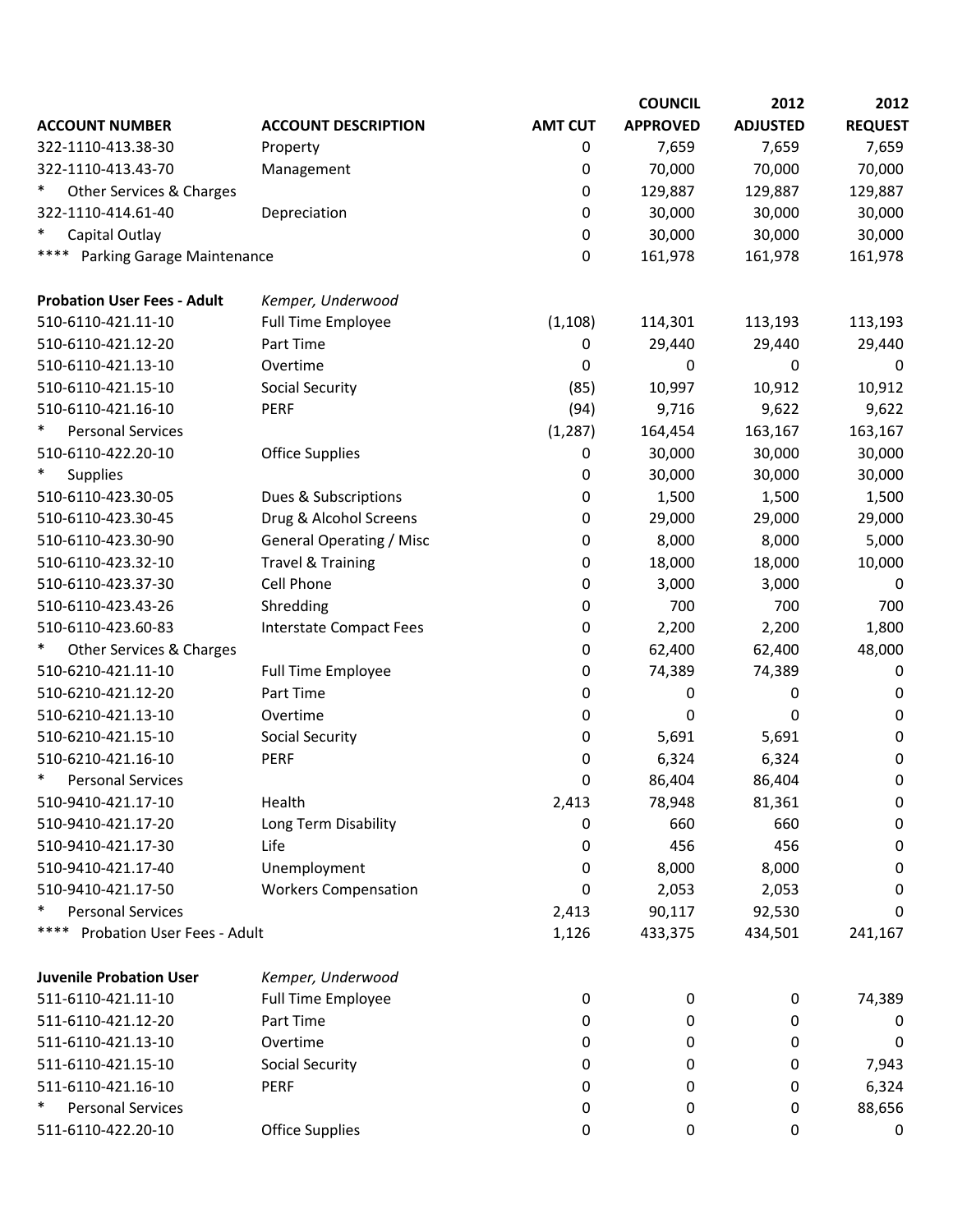|                                      |                                  |                | <b>COUNCIL</b>  | 2012            | 2012           |
|--------------------------------------|----------------------------------|----------------|-----------------|-----------------|----------------|
| <b>ACCOUNT NUMBER</b>                | <b>ACCOUNT DESCRIPTION</b>       | <b>AMT CUT</b> | <b>APPROVED</b> | <b>ADJUSTED</b> | <b>REQUEST</b> |
| 511-6110-422.25-12                   | <b>Protective Gear</b>           | 0              | 0               | 0               | 0              |
| $\ast$<br><b>Supplies</b>            |                                  | 0              | 0               | 0               | 0              |
| 511-6110-423.30-45                   | Drug & Alcohol Screens           | 0              | 0               | 0               | 0              |
| 511-6110-423.30-90                   | <b>General Operating / Misc</b>  | 0              | 0               | 0               | 3,000          |
| 511-6110-423.32-10                   | <b>Travel &amp; Training</b>     | 0              | 0               | 0               | 8,000          |
| 511-6110-423.37-30                   | Cellular Telephone               | 0              | 0               | 0               | 3,000          |
| 511-6110-423.37-60                   | Pager                            | 0              | 0               | 0               | 0              |
| 511-6110-423.40-10                   | Gasoline & Oil                   | 0              | 0               | 0               | 0              |
| $\ast$<br>Other Services & Charges   |                                  | 0              | 0               | 0               | 14,000         |
| 511-9410-421.17-10                   | Health                           | 0              | 0               | 0               | 0              |
| 511-9410-421.17-20                   | Long Term Disability             | 0              | 0               | 0               | 0              |
| 511-9410-421.17-30                   | Life                             | 0              | 0               | 0               | 0              |
| 511-9410-421.17-40                   | Unemployment                     | 0              | 0               | 0               | 0              |
| 511-9410-421.17-50                   | <b>Workers Compensation</b>      | 0              | 0               | 0               | 0              |
| $\ast$<br><b>Personal Services</b>   |                                  | 0              | 0               | 0               | 0              |
| ****<br>Juvenile Probation User Fees |                                  | 0              | 0               | 0               | 102,656        |
| <b>Family Counseling</b>             |                                  |                |                 |                 |                |
| <b>Superior Court II</b>             | Kemper, Underwood                |                |                 |                 |                |
| 526-7102-413.43-61                   | <b>Family Relations</b>          | 12,000         | 25,000          | 37,000          | 37,000         |
| Other Services & Charges<br>$\ast$   |                                  | 12,000         | 25,000          | 37,000          | 37,000         |
| ****<br><b>Family Counseling</b>     |                                  | 12,000         | 25,000          | 37,000          | 37,000         |
| <b>Jury Pay</b>                      | Kemper, Underwood                |                |                 |                 |                |
| 550-7010-423.46-05                   | Jury Expense                     | (5,000)        | 10,000          | 5,000           | 5,000          |
| 550-7101-423.46-05                   | Jury Expense                     | (15,000)       | 25,000          | 10,000          | 10,000         |
| 550-7102-423.46-05                   | Jury Expense                     | (5,000)        | 20,000          | 15,000          | 15,000         |
| 550-7104-423.46-05                   | Jury Expense                     | 0              | 1,000           | 1,000           | 1,000          |
| 550-7105-423.46-05                   | Jury Expense                     | 0              | 5,000           | 5,000           | 5,000          |
| 550-7106-423.46-05                   | Jury Expense                     | 0              | 4,000           | 4,000           | 4,000          |
| ∗<br>Other Services & Charges        |                                  | (25,000)       | 65,000          | 40,000          | 40,000         |
| ****<br>Jury Pay                     |                                  | (25,000)       | 65,000          | 40,000          | 40,000         |
| <b>Public Defender User Fee</b>      | Kemper, Underwood                |                |                 |                 |                |
| 555-6310-413.42-10                   | <b>Other Professional Servic</b> | 0              | 0               | 0               | 0              |
| $\ast$<br>Other Services & Charges   |                                  | 0              | 0               | 0               | 0              |
| ****<br>Public Defender User Fees    |                                  | 0              | 0               | 0               | $\mathbf 0$    |
| <b>Substance Abuse/MH</b>            |                                  |                |                 |                 |                |
| <b>Court Services</b>                | Kemper, Underwood                |                |                 |                 |                |
| 575-5710-411.10-30                   | <b>Appointed Official</b>        | $\mathbf 0$    | 51,332          | 51,332          | 51,332         |
| 575-5710-411.11-10                   | Full Time Employee               | (3,508)        | 205,755         | 202,247         | 202,247        |
| 575-5710-411.12-20                   | Part Time                        | 0              | 27,500          | 27,500          | 27,500         |
| 575-5710-411.15-10                   | <b>Social Security</b>           | (268)          | 21,771          | 21,503          | 21,503         |
| 575-5710-411.16-10                   | PERF                             | (298)          | 21,853          | 21,555          | 21,555         |
| ∗<br><b>Personal Services</b>        |                                  | (4,074)        | 328,211         | 324,137         | 324,137        |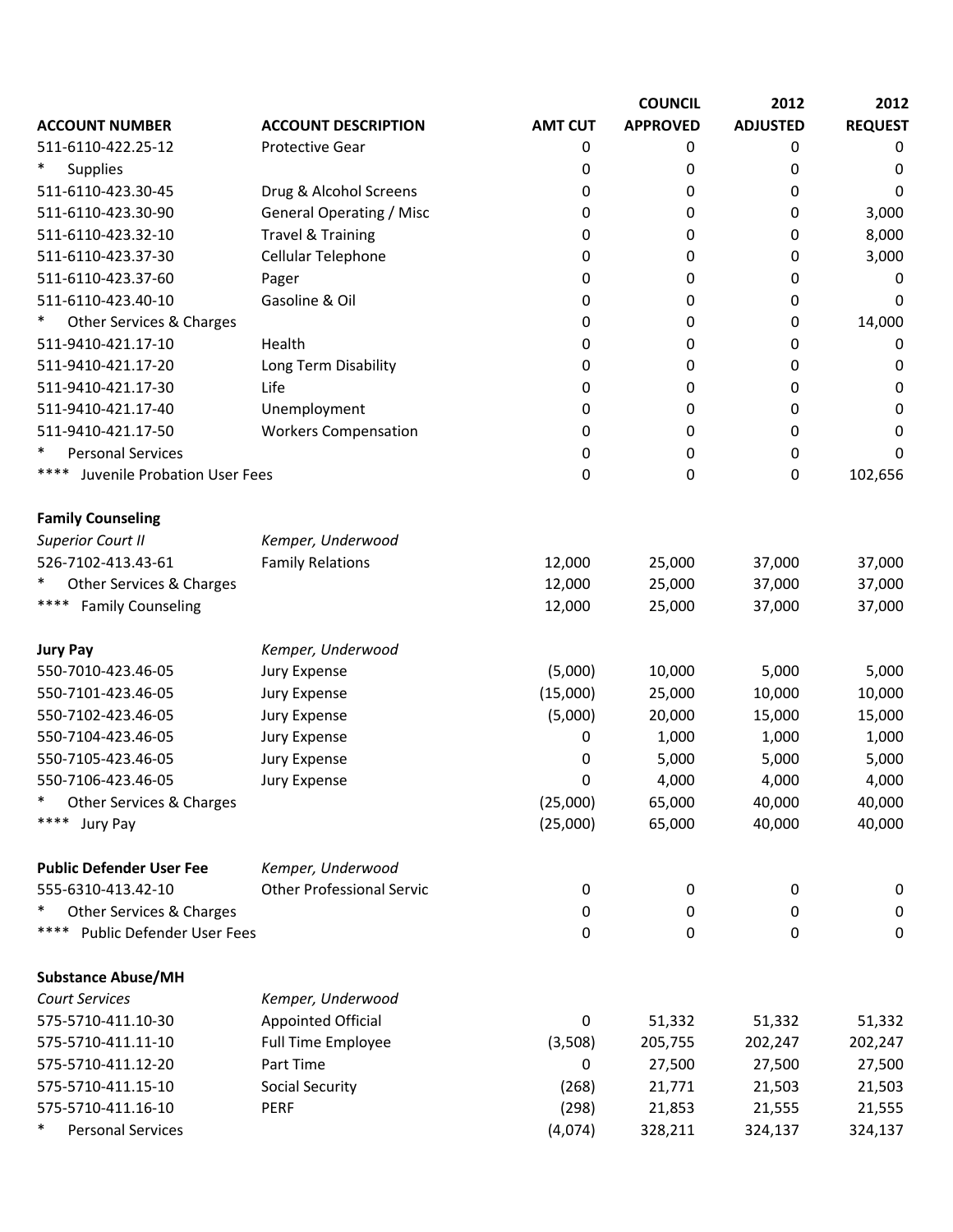|                            |                                  |                | <b>COUNCIL</b>  | 2012            | 2012           |
|----------------------------|----------------------------------|----------------|-----------------|-----------------|----------------|
| <b>ACCOUNT NUMBER</b>      | <b>ACCOUNT DESCRIPTION</b>       | <b>AMT CUT</b> | <b>APPROVED</b> | <b>ADJUSTED</b> | <b>REQUEST</b> |
| 575-5710-412.20-10         | <b>Office Supplies</b>           | 0              | 10,000          | 10,000          | 10,000         |
| 575-5710-412.23-10         | <b>Cleaning Supplies</b>         | 0              | 500             | 500             | 500            |
| 575-5710-412.25-17         | Educational                      | 0              | 21,000          | 21,000          | 21,000         |
| <b>Supplies</b>            |                                  | 0              | 31,500          | 31,500          | 31,500         |
| 575-5710-413.30-20         | Postage                          | 0              | 2,000           | 2,000           | 2,000          |
| 575-5710-413.30-90         | <b>General Operating-Misc</b>    | 0              | 2,000           | 2,000           | 2,000          |
| 575-5710-413.32-10         | <b>Travel &amp; Training</b>     | 0              | 2,000           | 2,000           | 2,000          |
| 575-5710-413.32-26         | <b>National Conference</b>       | 0              | 0               | 0               | 0              |
| 575-5710-413.35-10         | <b>Building Lease</b>            | 0              | 59,000          | 59,000          | 59,000         |
| 575-5710-413.37-90         | Utilities / Miscellaneous        | 0              | 12,000          | 12,000          | 12,000         |
| 575-5710-413.42-10         | <b>Other Professional Servic</b> | 0              | 5,000           | 5,000           | 5,000          |
| 575-5710-413.43-20         | Legal Services                   | 0              | 0               | 0               | $\Omega$       |
| 575-5710-413.43-45         | Cleaning                         | 0              | 120             | 120             | 120            |
| 575-5710-413.43-60         | Contracts-Educator               | 0              | 20,000          | 20,000          | 20,000         |
| 575-5710-413.43-90         | Contracts / Miscellaneous        | 0              | 400             | 400             | 400            |
| Other Services & Charges   |                                  | 0              | 102,520         | 102,520         | 102,520        |
| 575-5710-414.62-90         | Capital Outlay-Misc              | $\mathbf 0$    | 5,000           | 5,000           | 5,000          |
| Capital Outlay             |                                  | 0              | 5,000           | 5,000           | 5,000          |
| 575-9410-411.17-10         | Health                           | 2,448          | 80,120          | 82,568          | 82,568         |
| 575-9410-411.17-20         | Long Term Disability             | 0              | 792             | 792             | 792            |
| 575-9410-411.17-30         | Life                             | 0              | 548             | 548             | 548            |
| 575-9410-411.17-50         | <b>Workers Compensation</b>      | 0              | 0               | 0               | 0              |
| <b>Personal Services</b>   |                                  | 2,448          | 81,460          | 83,908          | 83,908         |
| ****<br>Substance Abuse/MH |                                  | (1,626)        | 548,691         | 547,065         | 547,065        |
| <b>Community Service</b>   |                                  |                |                 |                 |                |
| <b>Court Services</b>      | Kemper, Underwood                |                |                 |                 |                |
| 576-5710-411.11-10         | <b>Full Time Employee</b>        | (3,037)        | 119,017         | 115,980         | 115,980        |
| 576-5710-411.15-10         | <b>Social Security</b>           | (232)          | 9,105           | 8,873           | 8,873          |
| 576-5710-411.16-10         | PERF                             | (258)          | 10,117          | 9,859           | 9,859          |
| <b>Personal Services</b>   |                                  | (3,527)        | 138,239         | 134,712         | 134,712        |
| 576-5710-413.30-45         | Drug & Alcohol Screens           | 0              | 0               | 0               | 0              |
| 576-5710-413.30-90         | <b>General Operating-Misc</b>    | 0              | 0               | 0               | 0              |
| 576-5710-413.32-10         | <b>Travel &amp; Training</b>     | 0              | 0               | 0               | 0              |
| 576-5710-413.36-10         | Maintenance & Repair             | 0              | 0               | 0               | 0              |
| 576-5710-413.42-10         | <b>Other Professional Servic</b> | 0              | 0               | 0               | 0              |
| 576-5710-413.43-90         | Contracts / Misc                 | 0              | 0               | 0               | 0              |
| Other Services & Charges   |                                  | 0              | 0               | 0               | 0              |
| 576-9410-411.17-10         | Health                           | 794            | 25,989          | 26,783          | 26,783         |
| 576-9410-411.17-20         | Long Term Disability             | 0              | 397             | 397             | 397            |
| 576-9410-411.17-30         | Life                             | 0              | 274             | 274             | 274            |
| 576-9410-411.17-50         | <b>Workers Compensation</b>      | 0              | 0               | 0               | 0              |
| <b>Personal Services</b>   |                                  | 794            | 26,660          | 27,454          | 27,454         |
| <b>Community Service</b>   |                                  | (2, 733)       | 164,899         | 162,166         | 162,166        |

**Revolving Highway Project**